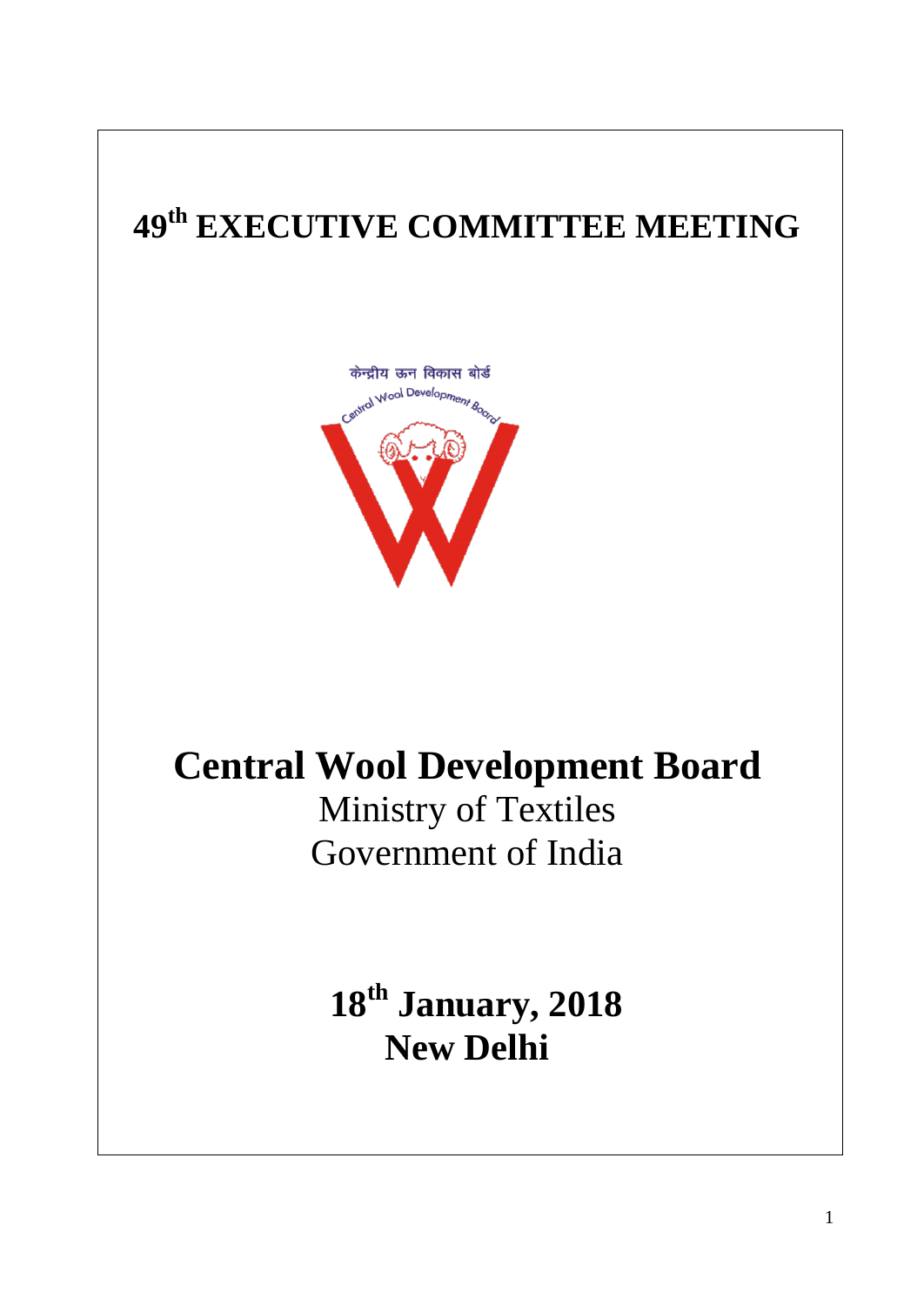## **AGENDA ITEM FOR 49 th EXECUTIVE COMMITTEE MEETING OF CENTRAL WOOL DEVELOPMENT BOARD TO BE HELD ON 18th JANUARY, 2018 AT 11.00 A.M. AT ROOM NO. 162, UDYOG BHAWAN, NEW DELHI.**

| <b>SN</b>      | Agenda items                                                                                                                                                                                                           | Page                     |
|----------------|------------------------------------------------------------------------------------------------------------------------------------------------------------------------------------------------------------------------|--------------------------|
|                |                                                                                                                                                                                                                        | No.                      |
| $\mathbf{1}$   | Discussion on Annual Action Plan 2017-18 of CWDB along with<br>progress.                                                                                                                                               | 3                        |
| $\overline{2}$ | approval of pending project proposals<br>Discussion and<br><b>as</b><br>recommended by $30th$ meeting of the Project Committee (PC) of<br>CWDB held on $11^{th}$ Sept., 2017.                                          | $\overline{\mathcal{A}}$ |
| 3              | Post-facto approval for participation in Textile India-2017<br>at<br>Gandhinagar.                                                                                                                                      | 7                        |
| $\overline{4}$ | Continuation of ongoing projects sanctioned under 12 <sup>th</sup> Plan 'Sheep<br>& Wool Improvement Scheme' further in FY 2017-18 & 2018-19 and<br>sanction of grant under ongoing projects under some other schemes. | 8                        |
| 5              | Other item with the permission of the Chair                                                                                                                                                                            | 9                        |
|                | A. To note progress made under Swach Bharat Mission                                                                                                                                                                    |                          |
|                | B. Approval for Wool Survey being conducted by Textiles<br>Committee                                                                                                                                                   |                          |

## List of Annexure

| Annex. No. | Page No.  |
|------------|-----------|
|            | $12 - 37$ |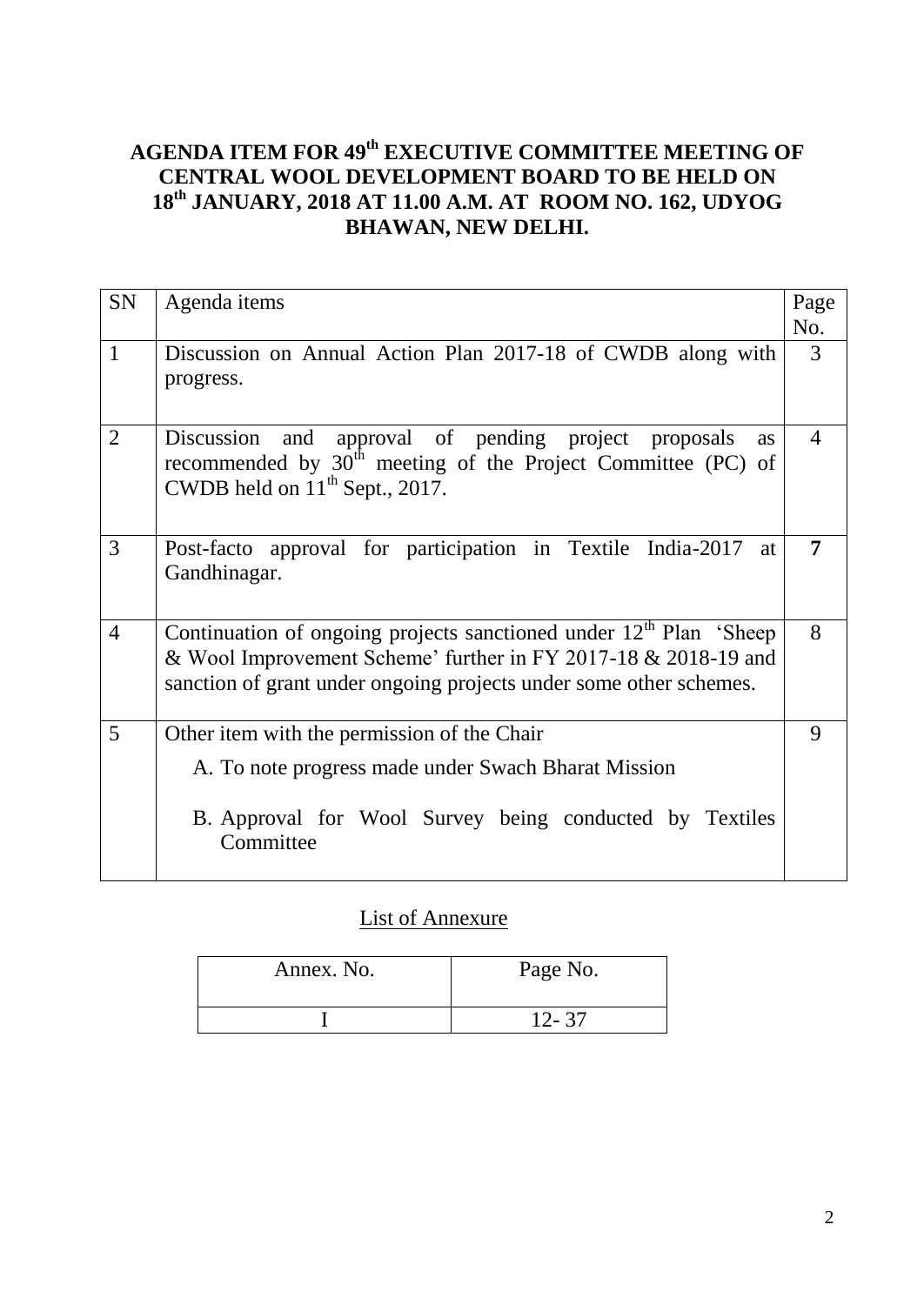# **AGENDA ITEM FOR 49th EXECUTIVE COMMITTEE MEETING OF CWDB HELD ON 18th JANUARY, 2018 AT 11.00 A.M. AT NEW DELHI.**

#### **1. DISCUSSION ON ANNUAL ACTION PLAN 2017-18 OF CWDB ALONG WITH PROGRESS.**

During current financial year 2017-18 of Central Wool Development Board, the MOT has released total Rs. 19.50 Cr for implementation of Integrated Wool Development Programme (IWDP) including Rs. 10 crore for the Re-construction Plan for J. & K. State for Pashmina Promotion Programme (P-3). Under implementation of IWDP, the Board has collected different project proposals from various implementing agencies and same would be implemented from current financial year 2017-18. Under HRD & Promotion Activity, the Board has made expenditure of Rs. 31 lakhs for operating its own Wool Testing Centre, WDTC, Market Intelligence Network, publicity, training programme and implementation of Swaach Bharat Mission etc. during FY 2017-18 upto Dec.,2017.

Physical and Financial targets under Annual Action Plan 2017-18 of CWDB & progress made under implementation of "Integrated Wool Development Programme" (IWDP) is placed before the Executive Committee for discussion, as under:

|                 | (Rs. in Crore)                                                                  |                                                                                                                                                                                                                                                                                                                                                                                                                        |                            |
|-----------------|---------------------------------------------------------------------------------|------------------------------------------------------------------------------------------------------------------------------------------------------------------------------------------------------------------------------------------------------------------------------------------------------------------------------------------------------------------------------------------------------------------------|----------------------------|
| SN <sub>N</sub> | <b>Name of Scheme</b>                                                           | <b>Physical target</b>                                                                                                                                                                                                                                                                                                                                                                                                 | <b>Financial</b><br>target |
| I               | <b>Wool Marketing</b><br>Scheme (WMS)                                           | Strengthening of 3 wool Mandis, Procurement of 2 lakh Kg.<br>wool under Revolving Fund, Incentives for 4 lakh sheep under<br>sheep shearing & wool grading components, One E-<br>procurement portal etc.                                                                                                                                                                                                               | 3.00                       |
| $\mathbf{I}$    | <b>Wool Processing</b><br>Scheme (WPS)                                          | One CFC, 10 sheep shearing machines, 1 bale press machine                                                                                                                                                                                                                                                                                                                                                              | 0.50                       |
| III             | HRD & Promotional<br>Activities                                                 | 2 Training programme in Artificial Insemination, 2 Training in<br>sheep shearing, 1 Training in sheep management, 1 training in<br>weaving, 1 seminar, 1 sheep Mela, R&D project etc.                                                                                                                                                                                                                                  | 1.75                       |
| IV              | Social Security Scheme<br>(Sheep Breeders<br>Insurance)                         | 50,000 sheep breeders for insurance benefit.                                                                                                                                                                                                                                                                                                                                                                           | 1.00                       |
| V               | *Wool Development<br>Scheme (WDS)                                               | 16.64 lakh sheep for health care, breed improvement<br>component under ongoing $12th$ projects                                                                                                                                                                                                                                                                                                                         | 3.00                       |
| VI              | *Angora Wool<br>Development Scheme                                              | 1 Angora mini farm project                                                                                                                                                                                                                                                                                                                                                                                             | 0.25                       |
| VII             | *Reconstruction Plan<br>for J. & K. State<br>(Pashmina Promotion)<br>Programme) | 1 fodder land of 10 hactare, 1 fodder land of 30 hactare, 1 feed<br>pallet making plant, 80 shelters in 3 years, 600 portable tents<br>in 3 years, 25 units of predetor proof correl, 2new extension<br>center, 2 up-gradation of existing health centers, 2 vaccination<br>storage, 85 mini pashmina farms, 1 selective breeding study, 1<br>up-gradation of pashmina farm, Procurement of 2000 $kg$<br>pashmina wool | 10.00                      |
|                 | Total (I to VII)                                                                |                                                                                                                                                                                                                                                                                                                                                                                                                        | 19.50                      |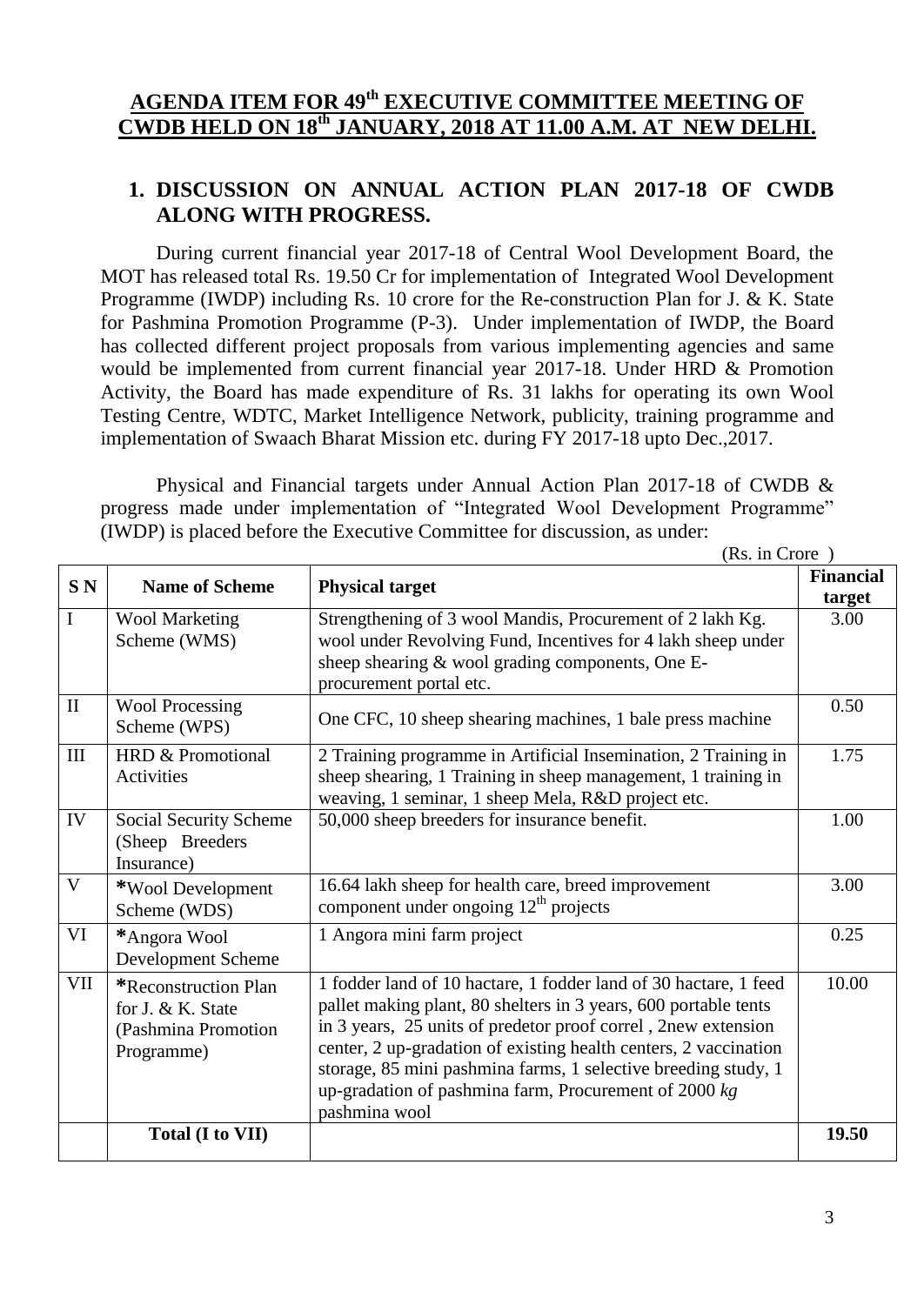**\* Components related to livestock activity will be implemented as per decision of MOT on transfer of components along with budget to Deptt. of Animal Husbandry Dairying & Fisheries, Ministry of Agriculture.** 

**\* The Project Committee recommended that the Executive Committee may consider to release funds to different implementing agencies in single installment in this FY 2017-18 on approval, as a special case, due to paucity of time period in current FY.** 

#### **2. DISCUSSION AND APPROVAL OF PENDING PROJECT PROPOSALS AS RECOMMENDED BY 30TH MEETING OF THE PROJECT COMMITTEE (PC) OF CWDB HELD ON 11TH SEPT., 2017**

The  $30<sup>th</sup>$  Project Committee meeting of the CWDB was held on  $11<sup>TH</sup>$  Sept., 2017 at Jodhpur has considered and recommended different new project proposals (enclosed as **Annexure-I : Page no. 12 to 37**) to the Executive Committee for necessary approval and implementation during current financial year 2017-18.

Brief of the scheme wise and agency wise projects recommended by the  $30<sup>th</sup>$ Project Committee meeting are as under :

|                |                            |                                          | (Rs. in lakhs)        |
|----------------|----------------------------|------------------------------------------|-----------------------|
| SN             | Implementing               | Components                               | Financial             |
|                | Agency                     |                                          | recommendation        |
| $\mathbf{1}$   | $\&$<br>Karnataka<br>Sheep | Strengthening infrastructure for Wool    | 45.00                 |
|                | Development<br>Wool        | Mandi, incentives for adopting sheep     | $(FY 2017-18)$        |
|                | Corp. Ltd., Banglore       | shearing machines, wool grading and      |                       |
|                |                            | transportation expenses                  |                       |
| $\overline{2}$ | Co-op.<br>H.P.<br>State    | Revolving Fund for marketing of wool,    | 67.55                 |
|                | Wool Procurement &         | Strengthening infrastructure for Wool    | (FY 2017-18 and total |
|                | Mkt. Fed. Ltd., Shimla     | Mandi, incentives for adopting sheep     | cost Rs. 127.65 for 3 |
|                |                            | shearing machines,<br>wool<br>grading/   | years)                |
|                |                            | transportation expenses                  |                       |
| 3              | Uttarakhand Sheep &        | Revolving Fund for marketing of wool,    | 75                    |
|                | Development<br>Wool        | E-Auction Portal, Formation of wool      | (FY 2017-18 and total |
|                | Board, Dehradun            | producers societies, Buyers Seller Meet, | $cost$ Rs. 146 for 3  |
|                |                            | Strengthening infrastructure for Wool    | years)                |
|                |                            | Mandi, incentives for adopting sheep     |                       |
|                |                            | shearing<br>machines, wool<br>grading/   |                       |
|                |                            | transportation expenses                  |                       |
| $\overline{4}$ | Punyasholka                | Formation of wool producers societies,   | 7.20                  |
|                | Ahilyadevi                 | incentives for adopting sheep shearing   | (FY 2017-18 and total |
|                | Maharashtra<br>Mendhi      | machines, wool grading/ transportation   | cost Rs. 25.20 for 3  |
|                | Sheli<br>Va<br>Vikas       | expenses                                 | years)                |
|                | Mahamandal<br>Ltd.,        |                                          |                       |
|                | Pune                       |                                          |                       |
|                | <b>TOTAL</b>               |                                          | 194.75                |

#### A. Wool Marketing Scheme (WMS) :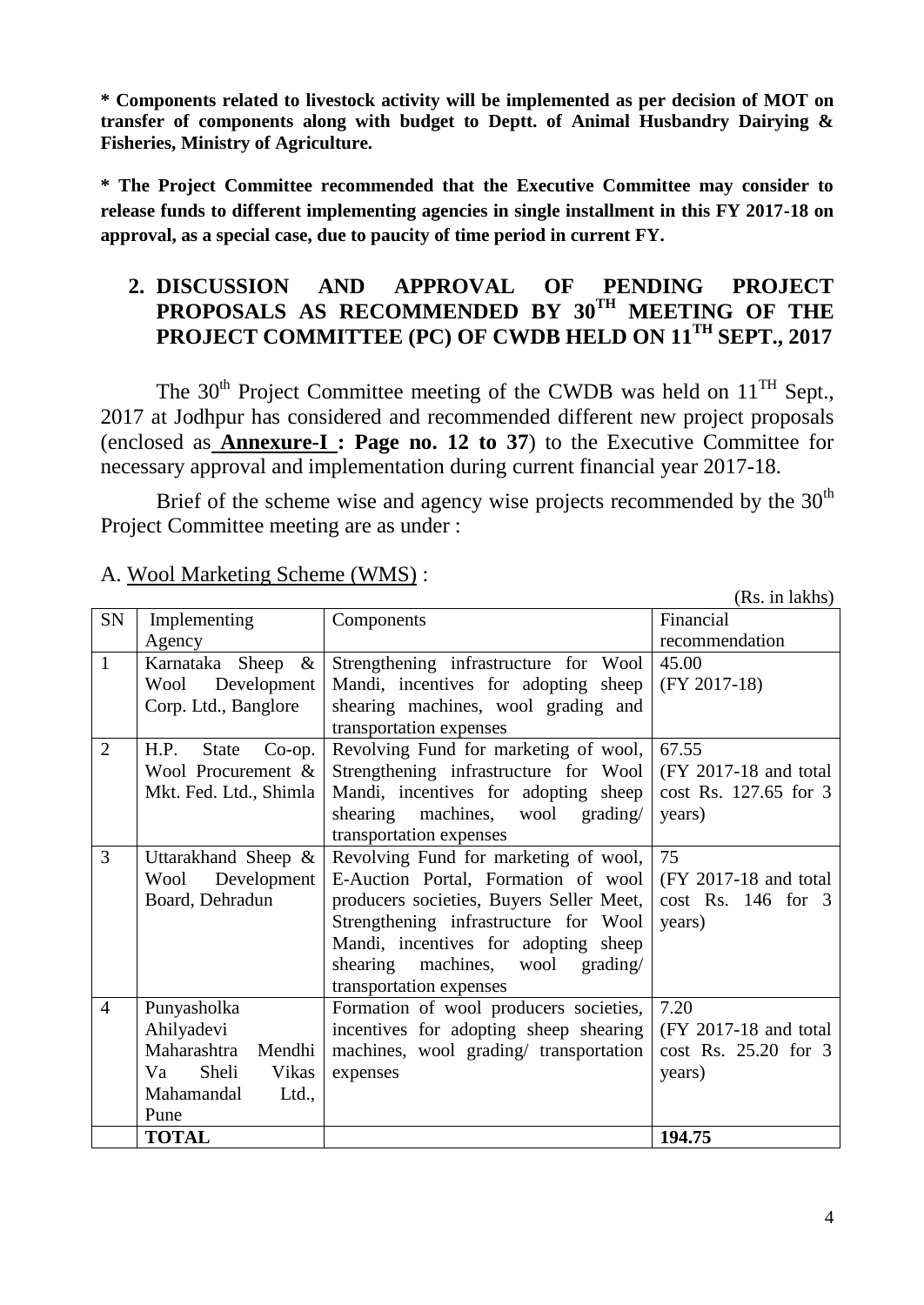# B. HRD & Promotional Activity (HRD) :

|                |                                           |                                             | (Rs. in lakhs)    |
|----------------|-------------------------------------------|---------------------------------------------|-------------------|
| <b>SN</b>      | of<br>Implementing<br>Name                | Components                                  | Financial         |
|                | Agency                                    |                                             | recommend         |
|                |                                           |                                             | ation             |
| $\mathbf{1}$   | Sheep $\&$<br>Wool<br>Karnataka           | Training for veterinarian in Artificial     | 6.00              |
|                | Development<br>Corp.<br>Ltd.,             | insemination in sheep, and training in      |                   |
|                | Banglore                                  | mechanical shearing                         |                   |
| $\overline{2}$ | H.P.<br>Wool<br><b>State</b><br>$Co$ -op. | Training in sheep shearing to 8 persons for | 4.16              |
|                | Procurement & Mkt. Fed. Ltd.,             | 6 Months with stipend, transportation       |                   |
|                | Shimla                                    | charges and Misc. expenses.                 |                   |
| 3              | Punyasholka<br>Ahilyadevi                 | Sheep management Training,<br>Wool          | 0.875             |
|                | Maharashtra Mendhi Va Sheli               | Weaving Training & machine Shearing         |                   |
|                | Vikas Mahamandal Ltd., Pune               | Training                                    |                   |
| $\overline{4}$ | Sheep<br>$\&$<br>Central<br>Wool          | training programme<br>months<br>3<br>for    | 10.00             |
|                | Research Institute<br>(ICAR),             | women/artisans at CSWRI, Avikangar to       |                   |
|                | Jaipur                                    | train 40 trainees in 4 batches              |                   |
| 5              | Khadi Mandir, Bikaner                     | Construction of three toilets in campus of  | 0.90              |
|                |                                           | Rani Bazar Industrial Area, Bikaner.        |                   |
| 6              | University<br>G.B.<br>Pant<br>of          | 2 days National Seminar on Trends and       | 2.00<br>$(2017 -$ |
|                | Technology,<br>$\&$<br>Agricultue         | advances in Wool and specialty hairs        | 18)               |
|                | Pantnagar, Uttarakhand                    |                                             |                   |
|                | <b>TOTAL</b>                              |                                             | 31.385            |

# C. Wool Processing Scheme (WPS)

|   |                                          |                                                 | (Rs. in lakhs) |
|---|------------------------------------------|-------------------------------------------------|----------------|
| S | Name of Implementing Agency              | Components                                      | Financial      |
| N |                                          |                                                 | recommend      |
|   |                                          |                                                 | ation          |
|   | H.P.<br><b>State</b><br>$Co$ -op.        | Wool   Procurement of one bale press machine at | 20.00          |
|   | Procurement & Mkt. Fed. Ltd.,   Palampur |                                                 |                |
|   | Shimla                                   |                                                 |                |
| 2 | Karnataka<br>$\&$<br>Wool  <br>Sheep     | 10 sheep shearing machines with necessary       | 30.00          |
|   | Development<br>Ltd.,<br>Corp.            | accessories with                                |                |
|   | Banglore                                 |                                                 |                |
|   |                                          | <b>Total</b>                                    | 50.00          |

# D. Reconstruction Plan for J. & K. State (Pashmina Promotion Programme)

|   |              |        |                                                  | (Rs. in lakhs)     |
|---|--------------|--------|--------------------------------------------------|--------------------|
| S | Name         | of     | Components                                       | Financial          |
| N | Implementing |        |                                                  | recommendation     |
|   | Agency       |        |                                                  |                    |
|   | Ladakh       |        | Improving Nutritional status of Changra Goat,    | 582.50 (FY 2017-   |
|   | Autonomous   | Hill I | Socio economic upliftment of Livestock rearers,  | Total<br>18<br>and |
|   | Development  |        | Strengthening of Veterinary healthcare delivery  | proposed cost of   |
|   | Council, Leh |        | system at Village/District Level, Breed          | Rs. 1818 lakhs for |
|   |              |        | improvement                                      | 3 years)           |
|   |              |        | (Selective breeding and result based study of    |                    |
|   |              |        | Changra goat), Establishing Pashmina Goat units  |                    |
|   |              |        | in identified nontraditional areas to identified |                    |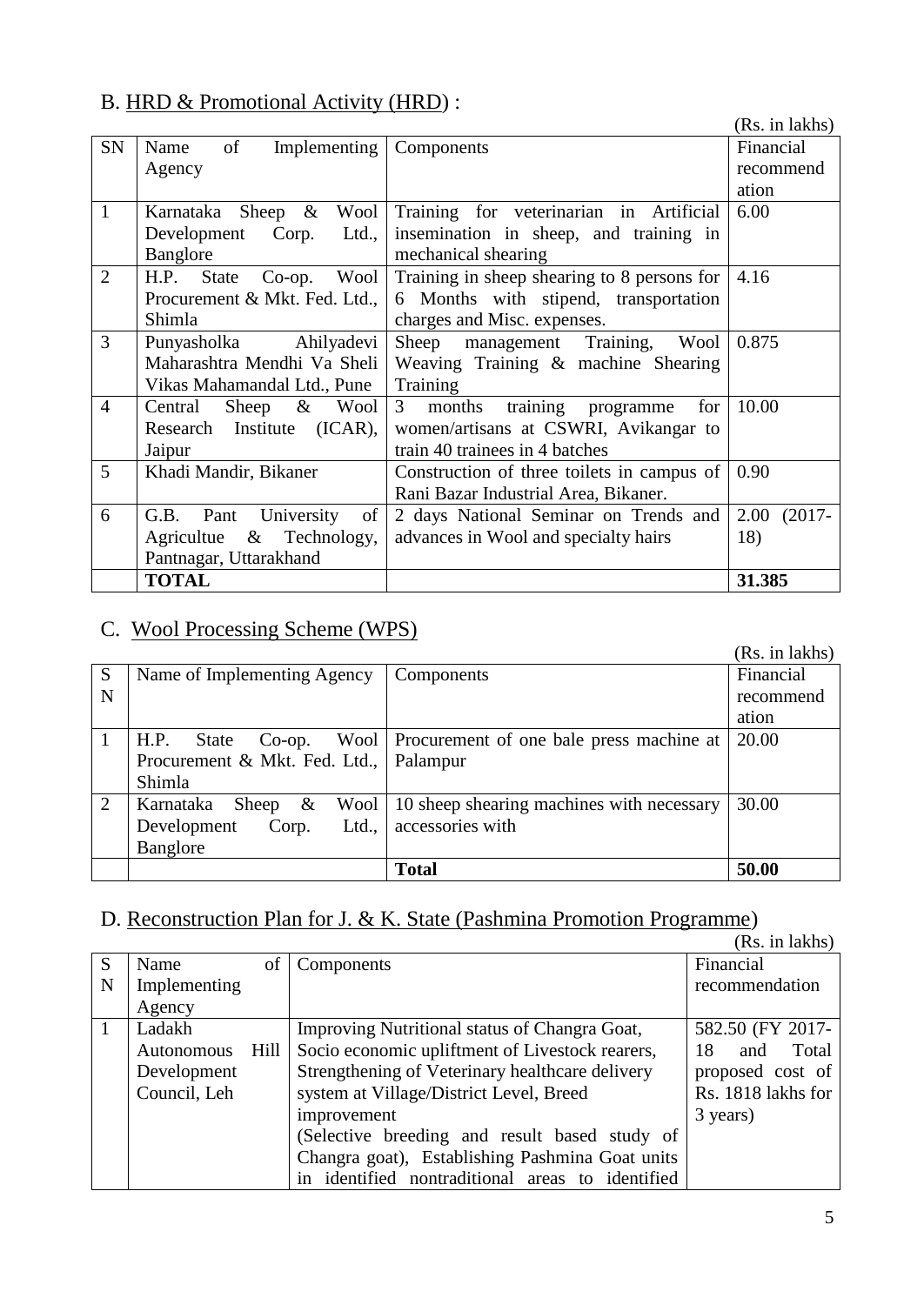|                             |                                                             | family, Design, Skill and Capacity upgradation,<br>Raw material bank, Amenities and infrastructure<br>upgradation.                                                                                                                                                                                                                                                                                                                                                                                                        |                                              |
|-----------------------------|-------------------------------------------------------------|---------------------------------------------------------------------------------------------------------------------------------------------------------------------------------------------------------------------------------------------------------------------------------------------------------------------------------------------------------------------------------------------------------------------------------------------------------------------------------------------------------------------------|----------------------------------------------|
| $\mathcal{D}_{\mathcal{L}}$ | Ladakh<br>Autonomous Hill<br>Development<br>Council, Kargil | Increasing production of raw Pashmina<br>(a) Improving nutritional status of the Changrah<br>Goat – Development of fodder land, Socio proposed cost of<br>economic uplifitment of livestock rearers, Rs. 825 lakhs for<br>Strengthening of veterinary healthcare delivery<br>system at village/lock and District level,<br>Establishment Pashmina Goat units in identified<br>non-traditional areas including Drass, and Zanskar<br>to identified beneficiaries families, Up-gradation<br>of Pashmina Goat farm Khangral, | 157 (FY 2017-18)<br>Total<br>and<br>3 years) |
|                             |                                                             | <b>Total</b>                                                                                                                                                                                                                                                                                                                                                                                                                                                                                                              | 739.50                                       |

#### E. Angora Wool Development Scheme (AWDS) :

| S.           |                  | Name of Implementing   Recommendation of Project Committee                            |
|--------------|------------------|---------------------------------------------------------------------------------------|
| $\mathsf{N}$ | Agency           |                                                                                       |
|              | Directorate      | of This project of <b>Rs. 25 lakhs</b> would be put up in next meeting of             |
|              |                  | Veterinary & Animal Project Committee as the MOT is considering the matter to         |
|              |                  | Husbandry Services, transfer such animal care schemes to the Ministry of Agriculture. |
|              | Govt. of Manipur |                                                                                       |

F. Social Security Scheme for insurance of Sheep Breeders :

| S | Name of Implementing Components |                                                                          | Financial          |
|---|---------------------------------|--------------------------------------------------------------------------|--------------------|
| N | Agency                          |                                                                          | recommendation     |
|   |                                 | Life Insurance Co. To benefit 50,000 sheep breeders under Rs. 81 lakh to |                    |
|   |                                 | (LIC) with the help of SSPMJJBY for Bhed Palk under Sheep LIC, Mumbai in |                    |
|   | State                           | Animal   Breeders Insurance Scheme.                                      | current $FY$ 2017- |
|   | Husbandry Dettp.                |                                                                          |                    |

LIC has issued a policy document No 900320005 to the CWDB under SSPMJJBY. The Nodal Agency will collect member"s premium of Rs 80/- per member and deposit to the LIC (P&GS) Unit of the concern State/Area along with detail list of the members in excel format prescribed by the LIC.

As above, recommended new project proposals by  $30<sup>th</sup>$  Project Committee meeting is placed before the Executive Committee for discussion and necessary approval.

## **R&D Projects**

The Board has received two R&D projects from Textiles Committee and Wool Reaearch Association and both these projects were placed in  $30<sup>th</sup>$  Project Committee meeting. The details of the projects and recommendation of the PC are as under :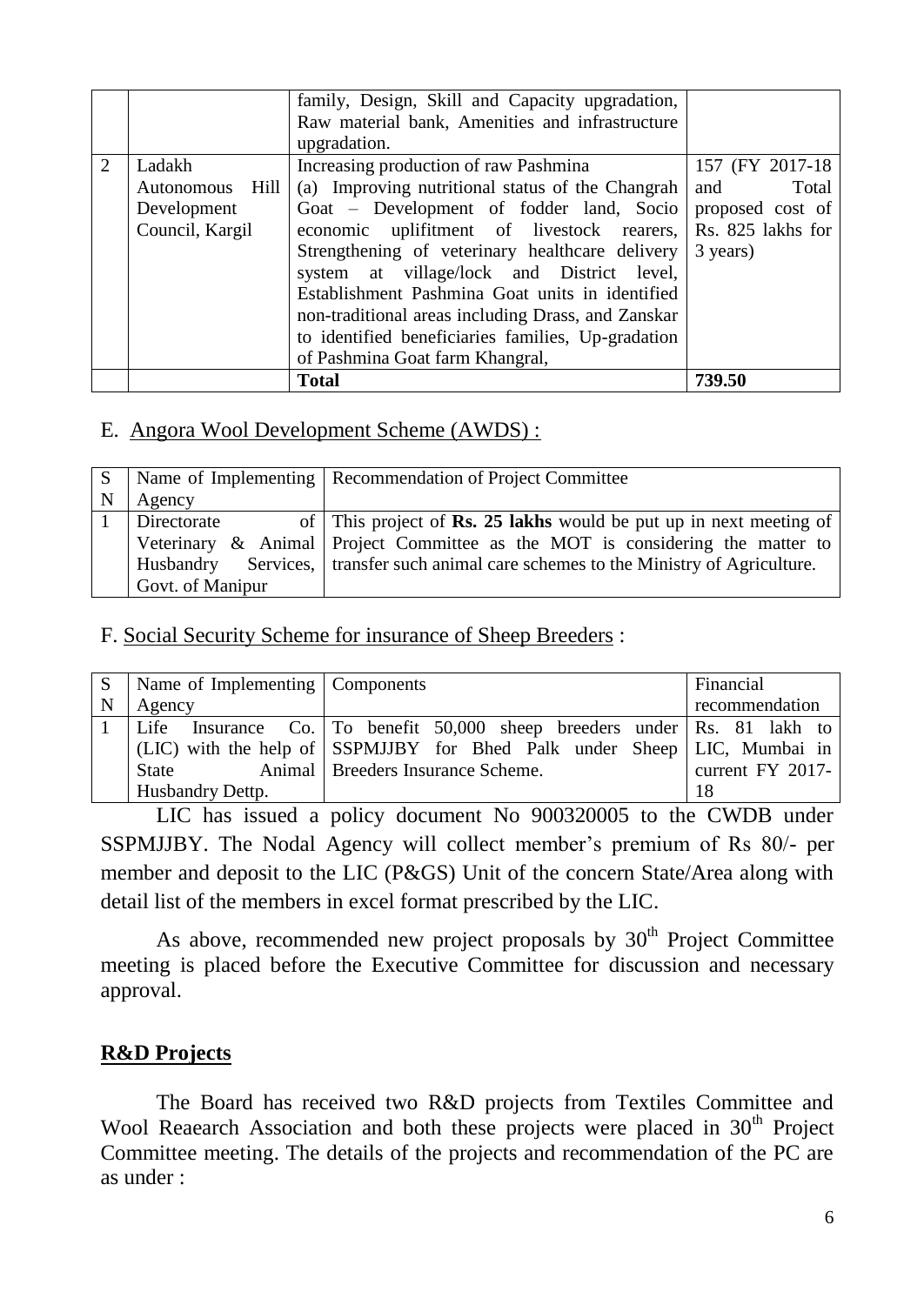| S              | of<br>Name       | Components                      | Financial               | Remarks                   |
|----------------|------------------|---------------------------------|-------------------------|---------------------------|
| N              | Implementing     |                                 | recommendation          |                           |
|                | Agency           |                                 |                         |                           |
| $\mathbf{1}$   | <b>Textiles</b>  | "Characterization,              | Total<br>proposed       | Board<br>received<br>has  |
|                | Committee,       | Authentication<br>and           | cost of Rs. 1349.94     | revised proposal and sent |
|                | Mumbai<br>and    | Certification protocols for     | lakhs for 3 years)      | for comments to IIT,      |
|                | Wool Research    | Pashmina Wool and<br>its        |                         | Delhi and CSWRI. After    |
|                | Association,     | branding and labeling for       |                         | receiving of comments,    |
|                | Thane            | entire value chain from         |                         | project will be put up in |
|                |                  | fiber to fabric".               |                         | next EC meeting.          |
| $\overline{2}$ | Research<br>Wool | R&D project for utilization/    | $270$ (for $2/3$ years) | Board has sent proposal   |
|                | Association,     | value addition of Deccani       |                         | for comments to IIT,      |
|                | Thane            | wool – "Development of          |                         | Delhi and CSWRI. After    |
|                |                  | Industrial and Home             |                         | receiving of comments,    |
|                |                  | <b>Furnishing Products from</b> |                         | project will be put up in |
|                |                  | Coarse Indian Wool Like         |                         | next EC meeting.          |
|                |                  | Deccani Wool"                   |                         |                           |

## **3. POST-FACTO APPROVAL FOR PARTICIPATION IN TEXTILE INDIA-2017 AT GANDHINAGAR.**

CWDB has participated in Textile India- 2017 country"s first ever mega event on Textiles - an exhibition cum buyer seller meet.

In the event, Wool Pavilion was jointly set up by Central Wool Dev. Board (CWDB) and Wool & Woolen Export Promotion Council(WWEPC) with 23 stalls in Hall No.12. In the pavilion, leading manufacturers & exporters from different parts of woollen hubs had participated and showcased best woollen products. Following organizations associated with woollen sector under the Ministry of Textiles participated-

- Central Wool Development Board (CWDB), Jodhpur
- Wool & Woolen Export Promotion Council (WWEPC), New Delhi
- Wool Research Association(WRA), Mumbai
- Ladakh Autonomous Hill Development Council(LAHDC), Leh
- Wool Industry Textiles Export Promotion council (Wooltexpro),Mumbai

Initiatives taken by Ministry of Textiles for development of wool sector were displayed by Central Wool Development Board where activities related to increased woolen export were showcased by Wool & Woolen Export Promotion Council. Wool Research Association, in its stall, had explained the technologies which are being scaled up at pilot plant level in the wool sector with appropriate demonstration. Board has incurred total Rs.555850/- towards space charges and TA\DA for the officials of WRA,CSWRI**.**

The then Joint Secretary (Wool), MOT has approved for bearing stall space charges for WRA,CSWRI, LAHDC Leh and CWDB\WWEPC along with traveling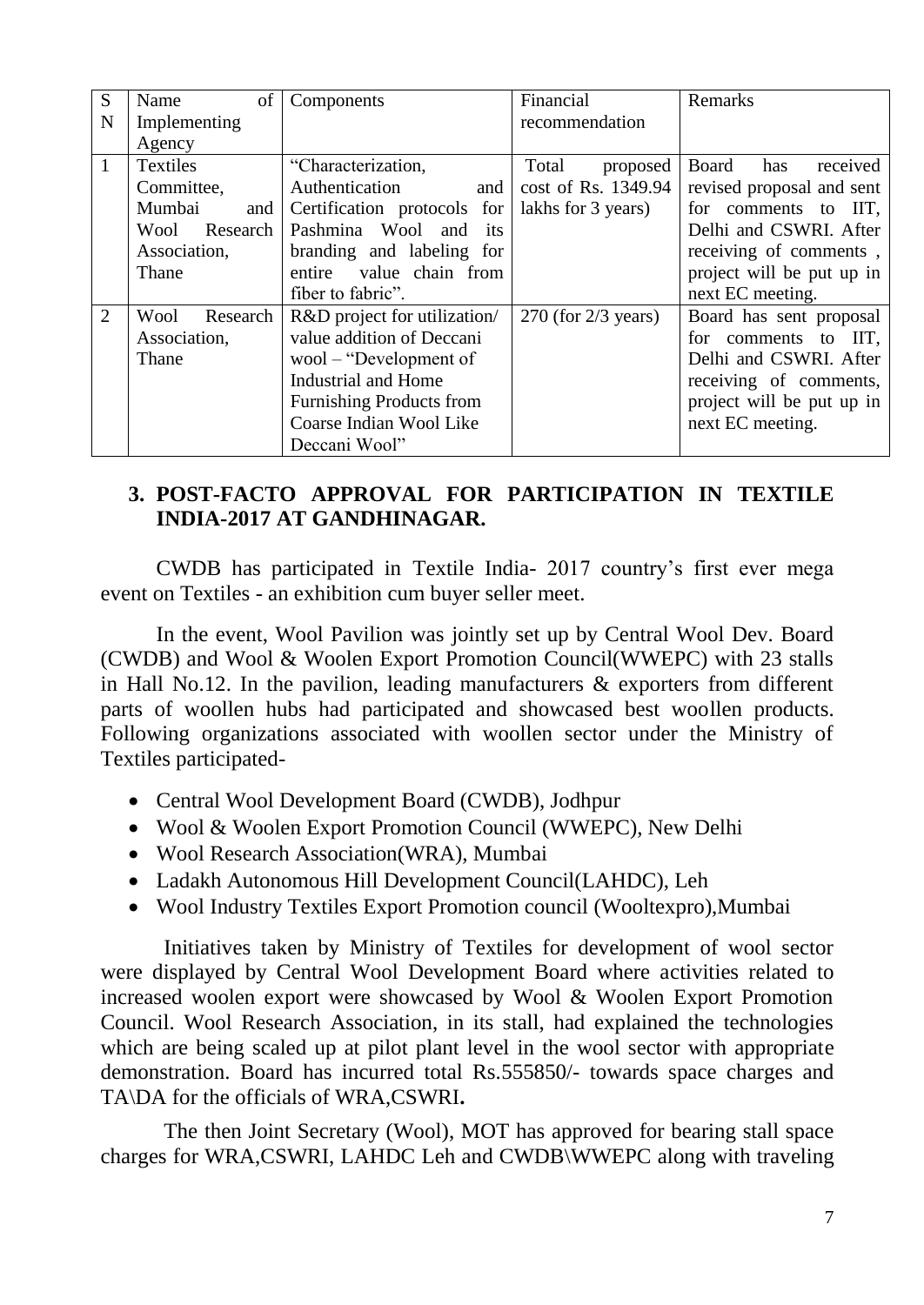and other expenses for the officials of these organizations and directed to take post facto approval in next EC Meeting.

As above, matter is placed before the Executive Committee for post-facto approval for expenditure of total Rs. 6,39,646/- incurred during Textile India-2017.

## **4. CONTINUATION OF ONGOING PROJECTS SANCTIONED UNDER 12TH PLAN "SHEEP & WOOL IMPROVEMENT SCHEME" (SWIS) FURTHER IN FY 2017-18 & 2018-19 AND SANCTION OF GRANT UNDER ONGOING PROJECTS UNDER SOME OTHER SCHEMES.**

Under Wool Sector Scheme, activity related to livestock (health care and breed improvement components) has been dropped but Board has made financial provision of Rs. 14 crore to meet out financial liabilities under ongoing  $12<sup>th</sup>$  Plan SWIS projects for further implementation in remaining period of FY 2017-18 & 2018-19. Details and financial liabilities, scheme-wise, under ongoing projects are as follows: **A. Liabilities under Wool Development Scheme (ongoing 12th Plan SWIS projects)**

| A. Liabilities under <i>wood development</i> scheme (ongoing $12$ ) framewho broiects) |                |
|----------------------------------------------------------------------------------------|----------------|
|                                                                                        | (Rs. in lakhs) |

|                                  | No. of     | FY 2016-17 |          | To be released in FY  |             |  |
|----------------------------------|------------|------------|----------|-----------------------|-------------|--|
| Name of Implementing Agency      | Sheep      |            |          | 2017-18               |             |  |
| (I.A.)                           | covered    | Sanctioned | Released | Total                 | Installment |  |
|                                  | (in lakhs) |            |          | Grant                 |             |  |
| Karnataka Sheep & Wool           | 1.50       | 27.00      | 13.50    | 13.50                 | 13.50       |  |
| Development Corporation,         | 3.00       | 69.00      | 34.50    | 34.50                 | 34.50       |  |
| Bangalore                        |            |            |          |                       |             |  |
| Maharastra Mendhi va Sheli Vikas | 2.00       |            |          | 46.00                 | 23.00       |  |
| Mahamandal Ltd., Mendhi Farm,    |            |            |          | $(3^{rd}$             |             |  |
| Pune                             |            |            |          | year)                 |             |  |
|                                  | 3.00       | 94.00      | 69.93    | 24.07                 | 24.07       |  |
|                                  |            |            | $(47 +$  |                       | $(47.00 -$  |  |
|                                  |            |            | 22)      |                       | 22.93)      |  |
| Animal Husbandry Deptt., Govt.   | 2.00       |            | 21.83    | 46.00                 | 23.00       |  |
| of U.P., Lukhnow (UP)            |            |            |          | $(3^{rd}$             |             |  |
|                                  |            |            |          | years)                |             |  |
|                                  | 1.00       | 23.00      | 11.50    | 11.50                 | 11.50       |  |
| H.P. State Coop. Wool &          | 2.00       | 66.00      | 66.00    | 46.00                 | 23.00       |  |
| Marketing Fed. Ltd., Shimla      |            |            |          | (2 <sup>nd</sup> yr.) |             |  |
| Uttarakhand Sheep & Wool Dev.    | 1.50       | 27.00      | 27.00    | 27.00                 | 13.50       |  |
| Board, Dehradun (Uttarakhand)    |            |            |          | (3 <sup>rd</sup> yr.) |             |  |
| Animal Husbandry Deptt., Govt.   | 0.64       | 54.72      | 27.36    | 27.36                 | 27.36       |  |
| of M.P., Bhopal                  |            |            |          |                       |             |  |
| TOTAL <sub>2</sub>               | 16.64      |            |          | 275.93                | 193.43      |  |

As above, matter is placed before the EC for continuation of ongoing SWIS projects in their remaining period and release of further grant to meet out the liabilities.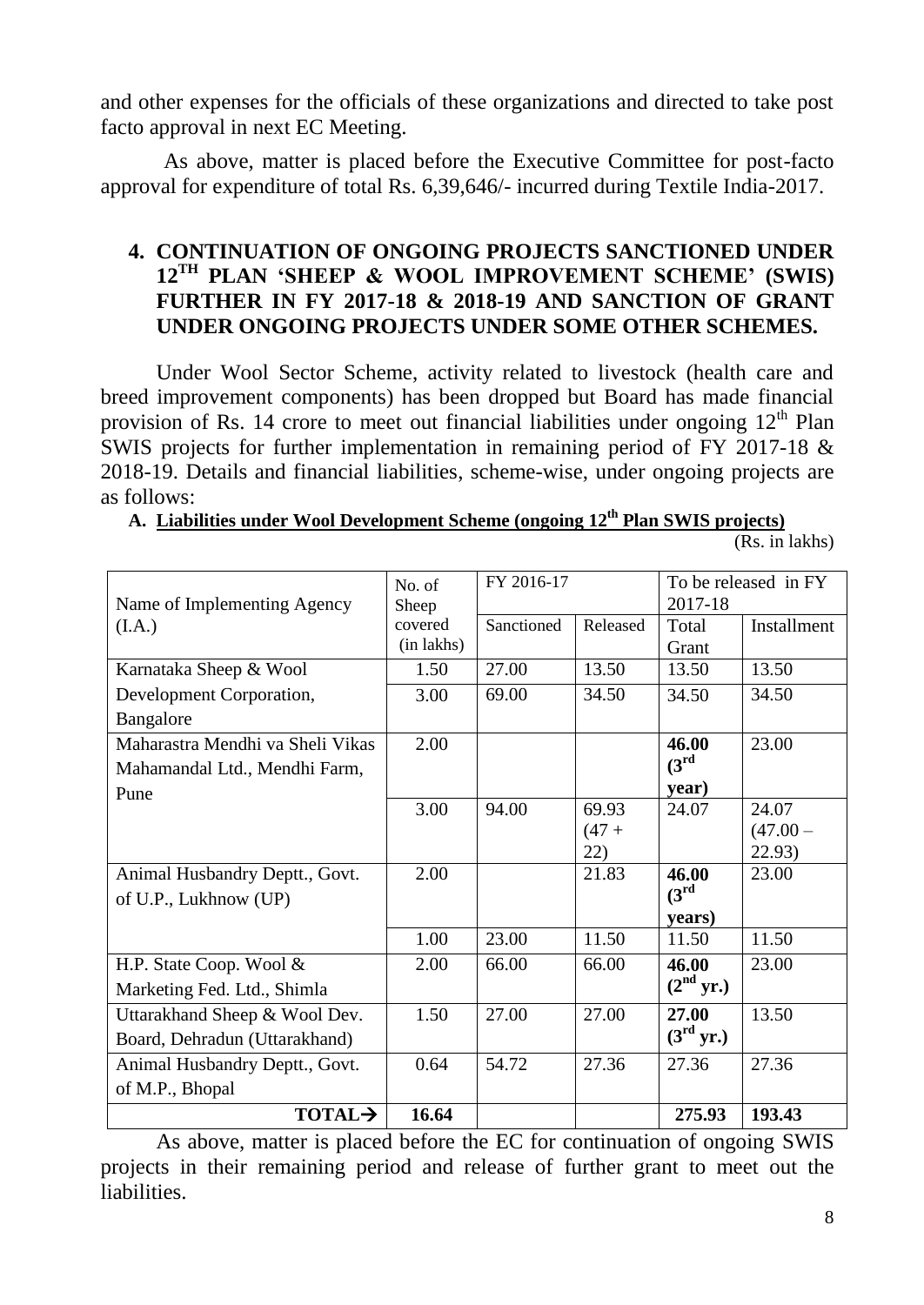#### **B. Continuation of R&D project of IIT, Delhi namely "Development of indigenous sheep shearing machine"**

Presently in the country, most of the sheep are being shown manually which is not only costly but also lowers the wool quality in terms of fibre length and per animal wool production. Shearing through machine is cheap and it increases fibre lenth as well as wool production and also beneficial for sheep breeders. India depends on imported sheep shearing machines as it is not manufactured indigenously. Therefore, the need arises to develop indigenous machine. The Board has requested IIT Delhi in this regard and they have submitted the proposal to CWDB. The project was approved in the  $46<sup>th</sup>$  EC meeting during  $12<sup>th</sup>$  Plan period in 2 phases and Board has released first installment of first phase.

IIT has developed the machine and successfully conducted trail in Uttarakhand and Rajasthan States. Board intends to continue this R&D project under HRD scheme of IWDP. The IIT, Delhi has requested to release remaining installment of first phase of Rs. 12.32 lakhs**.** 

As above matter is placed before the EC for continuation of above R&D project for  $1<sup>st</sup>$  and  $2<sup>nd</sup>$  phase and release of grant to IIT Delhi.

#### **C. Installation of Air Flow Fineness Tester at Bikaner laboratory :**

During  $12^{th}$  Plan,  $42^{nd}$  Executive Committee has approved procurement and installation textile testing equipments for three laboratories i.e. 1 laboratory of WRA and 2 laboratories of CWDB at Bikaner and Kullu. One equipment namely Air Flow Fineness Tester was approved for Kullu lab. Keeping in view the more utility of the equipment at Bikaner, Incharge of Bikaner has requested to install this equipment at Bikaner instead of Kullu. Wool Research Association has already procured the instrument and laying with them at Thane.

Matter is submitted before Executive Committee for approval for the installation of "**Air Flow Fineness Tester"** at Bikaner Lab instead of Kullu Lab.

## **5. OTHER AGENDA ITEM :**

#### A. SWACHH BHARAT MISSION" AND POST FACTO APPROVAL FOR RS.-162,608/- INCURRED DURING THE YEAR 2017-18.(UP TO DECEMBER ,2017)

Under Swacch Bharat Mission ,Board has taken several initiatives from the FY 2016-17 and participated in one day Training course organized on 08.05.2017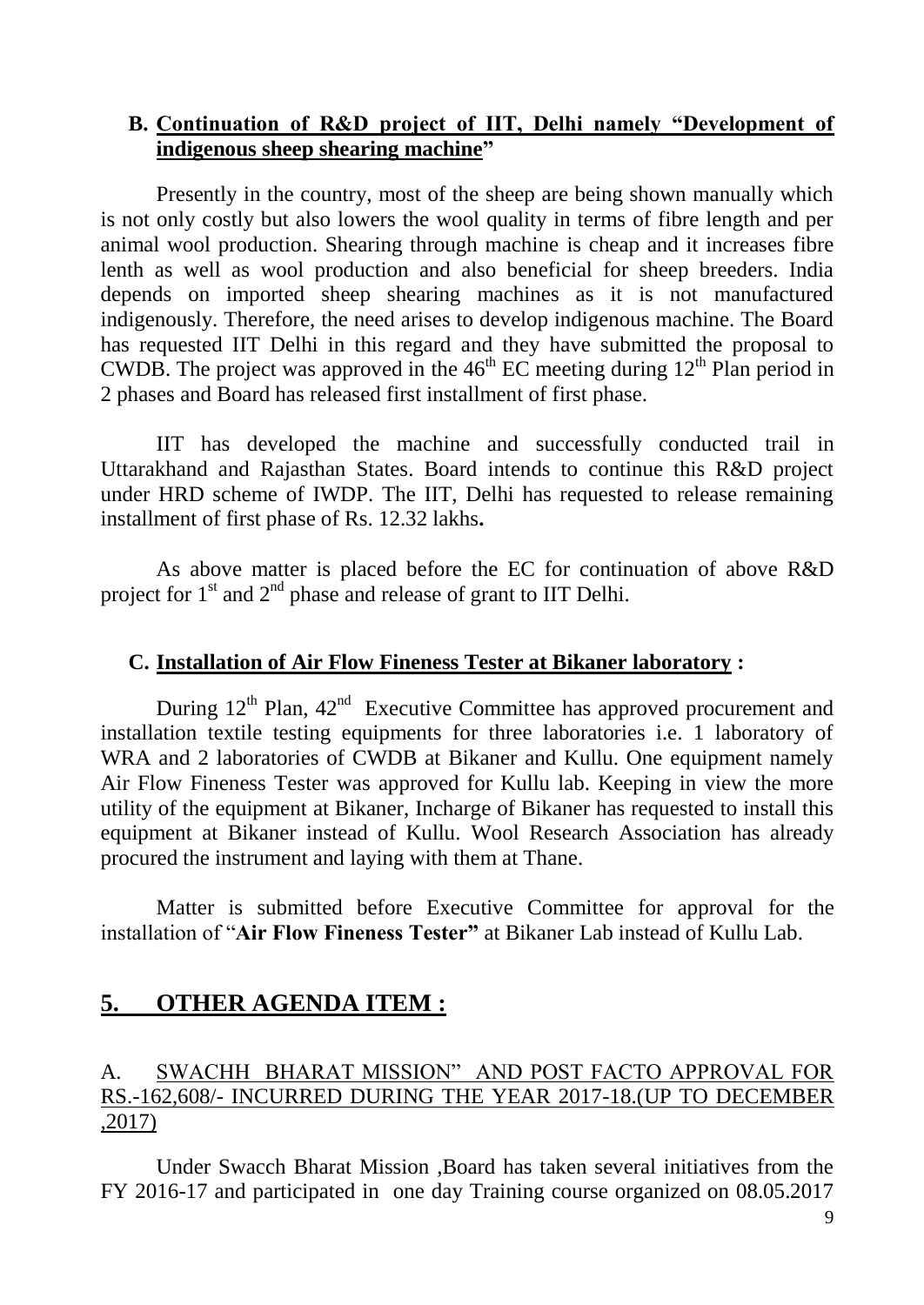at Institute of Secretariat Management, New Delhi. The Board organized Swachh Bharat Pakhwara from 16-5-2016 to 31-5 -2016 and from dated 01-5-2017 to 15-5- 2017at CWDB office, Jodhpur and its Centers at Weaving Designing & Training Centre Kullu (H.P) and Wool Testing Centre, Bikaner (Raj).

The Board organized Swachhta Hi Seva Campaign at CWDB and its centers at Wool Testing Centre , Bikaner (Raj) and Weaving Designing & Training Centre Kullu(H.P) from dated 15-9-2017 to 02-10-2017 by conducting Jagruk Abhiyan , Shauchalaya Nirman, Sharmdan, Swachh Gandhi Jayanti activities.

The CWDB has sanctioned & released Rs. 90,000/- (Rupee Ninty Thousand Only) to Khadi Mandir , Industrial Area, Bikaner(Raj) (One toilet) & Shri Dadu Vidhya Peeth ,Tehsil & District Dausa (Raj) (Two toilets) for construction toilets.

During the financial year 2017-18 (up to December, 2017) the CWDB has incurred total Rs. 1, 62,608 / (Rupee- One Lakh Sixty Two Thousand Six Hundred Eight Only) under the " Swachh Bharat Mission" to organized various activities. The details are as under:-

| Name of the<br>organization                                    | Name of<br>component                            | Activities undertaken                                                                                                                                                          | Expenditure<br>incurred<br>(in Rs.) |
|----------------------------------------------------------------|-------------------------------------------------|--------------------------------------------------------------------------------------------------------------------------------------------------------------------------------|-------------------------------------|
| Central Wool<br>Development<br>Board,<br>Ministry of           | Outreach                                        | Construction of 03 toilets and Swachhta<br>Pakhwara                                                                                                                            | 1,00,000                            |
| Textiles, Govt.<br>of India, C-3,<br>Shastrinagar,<br>Jodhpur- | Improvement<br>of Citizen<br>interface<br>Areas | Cleaning of office rooms, Underground,<br>Garden, Collection of trash deposited at side<br>roads and installation of 03 new washbasins,<br>water taps etc. at Office premises. | 24,608                              |
| 342003 (Raj)                                                   |                                                 | Washing / cleaning /repairing of, Office's<br>toilets, bath rooms, washbasins etc                                                                                              | 38,000                              |
|                                                                |                                                 | Total                                                                                                                                                                          | 1,62,608                            |

Matter is placed before Executive Committee for perusal and post facto approval of expenditure incurred Rs. 1,62,608/-.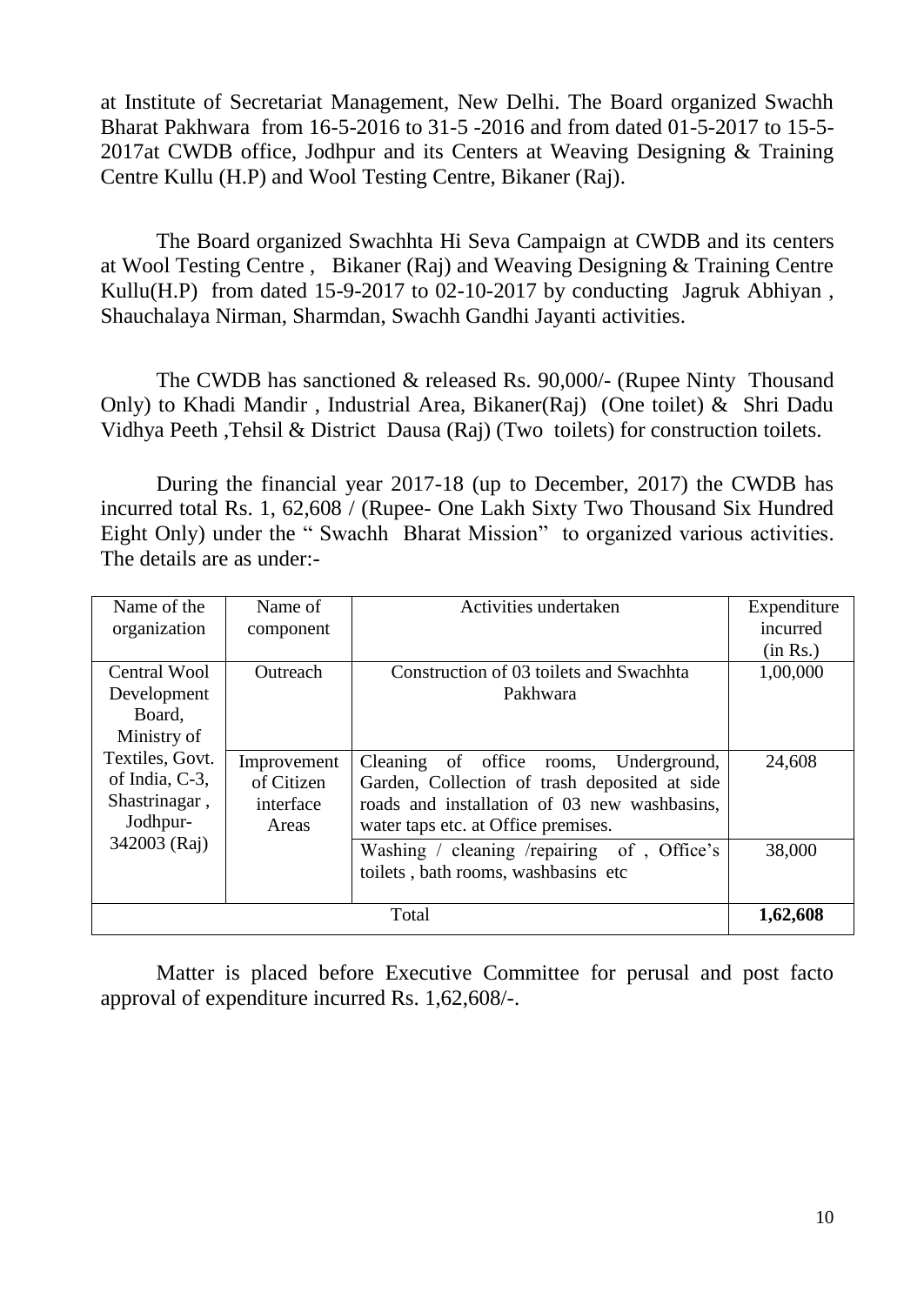#### B. APPROVAL FOR WOOL SURVEY BEING CONDUCTED BY TEXTILES COMMITTEE, MUMBAI.

The MOT vide letter no. F.No. 11/12/2016- W&WT dated 22/11/2016 has approved to conduct a comprehensive Wool Survey in Rajasthan State on pilot basis by Textiles Committee and expenses for survey will be met by CWDB. In this regard, the Textiles Committee has send a project proposal to CWDB with cost of Rs. 18,08,950/- for conducting wool survey in Rajasthan State on the pilot basis. On the basis of data collected from Rajasthan State if required, the questionnaire will be amended and survey will be conducted in other States. The Textiles Committee has already started Survey in Rajasthan State.

As above, the matter is placed before the Executive Committee for approval of Wool Survey with financial assistance of Rs. 18,08,950/- for Rajasthan State.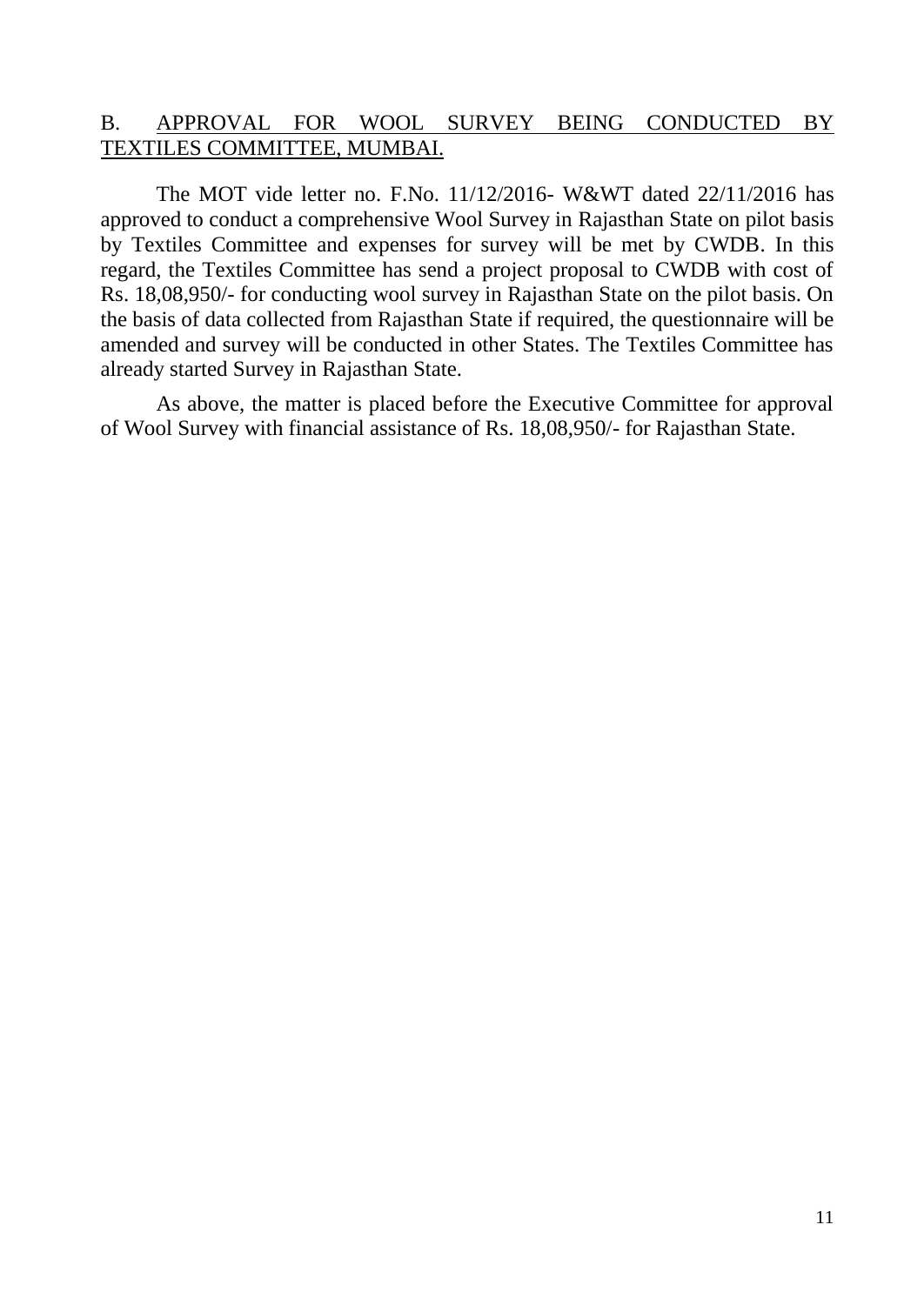#### **Central Wool Development Board, Jodhpur**

#### **Minutes of 30th Project Committee meeting of CWDB held on 11 September,2017 in the office of CWDB, Jodhpur**

The 30<sup>th</sup> Project Committee meeting of Central Wool Development Board was held on  $11^{th}$  Sept., 2017 at 2.00 p.m. at its Jodhpur office under chairmanship of Shri G.K. Meena, Executive Director, CWDB to consider and recommend suitable project proposals received under different schemes of the Board to the Executive Committee for necessary approval and implementation during FY 2017-18 to 2019-20. Following members/representatives of members of Committee participated :

- i) Dr. A.K. Sharma, Director, Wool Research Association, Thane.
- i i) Dr. Dashrath Singh Rathore, Jt. Director, Deptt. of Animal Husbandry, Govt. of Rajasthan, Jodhpur.
- iii) Dr. Ajay Kumar, Scientist (SS) & I/C TMTC, Central Sheep & Wool Research Institute, (CSWRI), Avikanagar, Via Jaipur

Shri Sumer Singh Champawat, Dy. Manager (Mkt.) and Shri Anurag Purohit, Supervisor, CWDB were also presented during the meeting.

Agenda note along with copies of new project proposals were supplied to all the members/representatives of members of Project Committee. The Project Committee examined each project proposals according to SFC Note of Wool Sector Schemes (IWDP) with provision of budget allocation, feasibility of project proposals, period, financial requirement, available infrastructure with the Implementing Agencies (IA), details targets and expected outcome etc. in detail. The observation/recommendation of the Project Committee meeting would be further placed before the Executive Committee or a Special Committee for approval. The Project Committee considered all projects and recommends following feasible project proposals under Integrated Wool Development Programme (IWDP) subject to approval of guidelines with detailed schemes by the MOT. Recommendations of the Project Committee are as under: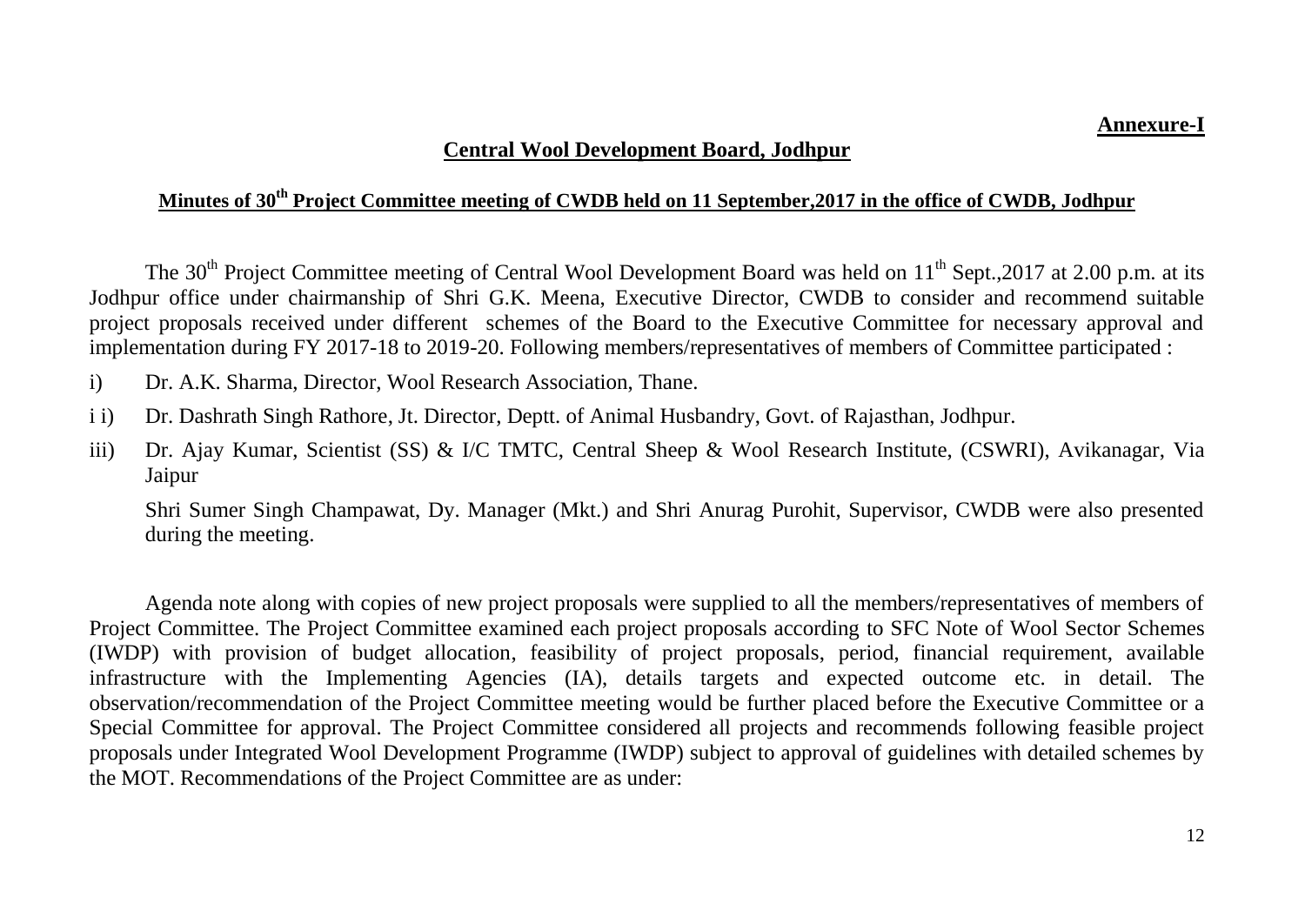# **A. Name of Scheme: Wool Marketing Scheme (WMS)**

The CWDB has received four proposals under Wool Marketing Scheme from four States as follows-

## **1. Name of Implementing Agency: Karnataka Sheep and Wool Development Corporation Ltd, Bangalore-**

| SN | Proposed in proposal by Implementing Agency                  | Norms as per Scheme                                      | Recommendation<br>Project<br>of       |
|----|--------------------------------------------------------------|----------------------------------------------------------|---------------------------------------|
|    |                                                              |                                                          | Committee                             |
| a  | The Implementing agency has proposed incentives              | Rs. 5\sheep for machine shearing                         | Both proposed incentives are as per   |
|    | for sheep shearing to sheep breeders for adopting            |                                                          | scheme therefore Project Committee    |
|    | sheep shearing by machines and collection of wool            |                                                          | (PC) recommends for approval of       |
|    | and demanded Rs 10.00 Lakh for 1 <sup>st</sup> year for 2.00 |                                                          | Executive Committee with total        |
|    | Lakh sheep $\omega$ Rs 5/per sheep.                          |                                                          | grant of Rs. 20 lakhs for FY 2017-    |
|    | The Implementing agency has proposed to give                 |                                                          | 18 which will be pass on to selected  |
|    | incentives for wool transportation and grading to            | Rs.5\sheep for transportation                            | breeders/beneficiaries<br>sheep       |
|    | sheep breeders for transportation of wool and                |                                                          | following the DBT guidelines          |
|    | demanded Rs 10.00 Lakh for $1st$ year for 2.00 Lakh          |                                                          |                                       |
|    | sheep @ Rs 5/per sheep.                                      |                                                          |                                       |
|    |                                                              |                                                          |                                       |
|    |                                                              |                                                          |                                       |
| b. | Implementing agency has proposed<br>The<br>to                | 25.00<br>infrastructure<br>$\mathbf{R}$ s<br>lakh<br>for | PC recommends Mandi component         |
|    | strengthening infrastructure required for wool Mandi         | development/storage hall etc for wool Mandi              | with grant of Rs. 25 lakhs subject to |
|    | for his own organization for storage hall etc and            |                                                          | obtain permission by Implementing     |
|    | demanded Rs $25.00$ Lakh for $1st$ year                      |                                                          | Agency (IA) from the State Govt. for  |
|    |                                                              |                                                          | setting up a Mandi in State Mandi     |
|    |                                                              |                                                          | Act, if applicable and clarification  |
|    |                                                              |                                                          | may be asked in this regard and will  |
|    |                                                              |                                                          | be put up in EC Meeting.              |
|    | Total Rs. 45 lakhs for FY 2017-18                            | <b>Total Rs. 45 lakhs for FY 2017-18</b>                 |                                       |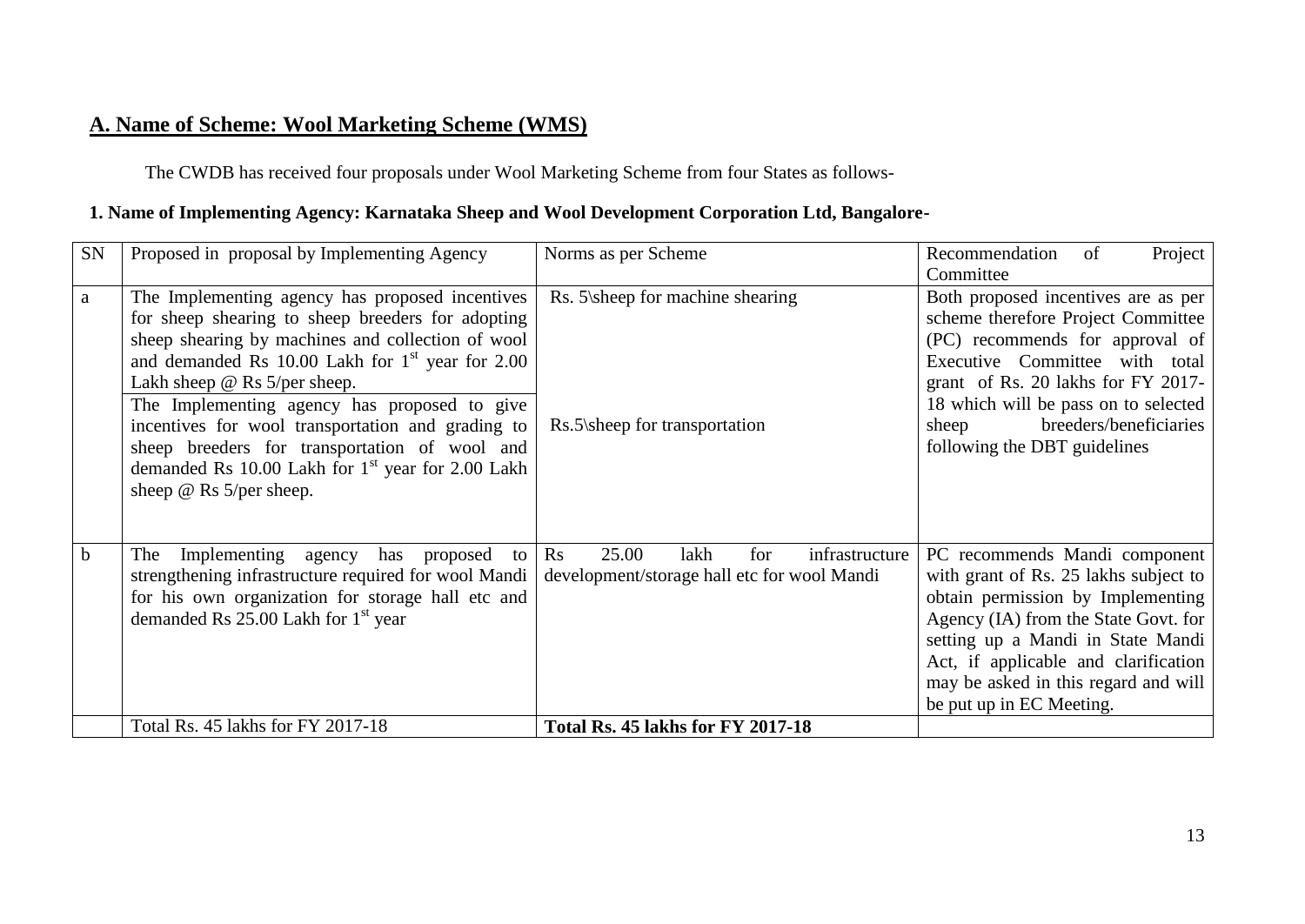#### **2. Name of Implementing Agency : H.P. State Cooperative Wool Procurement and Marketing Federation Ltd, Shimla-**

Component wise budget required for three year period is as follows-

|  | Rs in Lakh |
|--|------------|
|--|------------|

| SN             | Proposed in<br>proposal by Implementing                                                                             | Norms as per scheme                                   |          | Fund Requirement by IA |        | Recommendation of Project Committee                                                                                                                                                                                                                                        |
|----------------|---------------------------------------------------------------------------------------------------------------------|-------------------------------------------------------|----------|------------------------|--------|----------------------------------------------------------------------------------------------------------------------------------------------------------------------------------------------------------------------------------------------------------------------------|
|                | Agency                                                                                                              |                                                       | $2017 -$ | 2018-                  | 2019-  |                                                                                                                                                                                                                                                                            |
|                |                                                                                                                     |                                                       | 18       | 19                     | 20     |                                                                                                                                                                                                                                                                            |
|                | Rs. 50 lakh as Revolving Fund for 1.23<br>Lakh kg for procurement and marketing of<br>raw wool                      | Rs $50/kg$ (Avg.) per kg.                             | 25.00    | 25.00                  | $\sim$ | PC recommends Rs. 50 lakhs but grant will<br>be released in two equal installments and<br>next installment would be released on<br>performance of earlier grants and further<br>requirement of the fund. PC recommends<br>Rs. 25 lakhs for current FY 2017-18.             |
|                | Transportation<br>incentive<br>Wool<br>for<br>Procurement Agency                                                    | Up to Rs $3/-$ kg or actual<br>exp. whichever is less | 6.15     | 6.15                   | 6.15   | PC considered and recommends financial<br>assistance upto Rs. 17.55 lakhs for FY                                                                                                                                                                                           |
| $\overline{2}$ | Incentive for sheep shearing by machine                                                                             | Rs $5/$ per sheep for $1.05$<br>Lakh sheep            | 5.25     | 5.25                   | 5.25   | 2017-18 as incentives for transportation,                                                                                                                                                                                                                                  |
| 3              | Incentive for transportation and grading                                                                            | Rs $5/$ per sheep for 1.23<br>Lakh sheep              | 6.15     | 6.15                   | 6.15   | shearing and grading components as per<br>norms of scheme which will be pass on to<br>breeders/beneficiaries<br>selected<br>sheep<br>following the DBT guidelines                                                                                                          |
| $\overline{4}$ | Strengthening infrastructure required for<br>wool marketing in wool Mandi (Storage<br>hall, auction facilities etc) | Rs 25.00 Lakh per Mandi                               | 25.00    |                        |        | PC recommends grant of Rs. 25 lakhs<br>under wool Mandi component with subject<br>to obtain permission by Implementing<br>Agency (IA) from the State Govt for<br>setting up a Mandi in State Mandi Act, if<br>applicable and clarification may be asked<br>in this regard. |
|                | Total Rs. 127.65 lakhs for 3 years                                                                                  |                                                       | 67.55    | 42.55                  | 17.55  |                                                                                                                                                                                                                                                                            |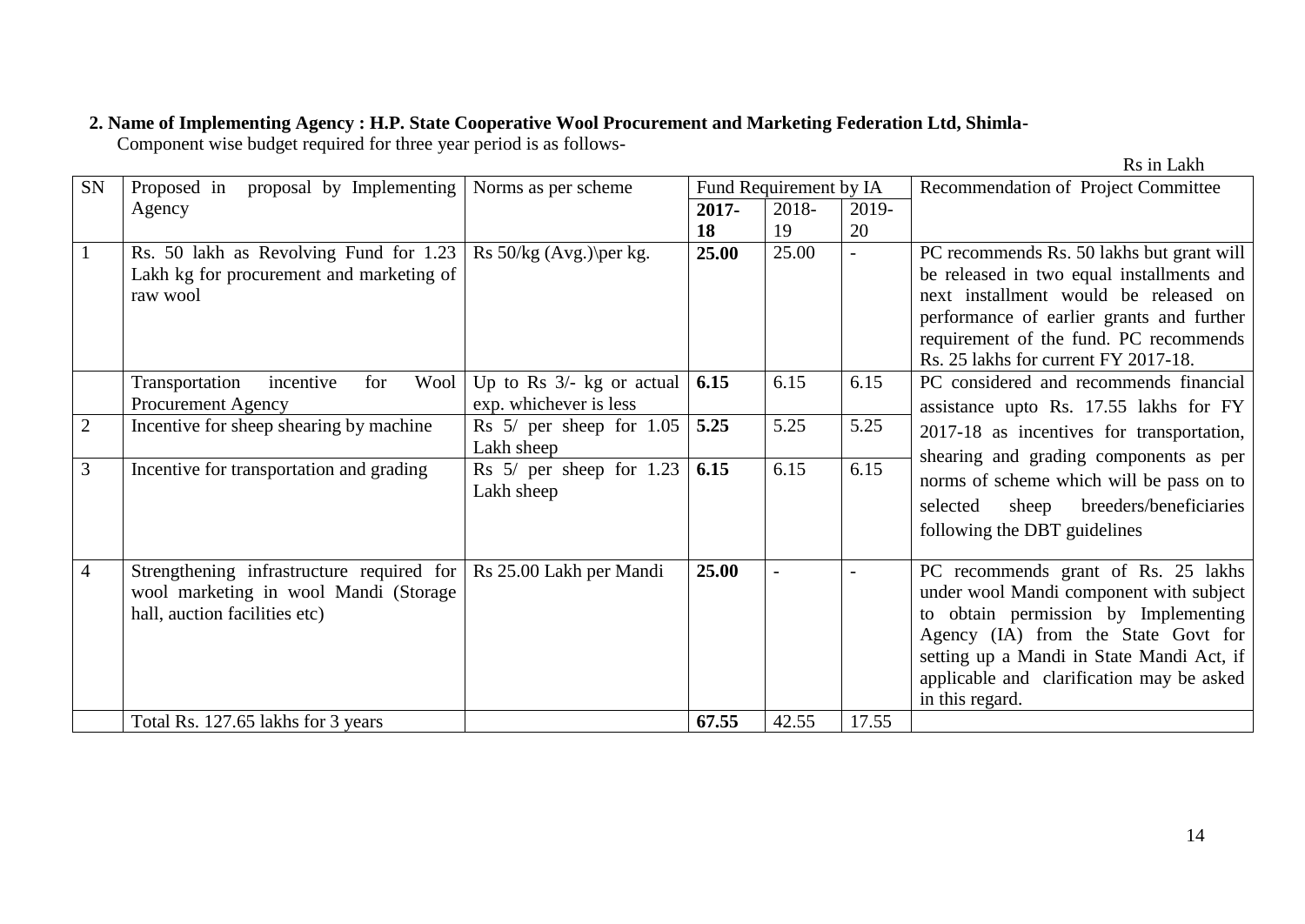## **3. Name of Implementing Agency : Uttrakhand State from Uttrakhand Sheep and Wool Development Board Dehradun-**

Rs in Lakh

| <b>Sr</b>      | Components                                                           | Norms as per scheme        | 2017- | 2018- | 2019-          | Recommendation of Project Committee        |
|----------------|----------------------------------------------------------------------|----------------------------|-------|-------|----------------|--------------------------------------------|
| No             |                                                                      |                            | 18    | 19    | 20             |                                            |
|                | Rs. 50 Lakh as Revolving Fund for 1 Lakh                             | Rs 50/kg for 1.00 Lakh kg  | 25.00 | 25.00 | $\overline{a}$ | PC recommends Rs. 50 lakhs but grant       |
|                | Kg. wool for procurement and marketing                               |                            |       |       |                | will be released in two equal installments |
|                |                                                                      |                            |       |       |                | and next installment would be released on  |
|                |                                                                      |                            |       |       |                | performance of earlier grants/progress and |
|                |                                                                      |                            |       |       |                | requirement of the fund. PC recommends     |
|                |                                                                      |                            |       |       |                | Rs. 25 lakhs for current FY 2017-18.       |
|                | Transportation incentive for Wool<br>b)                              | Upto Rs $3/-$ kg or actual | 3.00  | 3.00  | 3.00           | PC considered and recommends financial     |
|                | <b>Procurement Agency</b>                                            | exp. whichever is less     |       |       |                | assistance upto Rs. 18 lakhs for FY 2017-  |
|                | c) E-Auction Portal                                                  | As required                | 10.00 | 5.00  | 5.00           | 18 under the components as per norms of    |
| $\overline{2}$ | Formation of Wool Producer Society and                               | As required<br>(on actual  | 5.00  | 5.00  | 5.00           | Wool Marketing Scheme to modernize         |
|                | <b>Buyer Seller Meet</b>                                             | expenditure basis)         |       |       |                | wool Mandi.                                |
| $\overline{3}$ | Strengthening infrastructure required for                            | <b>Rs</b> 25.00 Lakh       | 25.00 |       |                | PC recommends Mandi component with         |
|                | wool marketing in wool Mandi (Storage                                |                            |       |       |                | grant of Rs. 25 lakhs subject to obtain    |
|                | hall, auction facilities etc)                                        |                            |       |       |                | permission by Implementing Agency (IA)     |
|                |                                                                      |                            |       |       |                | from the State Govt for setting up a Mandi |
|                |                                                                      |                            |       |       |                | in State Mandi Act, if applicable and      |
|                |                                                                      |                            |       |       |                | clarification may be asked in this regard. |
| 3              | Incentive for sheep shearing by machine                              | $\text{Rs } 5$ per sheep   | 3.50  | 3.50  | 3.50           | PC considered and recommends financial     |
|                | for 0.70 Lakh sheep                                                  |                            |       |       |                | assistance upto Rs. 7 lakhs under shearing |
| $\overline{4}$ | Incentive for transportation and grading for $\vert$ Rs 5/ per sheep |                            | 3.50  | 3.50  | 3.50           | and grading components as per norms of     |
|                | 0.70 Lakh sheep                                                      |                            |       |       |                | scheme which will be pass on to selected   |
|                |                                                                      |                            |       |       |                | sheep breeders/beneficiaries following the |
|                |                                                                      |                            |       |       |                | DBT guidelines.                            |
|                |                                                                      |                            |       |       |                |                                            |
|                | Total Rs. 146 lakhs for 3 years                                      |                            | 77.00 | 47.00 | 22.00          |                                            |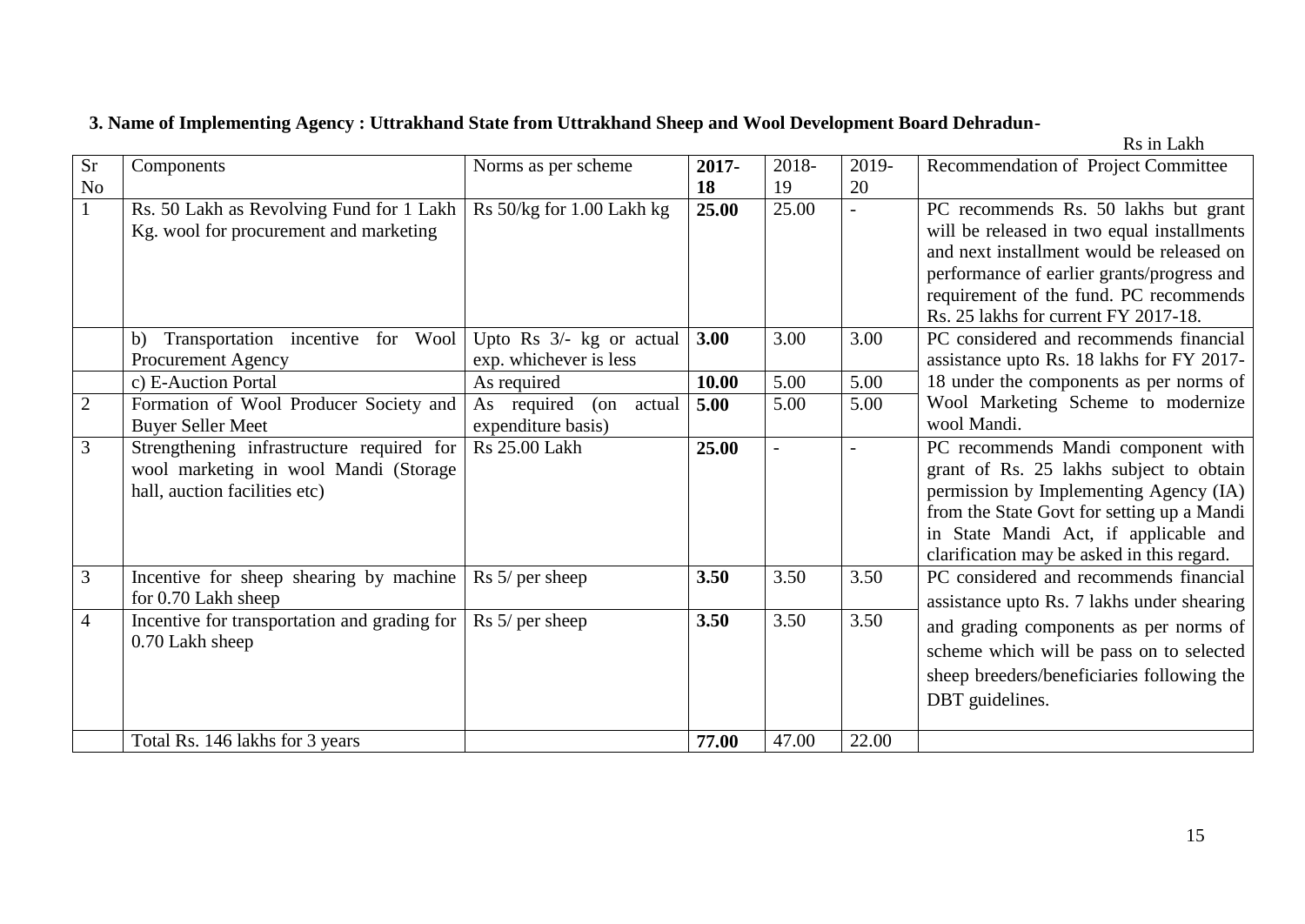|                |                                                                               |                                                       |              |              |              |                                                                                                                                                                                                                                          |         | Rs in Lakh                   |
|----------------|-------------------------------------------------------------------------------|-------------------------------------------------------|--------------|--------------|--------------|------------------------------------------------------------------------------------------------------------------------------------------------------------------------------------------------------------------------------------------|---------|------------------------------|
| Sr No          | Components                                                                    | Norms as per scheme                                   | $2017 -$     | 2018-        | 2019-        | Recommendation                                                                                                                                                                                                                           | of      | Project                      |
|                |                                                                               |                                                       | <b>18</b>    | 19           | 20           | Committee                                                                                                                                                                                                                                |         |                              |
|                | i) Formation of Wool Producer Society<br>Seller<br>Meet<br>Buyer<br>$\rm ii)$ | As<br>required<br>actual<br>(on<br>expenditure basis) | 5.00<br>1.20 | 5.00<br>2.40 | 5.00<br>3.60 | considered<br>PC<br>financial assistance upto Rs. 7.20                                                                                                                                                                                   | and     | recommends                   |
|                | (meetings/workshop etc)                                                       |                                                       |              |              |              | during<br>lakhs                                                                                                                                                                                                                          | 2017-18 | under                        |
| $\overline{2}$ | Incentive for for 0.10 Lakh<br>sheep<br>shearing by machine                   | $\operatorname{Rs} 5$ per sheep                       | 0.50         | 0.50         | 0.50         | components for formation of societies,                                                                                                                                                                                                   |         |                              |
| 3              | Incentive for $0.10$ Lakh sheep wool for<br>transportation and grading        | $\text{Rs } 5$ / per sheep                            | 0.50         | 0.50         | 0.50         | BSM, shearing and grading $\&$<br>transportation<br>norms of Wool Marketing Scheme<br>which will be pass on to selected<br>sheep breeders/beneficiaries following<br>the DBT guidelines (under machine<br>shearing<br>and<br>components) | primary | components as per<br>grading |
|                | Total Rs. 25.20 lakhs for 3 years                                             |                                                       | 7.20         | 8.40         | 9.60         |                                                                                                                                                                                                                                          |         |                              |

#### **4. Name of Implementing Agency : Punyashloka Ahilyadevi Maharashtra Mendhi Va Sheli Vikas Mahamandal Ltd Pune-**

As above total **Rs. 196.75 lakhs** recommends by Project Committee under Wool Marketing Scheme during FY 2017-18.

#### **B. Name of Scheme: Human Resource Development and Promotional Activities Scheme (HRD)**

## **B-i : Training Projects under HRD Scheme**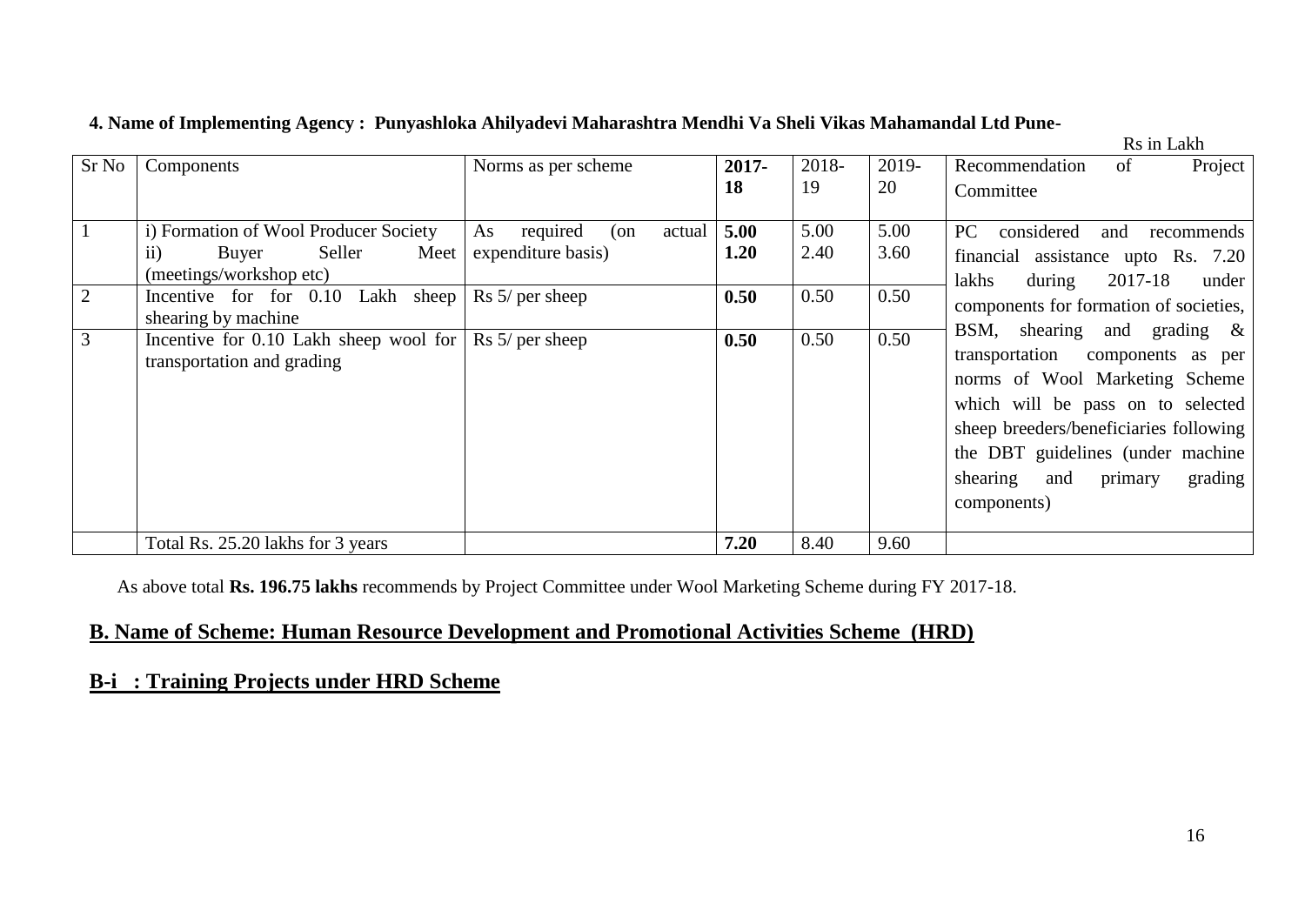(Rs. in lakhs)

| <b>SN</b>    | Name of             | Component                   | Proposed activity by I.A.     | Project cost  | PC         | Recommendation of Project Committee                      |
|--------------|---------------------|-----------------------------|-------------------------------|---------------|------------|----------------------------------------------------------|
|              | implementing        |                             |                               | as per        | recommends |                                                          |
|              | agency              |                             |                               | project       | Fund for   |                                                          |
|              |                     |                             |                               | proposal      | 2017-18    |                                                          |
| $\mathbf{1}$ | Karnataka<br>Sheep  | Short<br>training<br>term   | 2 trainings @ Rs. 10.00 lakh  | 20 lakh       | Nil        | The Committee has deferred the project as it is          |
|              | Wool<br>$\&$        | for<br>programme            | each (04 days 48 Batches      | (one<br>year  |            | not as per scheme and Implementing Agency                |
|              | Development         | manufacturing /<br>weavings | Can be covered in two         | project)      |            | (IA) shall be asked to submit the proposal as            |
|              | Ltd,<br>Corporation | woolen<br>of<br>items<br>on | centers in a year 40 members  |               |            | per the scheme.                                          |
|              | Bangalore,          | handloom skill up gradation | trained in each batch         |               |            |                                                          |
|              | (Karnataka)         | programme, training to      | (Total 1920 persons will be   |               |            |                                                          |
|              |                     | resource persons            | trained)                      |               |            |                                                          |
| 2.           | Karnataka<br>Sheep  | Training<br>to<br>resources | 2 trainings @ Rs. 3.00 lakh   | 6.00<br>Rs.   | 6.00       | PC considered and recommends the training                |
|              | $\&$<br>Wool        | persons in scientific Sheep | each.                         | lakh          |            | projects with grant of Rs. 6 lakhs for FY 2017-          |
|              | Development         | Artificial<br>rearing       |                               |               |            | 18 regd. training for Artificial insemination in         |
|              | Corporation<br>Ltd, | Insemination in sheep,      |                               |               |            | sheep, to train veterinarian in artificial sheep         |
|              | Banglore,           | Machine Shearing etc.       |                               |               |            | insemination for field works and training in             |
|              |                     |                             |                               |               |            | mechanical shearing                                      |
| 3.           | The H.P. State      | Training<br>to<br>resources | Training to 8<br>resource     | lakh<br>4.16  | 4.16       | PC recommends the project with grant of Rs.              |
|              | Cooperative Wool    | persons in scientific Sheep | persons in 6 month period by  | (one<br>year  |            | 4.16 lakhs for FY 2017-18 regd. training in              |
|              | Procurement and     | rearing<br>Artificial       | providing Stipend to trainees | project)      |            | sheep shearing to 8 persons for 6 Months with            |
|              | Marketing           | Insemination in sheep,      | @ Rs. 250/- per day and $@$   |               |            | stipend, transportation charges and Misc.                |
|              | Federation ltd.,    | Machine Shearing etc.       | Rs. 1000/- per month for      |               |            | expenses. (Stipend @ Rs. 250/- per day and @             |
|              | Shimla(H.P.)        |                             | transportation charges.       |               |            | Rs. 1000/- month for transportation charges.             |
| 4.           | Punyashloka         | Sheep<br>management         | Training<br>sheep<br>in       | for<br>Total  | 0.375      | PC recommends the project with grant of Rs.              |
|              | Ahilyadevi          | Wool Weaving<br>Training,   | management for 3 days to 50   | one<br>year   |            | $37,500/$ - with stipend of Rs. 250 per day per          |
|              | Maharashtra         | $\&$<br>Training<br>machine | farmers per batch, total 4    | 15.10 lacs in |            | farmer for 3 days training. $(50 \text{ farmers } X 250$ |
|              | Mendhi Va Sheli     | <b>Shearing Training</b>    | batches by providing Rs.      | 2017-18       |            | stipend X 3 days) Only one batch in 2017-18.             |
|              | Vikas               |                             | 500 per day trainee Rs.       |               |            |                                                          |
|              | Mahamandal Ltd.,    |                             | 75000/- per Batch             |               |            |                                                          |
|              | <b>PUNE</b>         |                             | Weaving training 10 per       |               | <b>Nil</b> | The Committee has deferred the project as it is          |
|              |                     |                             | batch Rs. 15000/- per head    |               |            | not as per scheme. Agency may be asked to                |
|              |                     |                             | for 60 days Rs. 1.50 lakh     |               |            | submit proposal as per scheme which will be              |
|              |                     |                             |                               |               |            | again put up in next meeting.                            |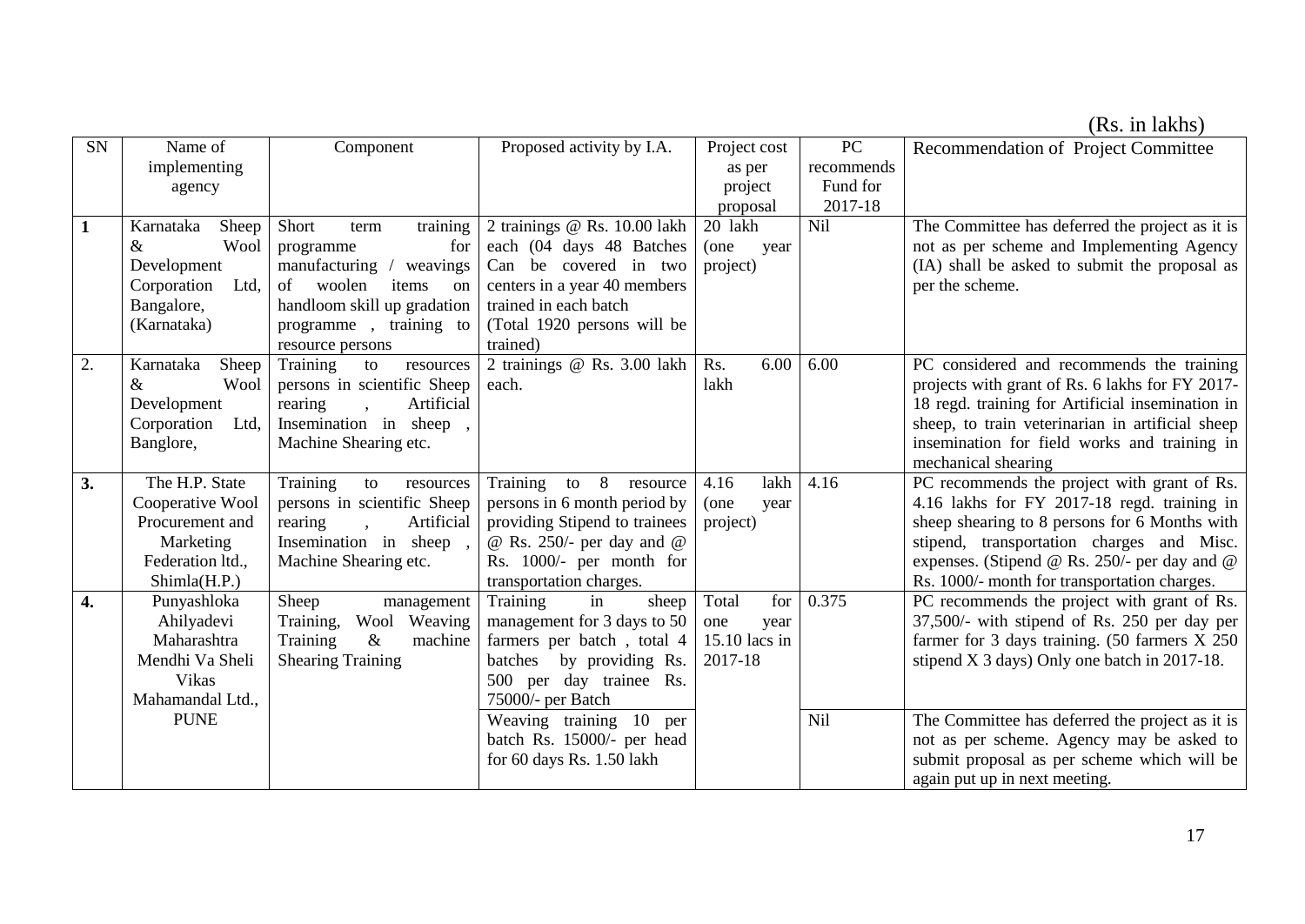|                  |                                                                                      |                                                                                              | Machine shearing training<br>no. of 10 trainees per year<br>Stipend Rs. 5000/- for one<br>month                                    |                      | 0.50       | considered and recommends<br>PC<br>the<br>training programme for 10 trainees on<br>sheep shearing machine with grant of Rs.<br>$50,000/$ -.                                                                                                |
|------------------|--------------------------------------------------------------------------------------|----------------------------------------------------------------------------------------------|------------------------------------------------------------------------------------------------------------------------------------|----------------------|------------|--------------------------------------------------------------------------------------------------------------------------------------------------------------------------------------------------------------------------------------------|
|                  |                                                                                      |                                                                                              | Outsourcing of technical<br>Manpower Rs. 30000/- per<br>month                                                                      |                      | Nil        | The Committee did not consider as it is not<br>covered under scheme.                                                                                                                                                                       |
|                  |                                                                                      |                                                                                              | Development of training<br>materials,<br>publicity,<br>propaganda etc. Rs. 1.00<br>lakh per year                                   |                      | Nil        | The Committee did not consider as it is not<br>covered under scheme.                                                                                                                                                                       |
|                  |                                                                                      |                                                                                              | Administrative charges (Rs.<br>$1.00$ Lakhs)                                                                                       |                      | <b>Nil</b> | The Committee has not considered the demand<br>of Administrative charges under the scheme.                                                                                                                                                 |
| 5                | Central Sheep &<br><b>Wool Research</b><br>Institute,<br>Avikanagar<br>(Jaipur       | Short term training course<br>woollen<br>products<br>in<br>manufacturing<br>and<br>designing | training<br>3<br>months<br>for<br>programme<br>women/artisans at CSWRI,<br>Avikangar<br>to<br>train<br>40<br>trainees in 4 batches | 12                   | 10         | considered and recommends the<br>PC<br>training programme as per prescribed<br>norms with grant of Rs. 10 lakhs under the<br>scheme to train 40 trainees.                                                                                  |
| 6                | $-Do-$                                                                               | Organizing Sheep & Wool<br>Fair/Mela<br>at<br>CSWRI.<br>Avikanagar                           | Provision<br>for<br>made<br>exhibition, publicity, prize<br>distribution, transportation<br>and refreshment for farmers            | $\overline{5.00}$    | 5.00       | PC recommends the Sheep & Wool Fair/Mela<br>at CSWRI, Avikanagar with grant of Rs. 5<br>lakhs in 2017-18 as organized in previous<br>years.                                                                                                |
| $\overline{7}$   | $-Do-$                                                                               | Training<br>Hand-on<br>on<br>Machine Shearing in carpet<br>wool breeds                       | Training to wool growers in<br>machine shearing at their<br>Region<br>Arid<br>Campus,<br>Bikaner (Raj.)                            | 14.70<br>(6 batches) | 2.45       | PC considered and recommends only one<br>batch of 25 farmers training with grant of<br>Rs. 2.45 lakhs on sheep shearing machines<br>to operate their shearing machines.                                                                    |
| 8                | $-Do-$                                                                               | Nutrition of range managed<br>sheep for quality wool<br>production                           | Training in scientific feed<br>management for sheep                                                                                | 2.20                 | Nil        | The Committee has deferred the project due to<br>paucity of funds under HRD scheme                                                                                                                                                         |
| $\boldsymbol{9}$ | Manager, Khadi<br>Mandir, Rani<br><b>Bazar Industrial</b><br>Area, Bikaner<br>(Raj.) | Swaccata – construction of<br>toilets at Khadi Mandir<br>campus, Bikaner                     | Construction of 3 toilets @<br>Rs. 30,000/- per unit $-$ total<br>requirement of Rs. 90,000.                                       | 0.90                 | 0.90       | PC recommends three toilets with total grant of<br>Rs. 90,000/- for construction in campus of<br>Rani Bazar Industrial Area, Bikaner. The<br>CWDB has also hired some space for running<br>its own wool testing laboratory at this campus. |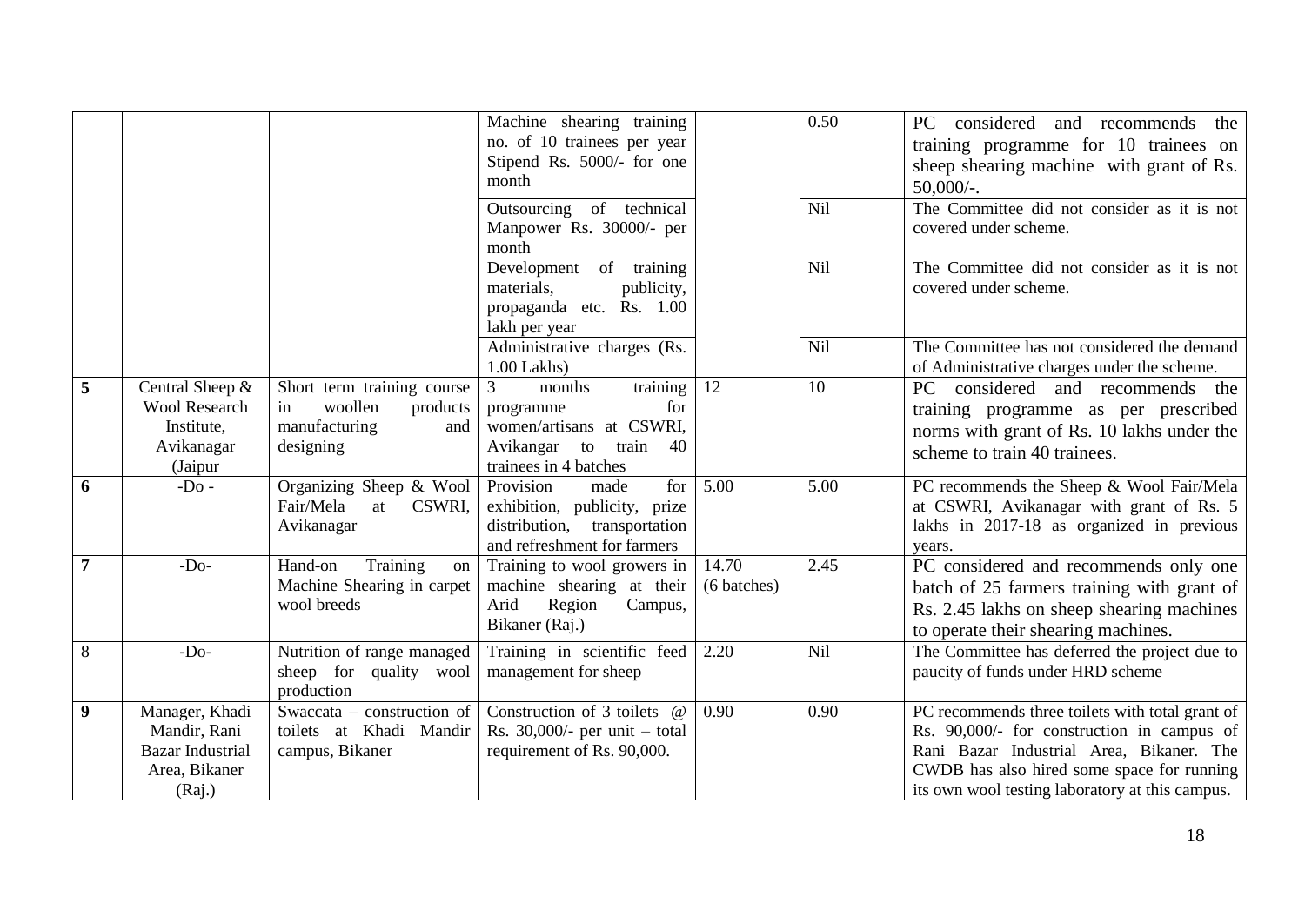| S.No | Name of         | Component     | Brief of activity proposed with location                        | Any deviation from | Total project    | Recommendation of        |
|------|-----------------|---------------|-----------------------------------------------------------------|--------------------|------------------|--------------------------|
|      | Agency          |               |                                                                 | norms              | $cost$ (Rs. in   | <b>Project Committee</b> |
|      |                 |               |                                                                 |                    | Lakhs)           |                          |
| 10   | J&K Sheep &     | Training in   | Training of youth in sheep shearing and preliminary wool        | Proposed Amount    | 4.00             |                          |
|      | Sheep           | sheep         | grading                                                         | is high            |                  | Committee has<br>The     |
|      | <b>Products</b> | shearing      |                                                                 |                    |                  | deferred the project     |
|      | Development     | Training in   | Training of farmers in improvised management practices :        | Proposed Amount    | 4.00             | due to paucity of funds  |
|      | Board,          | sheep rearing | 100 @ Rs. 4000/-trainee                                         | is high            |                  | under HRD scheme.        |
|      | Nowsehra,       | Training in   | Training of staff in computer application and information       | Not covered under  | 4.00             |                          |
|      | Srinagar,       | Computer      | technology: 04 (Rs. 1.00 lakh per trainee)                      | new IWDP           |                  |                          |
|      | Kashmir         |               |                                                                 | schemes            |                  |                          |
|      | (J&K)           | Organization  | cooperation/visit/conference/<br>International<br>collaboration | Not covered under  | 36.00 (Three     |                          |
|      |                 | of seminars,  | needs and organizing seminar/workshop exhibition, survey,       | training component | year @ Rs.       |                          |
|      |                 | workshop      | monitoring and evaluation<br>study,<br>purchase,<br>on          | of Scheme          | 12.00 lakh)      |                          |
|      |                 |               | reward/promotion programme for wool sector                      |                    |                  |                          |
|      |                 |               | Awareness Programme on Swaccata clean wool processing           |                    | 6.00 (Three year |                          |
|      |                 |               | and adoption of new technology                                  |                    | @ Rs. 2.00 lakh) |                          |

#### **B-ii : R&D & Seminar Projects under HRD Scheme**

(Rs. in lakhs)

|     |         |               |                                 |              |              |                                     | $\mathbf{u}$ |
|-----|---------|---------------|---------------------------------|--------------|--------------|-------------------------------------|--------------|
| S.N | Name of | Project Title | Brief of activity proposed with | Proposed     | PC           | Recommendation of Project Committee |              |
|     | Agency  |               | location                        | project cost | recomme      |                                     |              |
|     |         |               |                                 |              | nds Fund     |                                     |              |
|     |         |               |                                 |              | for $2017$ - |                                     |              |
|     |         |               |                                 |              | 1 O          |                                     |              |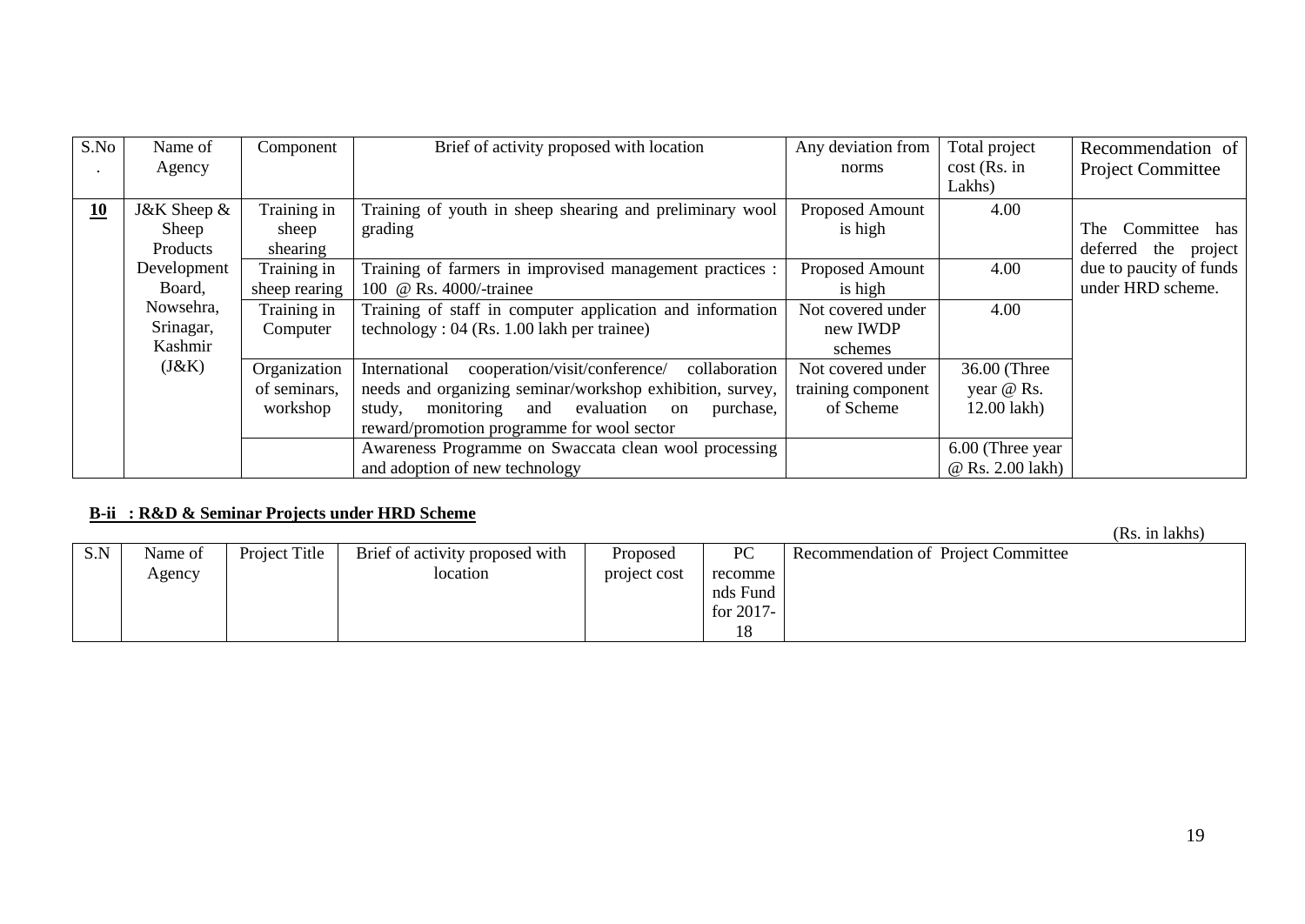| 11        | Wool<br>Research<br>Association,<br>Thane<br>Maharashtra | Development<br>of composite<br>from Guard<br>Hair of<br>Pashmina<br>Fibers                                               | 1. To find alternative use of<br>Guard Hair of Pashmina fibers,<br>2. explore the possibility of use<br>of short & course Guard hair<br>fibers for value added<br>and<br>technical products like composite<br>3. Explore the possibility of use<br>of these fibers in technical                                                                                                                                                                                                                                                                                                                                                                                                                                                             | 59.215<br>(Duration 24)<br>Months) | Deferred | The Committee has deferred the project due to paucity of funds<br>under HRD scheme.                                                                                                                                                                                                                                                                                                                                                                                                                                                                                                                                                                                                                                                |
|-----------|----------------------------------------------------------|--------------------------------------------------------------------------------------------------------------------------|---------------------------------------------------------------------------------------------------------------------------------------------------------------------------------------------------------------------------------------------------------------------------------------------------------------------------------------------------------------------------------------------------------------------------------------------------------------------------------------------------------------------------------------------------------------------------------------------------------------------------------------------------------------------------------------------------------------------------------------------|------------------------------------|----------|------------------------------------------------------------------------------------------------------------------------------------------------------------------------------------------------------------------------------------------------------------------------------------------------------------------------------------------------------------------------------------------------------------------------------------------------------------------------------------------------------------------------------------------------------------------------------------------------------------------------------------------------------------------------------------------------------------------------------------|
|           |                                                          |                                                                                                                          | textiles products in combination<br>of the others course fibers and<br>waste materials.                                                                                                                                                                                                                                                                                                                                                                                                                                                                                                                                                                                                                                                     |                                    |          |                                                                                                                                                                                                                                                                                                                                                                                                                                                                                                                                                                                                                                                                                                                                    |
| <u>12</u> | Wool<br>Research<br>Association,<br>Thane<br>Maharashtra | Development<br>of Industrial<br>and Home<br>Furnishing<br>Products<br>from Coarse<br>Indian Wool<br>Like Deccani<br>Wool | 1. To explore the commercial<br>products from the coarse Indian<br>Wool like Deccani wool.<br>2 To explore the use of the<br>Deceani wool fibers by using<br>modern pinning technologies for<br>yarn making along with the all<br>possible blend with new fibers<br>industrial<br>and<br>for<br>home<br>application.<br>3. To Explore technology of felt<br>making from Deccani wool.<br>To develop value added<br>4<br>material like furnishing fabric,<br>back coating fabric, industrial<br>fabric alog with cardboard,<br>packing material, decorative<br>material etc as well as to create<br>better value products, which in<br>turn would help the wool<br>growers towards fetching better<br>value for wool<br><b>Location -WRA</b> | 470.00<br>(Duration 24<br>Months)  | 270      | PC recommends the project to Executive Committee, in<br>principle, with financial assistance of Rs. 270 lakhs in 2017-18.<br>It was noticed that CWDB has earlier taken a decision not to<br>give grant for administrative overheads and manpower cost<br>including project implementation fee.<br>Since the project cost (470 lakhs) is above the allotted budget of<br>Rs. 400 lakhs under HRD scheme of CWDB, Executive<br>Committee may take appropriate decision in this regard.<br>Under Action Taken Note on Stakeholders meeting on the Wool<br>Sector under chairpersonship of HMOT held on 10-01-2017, it<br>was decided to undertake R&D project for utilization/ value<br>addition of Deccani wool under IWDP of CWDB. |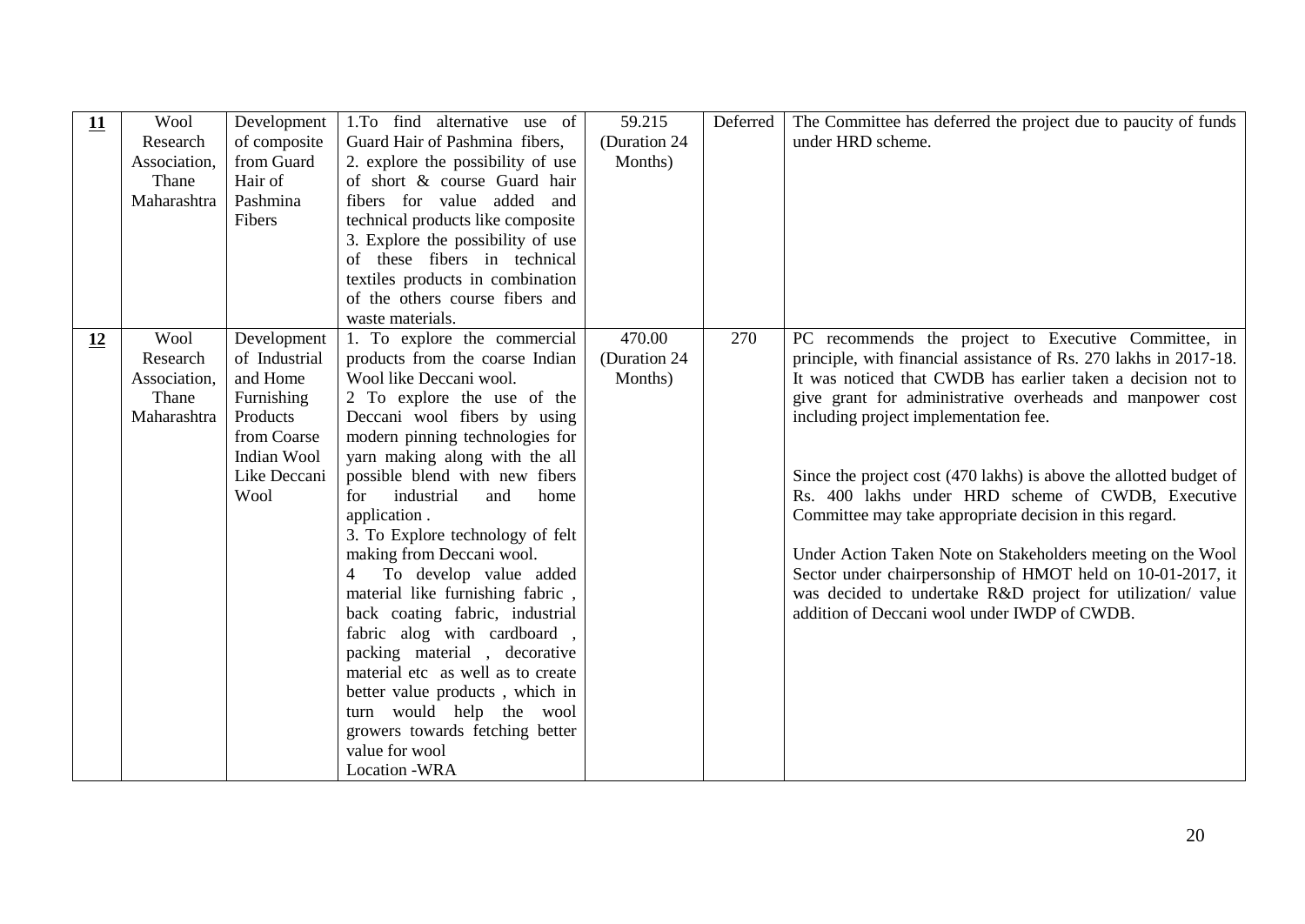| 13 | Wool         | Disseminatio    | Dissemination<br>of<br>developed                                    | 59.10       | Deferred | The Committee has deferred the project due to paucity of funds |
|----|--------------|-----------------|---------------------------------------------------------------------|-------------|----------|----------------------------------------------------------------|
|    | Research     | ns of WRA       | the<br>technology to<br>industry                                    | (One year)  |          | under HRD scheme.                                              |
|    | Association, | developed       | through-                                                            |             |          |                                                                |
|    | Thane        | Colour          | 1To explore the color matching                                      |             |          |                                                                |
|    | Maharashtra  | Matching        | services for small and medium                                       |             |          |                                                                |
|    |              | Technology      | dye / process houses.                                               |             |          |                                                                |
|    |              | at Pilot Scale. | 2 To explore the color matching                                     |             |          |                                                                |
|    |              |                 | services to woolen dyed fiber /                                     |             |          |                                                                |
|    |              |                 | yarn/fabric<br>manufacturing                                        |             |          |                                                                |
|    |              |                 | industries.                                                         |             |          |                                                                |
|    |              |                 | To improve their dyeing<br>3                                        |             |          |                                                                |
|    |              |                 | facility by predicting accurate                                     |             |          |                                                                |
|    |              |                 | for<br><b>Shades</b><br>recipe<br>target                            |             |          |                                                                |
|    |              |                 | ultimately results in: - production<br>of quality of dyed products, |             |          |                                                                |
|    |              |                 | increase<br>in<br>lesser<br>export,                                 |             |          |                                                                |
|    |              |                 | rejection of lots, and increase in                                  |             |          |                                                                |
|    |              |                 | market share of small players.                                      |             |          |                                                                |
|    |              |                 | Location:- WRA                                                      |             |          |                                                                |
| 14 | G.B. Pant    | Scope           | • Survey to get information for                                     | 36.10 for 3 | Deferred | The Committee has deferred the project due to paucity of funds |
|    | University   | Augmentatio     | different wool in State                                             | years       |          | under HRD scheme.                                              |
|    | of           | n of            | • Collection of samples their                                       |             |          |                                                                |
|    | Agriculture  | Domestic        | testing, preparation of yarn                                        |             |          |                                                                |
|    | and          | Wool of         | with blending                                                       |             |          |                                                                |
|    | Technology,  | Uttarakhand     | • Weaving of fabrics, treatment                                     |             |          |                                                                |
|    | Pantnaggar,  | through value   | and production of garments                                          |             |          |                                                                |
|    | Uttarakhand  | addition and    | from developed fabic                                                |             |          |                                                                |
|    |              | product         | • Assess the acceptance                                             |             |          |                                                                |
|    |              | divesification  |                                                                     |             |          |                                                                |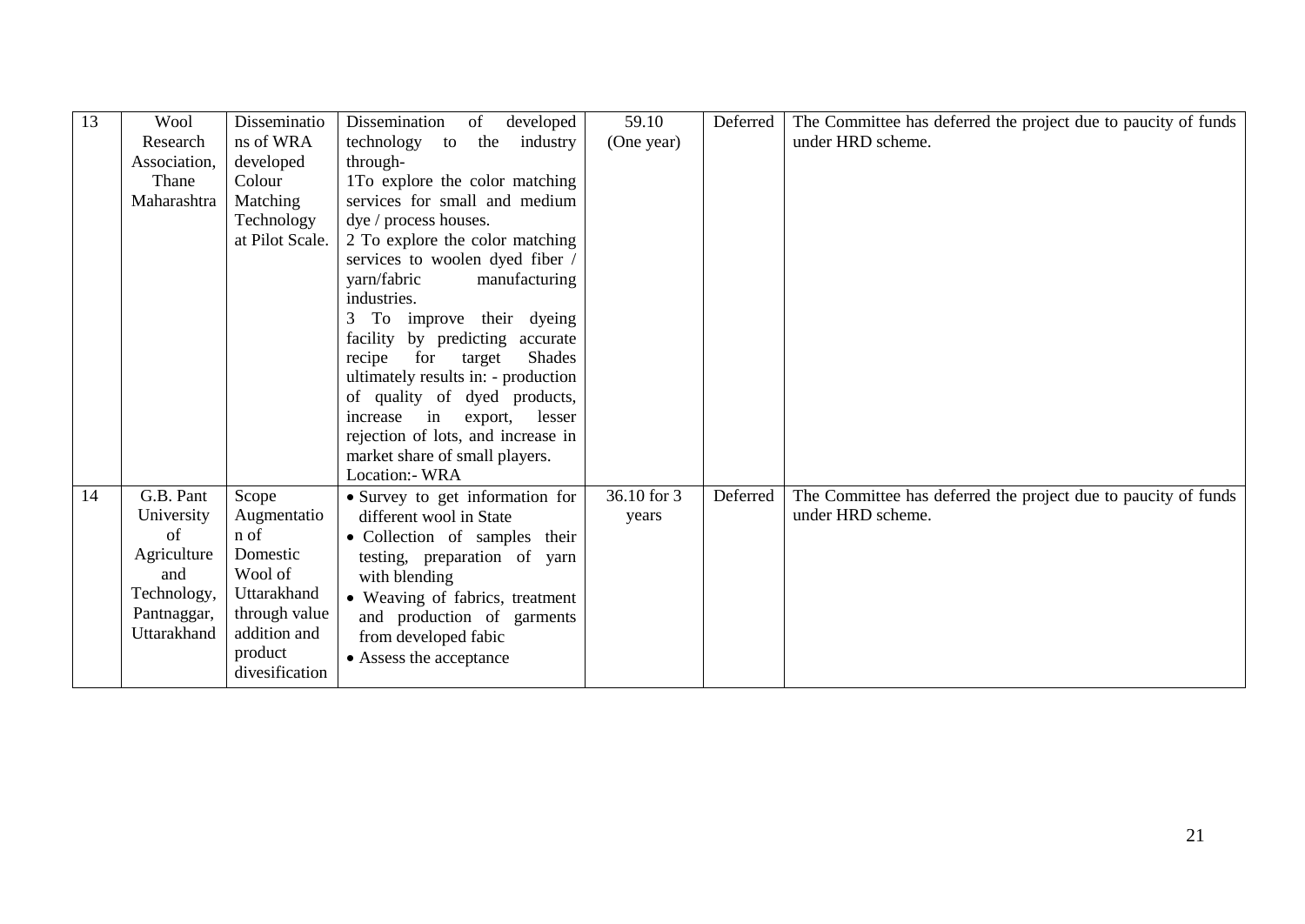| 15 | G.B. Pant   | National     | National Seminar on Trends and      | 7.70 lakh | 2.00  | The PC recommends project with financial assistance of Rs. 2 |
|----|-------------|--------------|-------------------------------------|-----------|-------|--------------------------------------------------------------|
|    | University  | Seminar      | advances in Wool and specialty      |           | Lakhs | lakhs for proposed seminar in FY 2017-18. A consent letter   |
|    | of          | (Proposal of | hairs from 11 January, $2018$ to 12 |           |       | from the University shall be obtained before the Executive   |
|    | Agriculture | College of   | January, $2018$ (2 days)            |           |       | Committee meeting against financial assistance of only Rs. 2 |
|    | and         | Home         |                                     |           |       | lakhs.                                                       |
|    | Technology, | Science,     |                                     |           |       |                                                              |
|    | Pantnaggar, | Clothing and |                                     |           |       |                                                              |
|    | Uttarakhand | Textiles of  |                                     |           |       |                                                              |
|    |             | Univ. $)$    |                                     |           |       |                                                              |

As above total **Rs. 301.38 lakhs** recommends by Project Committee under HRD & Promotional Activity during FY 2017-18 including Rs. 270 lakhs for R&D to WRA for Deccani wool.

#### **C. Name of Scheme: Wool Processing Scheme (WPS)**

|     |                      |                             |                               |                |            | (Rs. in lakhs)                                    |
|-----|----------------------|-----------------------------|-------------------------------|----------------|------------|---------------------------------------------------|
| S.N | Name of              | Component                   | Brief of activity proposed    | Total project  | PC         | Recommendation of Project Committee               |
|     | Agency               |                             | with location                 | cost           | recommends |                                                   |
|     |                      |                             |                               |                | Fund for   |                                                   |
|     |                      |                             |                               |                | 2017-18    |                                                   |
|     | <b>J&amp;K</b> Sheep | CFC for wool processing     | Establishment of Wool         | 100.00 Lakhs   | Nil        |                                                   |
|     | $&$ Sheep            |                             | Scouring Plant with Dryer     | (Three year)   |            | The Project Committee defers the proposals and    |
|     | Products             |                             | facility Proposed location of | project in the |            | initially considered proposals from J. & K. State |
|     | Development          |                             | the plant at Nowshera,        | year 2017-18   |            | under only Pashmina Promotion Programme (P-3).    |
|     | Board,               |                             | Srinagar, Kashmir             | to $2019-20$ ) |            |                                                   |
|     | Nowsera,             | Assistance for shearing     | 40 Forty Shearing machines    | 120.00 Lakhs   | Nil        |                                                   |
|     | Srinagar-            | machine                     | with portable generator to    |                |            |                                                   |
|     | 190011,              |                             | cover at least all seasonal   |                |            |                                                   |
|     | Kashmir              |                             | procurement centers.          |                |            |                                                   |
|     | (J&K)                | Financial support for       | year Rs. 10.00 Lakhs          | 20.00 lakhs    | <b>Nil</b> |                                                   |
|     |                      | distribution of small tools | $2nd$ year Rs. 5.00 lakhs     |                |            |                                                   |
|     |                      | for manufacturing of        | $3rd$ Year Rs. 5.00 lakhs     |                |            |                                                   |
|     |                      | woolen items (Knitting)     |                               |                |            |                                                   |
|     |                      | machines, spinning          |                               |                |            |                                                   |
|     |                      | charkhas etc. to needy      |                               |                |            |                                                   |
|     |                      | persons)                    |                               |                |            |                                                   |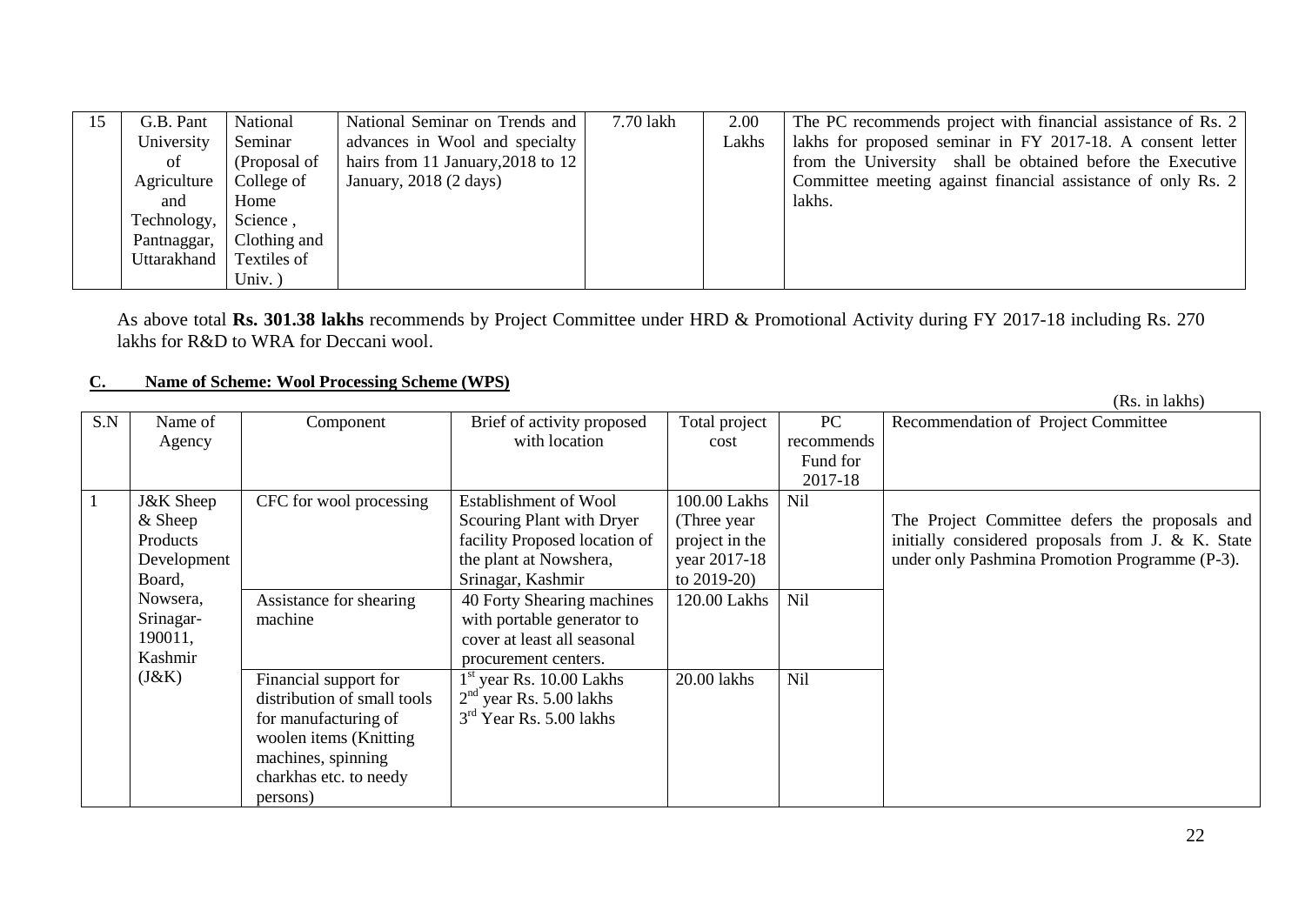| 2. | The H.P.      | Financial assistance for     | Procurement of spare parts    | 48.00 lakhs  | Nil         | PC defers the proposal and may consider further in |
|----|---------------|------------------------------|-------------------------------|--------------|-------------|----------------------------------------------------|
|    | <b>State</b>  | sheep shearing machines      | of sheep shearing machine at  |              |             | PC meeting. Financial assistance may be provided,  |
|    | Cooperative   |                              | Palampur                      |              |             | If found suitable<br>and applicable, developed     |
|    | Wool          |                              | 16 units of sheep shearing    |              |             | indigenous combs and cutters and other parts of    |
|    | Procurement   |                              | accessories in the year 2017- |              |             | shearing machines by IIT, Delhi                    |
|    | and           |                              | 18 @ 3.00 lakh & 16 units     |              |             |                                                    |
|    | Marketing     |                              | Rs. 48.00 Lakh                |              |             |                                                    |
|    | Federation    | <b>Establishment Common</b>  | Repairing of old scouring     | 15.00 lakhs  | <b>Nil</b>  | PC not considered and recommend as grant can be    |
|    | Limited.      | Facility Centers (CFC's)     | plant at Palampur             |              |             | provided only for new machines under the Scheme.   |
|    | Shimla (H.P.) | support for the              |                               |              |             |                                                    |
|    |               | modification of existing     |                               |              |             |                                                    |
|    |               | wool processing              |                               |              |             |                                                    |
|    |               | Bale press machine           | Procurement of one bale       | 20.00 lakhs  | 20.00 lakhs | Project Committee recommends the cost of only      |
|    |               |                              | press machine at Palampur     |              |             | machinery part for one bale press machine upto Rs. |
|    |               |                              |                               |              |             | 20 lakhs.                                          |
| 3. | Karnataka     | <b>Establishment Common</b>  | 3 Centre @ Rs. 100.00 Lakh    | 300.00 lakhs | Nil         | The Project Committee deferred the proposal.       |
|    | Sheep and     | Facility Centers (CFC's)     | each (maximum)                |              |             |                                                    |
|    | Wool          | for wool processing          |                               |              |             |                                                    |
|    | Development   | machines for carbonizing,    |                               |              |             |                                                    |
|    | corporation   | scoring , carding, spinning, |                               |              |             |                                                    |
|    | Ltd.,         | dyeing, knitting, felt       |                               |              |             |                                                    |
|    | Banglore      | manufacturing woolen etc.    |                               |              |             |                                                    |
|    |               | Financial assistance for     | 50 sheep shearing machines    | 150.00 lakhs | 30.00 lakhs | PC recommends the proposal for only 10 sheep       |
|    |               | sheep shearing machines      | @ Rs. 3.00 lakh/machine)      |              |             | shearing machines with necessary accessories with  |
|    |               |                              |                               |              |             | grant upto Rs. 30 lakhs (i.e. @ Rs. 3 lakh per     |
|    |               |                              |                               |              |             | machine)                                           |
|    |               | Financial support for        | 25 no. @ Rs. 20000/-          | 5.00 Lakhs   | Nil         | The Project Committee has not recommended          |
|    |               | distribution of small tools  |                               |              |             | financial assistance.                              |
|    |               | for manufacturing of         |                               |              |             |                                                    |
|    |               | woolen items spinning        |                               |              |             |                                                    |
|    |               | Charkhas to needy persons    |                               |              |             |                                                    |

As above total **Rs. 50 lakhs** recommends by Project Committee under Wool Processing Scheme for FY 2017-18.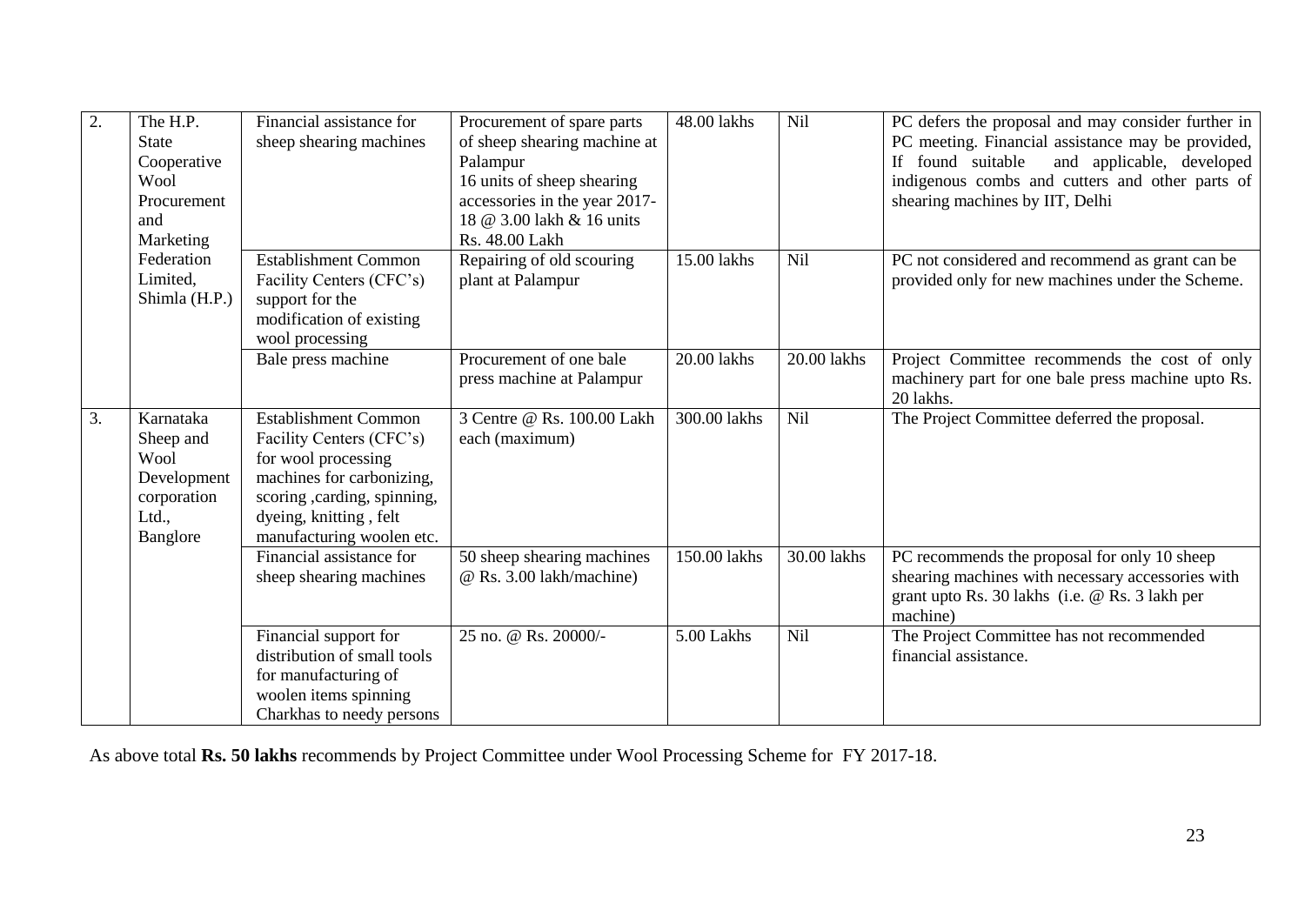## **D. PASHMINA PROMOTION PROGRAMME (P-3) UNDER RECONSTRUCTION PLAN FOR J. & K. STATE**

# I. Name of Implementing Agency- Ladakh Autonomous Hill Development Council (LAHDC), Leh (P-3 Scheme)

|    |                    |             |       |                                      |           |              |                                              |                           | (Rs. in lakhs)                         |
|----|--------------------|-------------|-------|--------------------------------------|-----------|--------------|----------------------------------------------|---------------------------|----------------------------------------|
| S. | <b>Component</b>   | Sub-        |       | <b>Financial allocation proposed</b> |           |              | Methodology and executing agency             | <b>Project area/Site/</b> | of  <br>Recommendation                 |
| N  |                    | component   |       |                                      |           |              |                                              | <b>Beneficiary</b>        | <b>Project Committee</b>               |
|    |                    |             | 2017  | 2018-                                | 2019-     | <b>Total</b> |                                              |                           |                                        |
|    |                    |             | $-18$ | 19                                   | <b>20</b> |              |                                              |                           |                                        |
|    | <b>Improving</b>   | Developme   | 25    | 62.50                                | 62.50     | 50           | 2 barren community land of 10 hectares       | Preliminary               | Project<br>Committee                   |
|    | <b>Nutritional</b> | nt of $2$   |       |                                      |           |              | each shall be developed as fodder land       | identification of 2       | recommends the project with            |
|    | status of          | community   |       |                                      |           |              | phase wise in the next 3 years which will    | community land of         | grant of $\mathbf{Rs.}$ 25 lakhs in FY |
|    | <b>Changra</b>     | fodder land |       |                                      |           |              | produces fodder for use of the private       | 10 hectares at Tirith,    | 2017-18.                               |
|    | Goat               |             |       |                                      |           |              | flocks during lean winter months as well as  | Nubra and Nidder,         |                                        |
|    |                    |             |       |                                      |           |              | during natural calamity Community land       | Nyoma has already         | Agency shall submit details            |
|    |                    |             |       |                                      |           |              | and pasture land at strategic sites will be  | been carried out.         | <b>CWDB</b><br>for<br>each<br>to       |
|    |                    |             |       |                                      |           |              | selected with the involvement of public      |                           | community<br>land<br>be<br>to          |
|    |                    |             |       |                                      |           |              | representatives. The work will include       |                           | developed<br>this<br>under             |
|    |                    |             |       |                                      |           |              | fencing, erection of farm shed, land         |                           | component.                             |
|    |                    |             |       |                                      |           |              | development, creation of irrigation facility |                           |                                        |
|    |                    |             |       |                                      |           |              | and cultivation of fodder grasses.           |                           |                                        |
|    |                    |             |       |                                      |           |              | <b>Executing agency: Sheep Husbandry</b>     |                           |                                        |
|    |                    |             |       |                                      |           |              | Department, Leh                              |                           |                                        |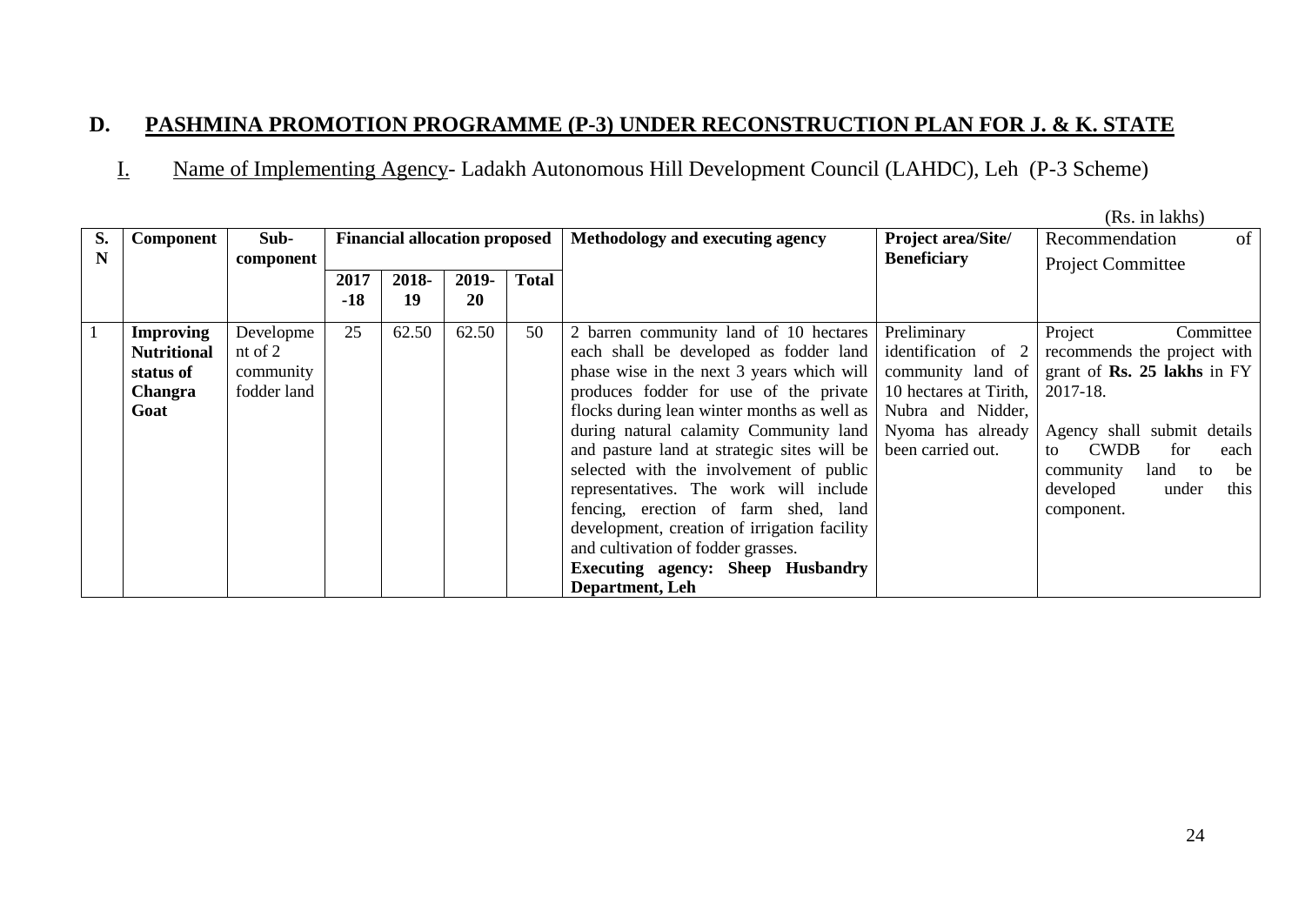| Developme<br>nt of 1<br>Department<br>al fodder<br>land                           | 50 | 50  | 50 | 150 | 1 departmental fodder land at Stakna will<br>be taken up for development.<br>Solar power pumps will be installed and<br>irrigation facility will be created to cover<br>30 hectare of barren land.<br>Hay shed and guard room along with<br>reservoir will be constructed by PWD, Leh<br>or REW, Leh<br>Land development will be executed by<br>Sheep Husbandry Department; Leh Tender<br>will be floated for procurement for<br>procurement of Solar power pumps and<br>accessories.<br><b>Executing agency: REW,</b><br>$\bullet$<br>Leh/PWD, Leh,<br><b>Sheep Husbandry Department,</b><br>Leh | 30<br>hectares<br>barrenland<br>at<br>fodder<br>Intensive<br>Stakna<br>has<br>farm,<br>already<br>been<br>identified<br>for<br>development<br>under<br>the programme | Project<br>Committee<br>recommends the project with<br>grant of Rs. 50 lakhs in FY<br>2017-18.<br>Agency shall submit details<br>for departmental land to be<br>developed to CWDB under<br>this component.   |
|-----------------------------------------------------------------------------------|----|-----|----|-----|---------------------------------------------------------------------------------------------------------------------------------------------------------------------------------------------------------------------------------------------------------------------------------------------------------------------------------------------------------------------------------------------------------------------------------------------------------------------------------------------------------------------------------------------------------------------------------------------------|----------------------------------------------------------------------------------------------------------------------------------------------------------------------|--------------------------------------------------------------------------------------------------------------------------------------------------------------------------------------------------------------|
| Creation of<br>a feed<br>pelleting/<br>UMMB/<br>fodder<br>block<br>making<br>unit | 60 | 183 | 50 | 293 | To promote unconventional feed,<br>concentrate composed of locally available<br>feed, 1 unit will be established during the<br>project period. Land suitable for the unit<br>already stands identified.<br><b>Executing agency:</b><br>• For Worksheet/building-REW,<br>Leh/PWD, Leh<br>DSHO shall obtain permission<br>from DC/CEO LAHDC for<br>procurement of 2 trucks required<br>for transportation of raw material.<br>Sheep Husbandry Department,<br>Leh for installation of the feed<br>pelleting machinery through open<br>tender.                                                        | suitable<br>Land<br>for<br>creation of the unit<br>has<br>already<br>identified<br>at<br>Pashmina<br>Goat<br>Farm, Upshi                                             | Project<br>Committee<br>recommends the project with<br>grant of Rs. 60 lakhs in FY<br>2017-18.<br>Agency shall submit details<br>scheme/guidelines<br>per<br>as<br>under this component<br>to<br><b>CWDB</b> |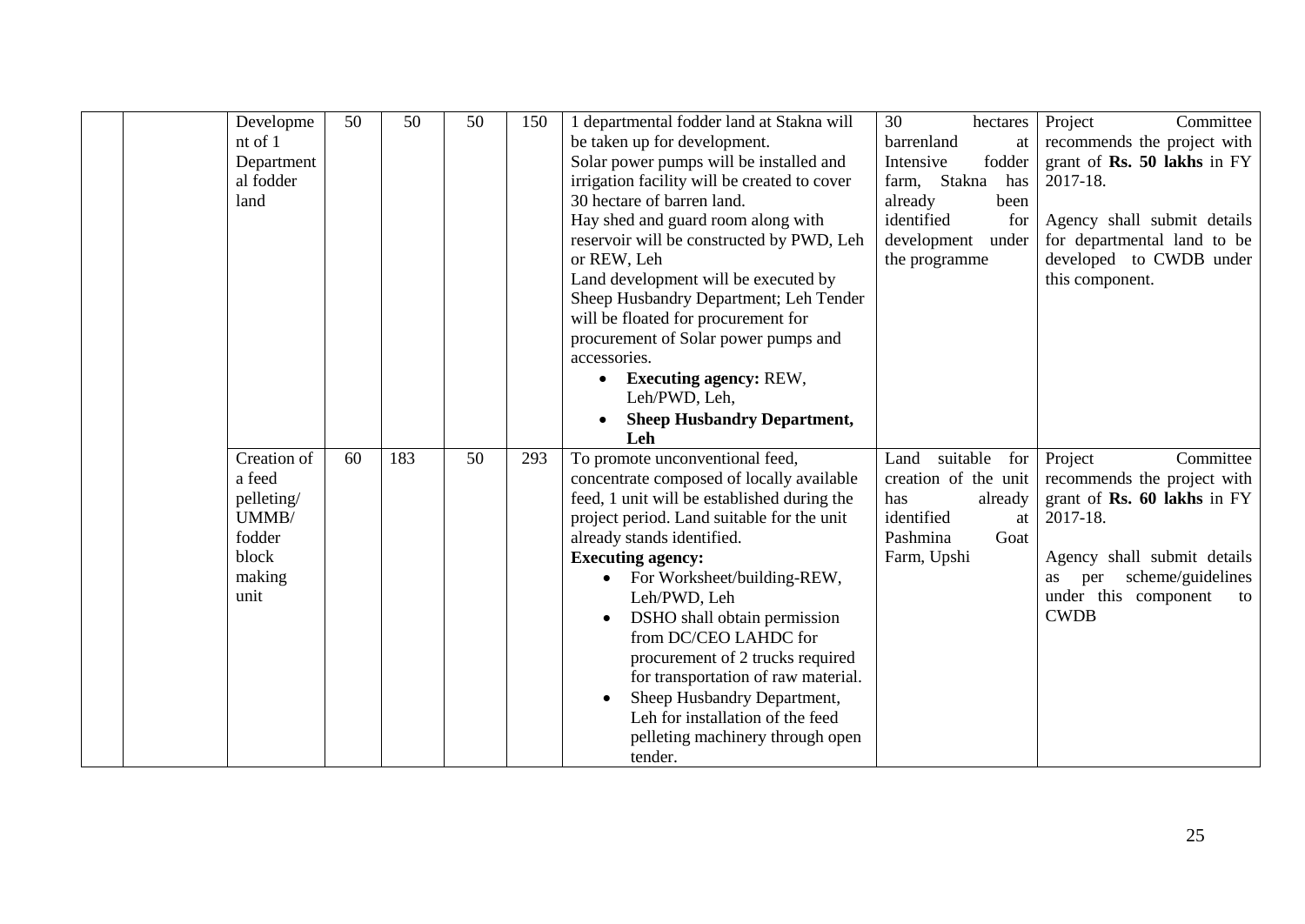| $\overline{2}$ | <b>Socio</b>     | 80Construc  | 30  | 75   | 75   | 180 | Shelter shed with guard rooms of approved   | Major<br>livestock     | Project<br>Committee                        |
|----------------|------------------|-------------|-----|------|------|-----|---------------------------------------------|------------------------|---------------------------------------------|
|                | economic         | tion of     |     |      |      |     | design and dimension will be constructed    | rearing communities    | recommends the project with                 |
|                | upliftment       | shelter     |     |      |      |     | at winter migratory sites by the            | of Hanle,<br>Rongo,    | grant of Rs. 30 lakhs in $FY$               |
|                | of               | shed with   |     |      |      |     | community/beneficiary themselves and the    | Korzok,<br>Sumdo,      | 2017-18.                                    |
|                | <b>Livestock</b> | guard       |     |      |      |     | funds will be directly transferred into the | Chushul,<br>Kargiam    |                                             |
|                | rearers          | rooms       |     |      |      |     | beneficiaries account once construction is  | will<br>be<br>etc.     | Agency shall submit details                 |
|                |                  |             |     |      |      |     | verified by the departmental committee.     | shortlisted to receive | scheme/guidelines<br>per<br>as              |
|                |                  |             |     |      |      |     | Sub divisional administration and local     | benefits under this    | under this component<br>to                  |
|                |                  |             |     |      |      |     | public representive will be coopted in to   | component              | <b>CWDB</b>                                 |
|                |                  |             |     |      |      |     | the committee.                              |                        |                                             |
|                |                  |             |     |      |      |     | <b>Executing agency:</b>                    |                        |                                             |
|                |                  |             |     |      |      |     | The communities/household                   |                        |                                             |
|                |                  |             |     |      |      |     | themselves through inputs                   |                        |                                             |
|                |                  |             |     |      |      |     | provided by Sheep Husbandry                 |                        |                                             |
|                |                  |             |     |      |      |     | Department, Leh                             |                        |                                             |
|                |                  | 600         | 150 | 0.00 | 0.00 | 150 | Nomadic camping tents with solar torches    | The<br>programme       | Project<br>Committee                        |
|                |                  | Provision   |     |      |      |     | will be provided beneficiaries under the    | will be implemented    | recommends the project with                 |
|                |                  | of portable |     |      |      |     | scheme to facilitate the migration of       | all<br>livestock<br>in | grant of <b>Rs. 150 lakhs</b> in FY $\vert$ |
|                |                  | camping     |     |      |      |     | nomadic household.                          | rearing communities    | 2017-18.                                    |
|                |                  | tents and   |     |      |      |     | Local public representatives, Councilors of | who migrate along      |                                             |
|                |                  | other       |     |      |      |     | LAHDC, Leh will assist the department in    | with their livestock.  | Agency shall submit details                 |
|                |                  | incentives  |     |      |      |     | selection and short listing of beneficiary  |                        | scheme/guidelines<br>as<br>per              |
|                |                  |             |     |      |      |     | household. Tents and Solar torches will be  |                        | under this component<br>to                  |
|                |                  |             |     |      |      |     | procured through open tender or DGS&D       |                        | <b>CWDB</b>                                 |
|                |                  |             |     |      |      |     | approved rate or supplier.                  |                        |                                             |
|                |                  |             |     |      |      |     | <b>Executing agency:</b>                    |                        |                                             |
|                |                  |             |     |      |      |     | Sheep Husbandry Department, Leh             |                        |                                             |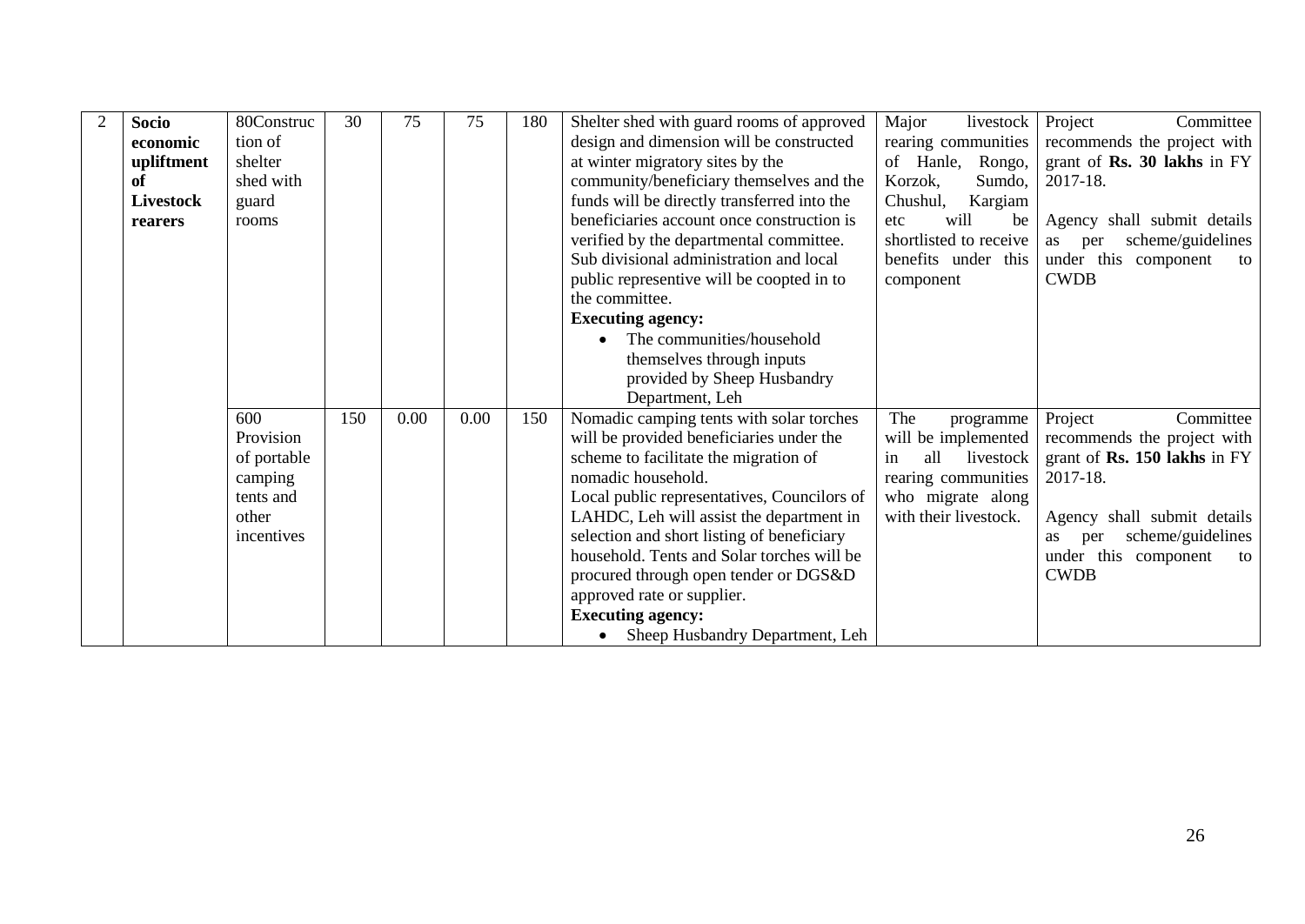|   |                                                                                                                              | 75<br>Provision<br>of predator<br>proof<br>corral with<br>predator<br>warning<br>LED light                     | 30.00 | 45.00 | 0.00  | 75 | Mortared stone or mud brick wall of 6 feet<br>height will be built by the beneficiary<br>themselves. Chainlink mesh of 15x15 feet<br>along with supporting steel rods and<br>wooden doors will be provided under the<br>programme.<br>Chainlink will be procured from SICOP,<br>Leh or other Govt approved supplier;<br>Wooden door will be procured from<br>supplier shortlisted through quotation or<br>tender.<br><b>Executing agency:</b><br>Sheep Husbandry Department, Leh | conflict zone<br>Wild<br>in sheep/goat rearing<br>will<br>be<br>zones<br>identified<br>all<br>in<br>block in association<br>with<br>Wildlife<br>Department, Leh                                                                                 | Project<br>Committee<br>recommends the project with<br>grant of <b>Rs. 30 lakhs</b> in FY<br>2017-18.<br>Agency shall submit details<br>scheme/guidelines<br>as<br>per<br>under this component<br>to<br><b>CWDB</b>                                                                                       |
|---|------------------------------------------------------------------------------------------------------------------------------|----------------------------------------------------------------------------------------------------------------|-------|-------|-------|----|----------------------------------------------------------------------------------------------------------------------------------------------------------------------------------------------------------------------------------------------------------------------------------------------------------------------------------------------------------------------------------------------------------------------------------------------------------------------------------|-------------------------------------------------------------------------------------------------------------------------------------------------------------------------------------------------------------------------------------------------|-----------------------------------------------------------------------------------------------------------------------------------------------------------------------------------------------------------------------------------------------------------------------------------------------------------|
| 3 | <b>Strengtheni</b><br>ng of<br><b>Veterinary</b><br>healthcare<br>delivery<br>system at<br><b>Village/Dist</b><br>rict Level | Constructio<br>$n$ of $2$<br>Sheep<br>Extension<br>Centre and<br>upgradatio<br>$n$ of 5<br>existing<br>centre. | 40.00 | 0.00  | 20.00 | 60 | <b>Executing agency:</b><br>PWD, Leh for construction of 2<br>$\bullet$<br><b>Sheep Extension Centres</b><br>REW, Leh for repair of existing<br>centres                                                                                                                                                                                                                                                                                                                          | Man Merak village<br>in Durbuk Block and<br>Village<br>Hanu<br>in<br>Khaltsi<br>block<br>has<br>been proposed for<br>construction of SEC.<br>Existing centres of<br>Korzok,<br>Tsaga,<br>Chushul,<br>Kargaim<br>and Hunder will be<br>upgraded. | Project<br>committee<br>recommends the project with<br>construction of<br>sheep<br>Extension Center @ Rs. 35<br>lakh each and up-gradation of<br>1 existing centers @ 5 Lakh<br>each. PC recommends Rs. 40<br>lakhs in current FY 2017-18.<br>Agency will give the name of<br>places under this component |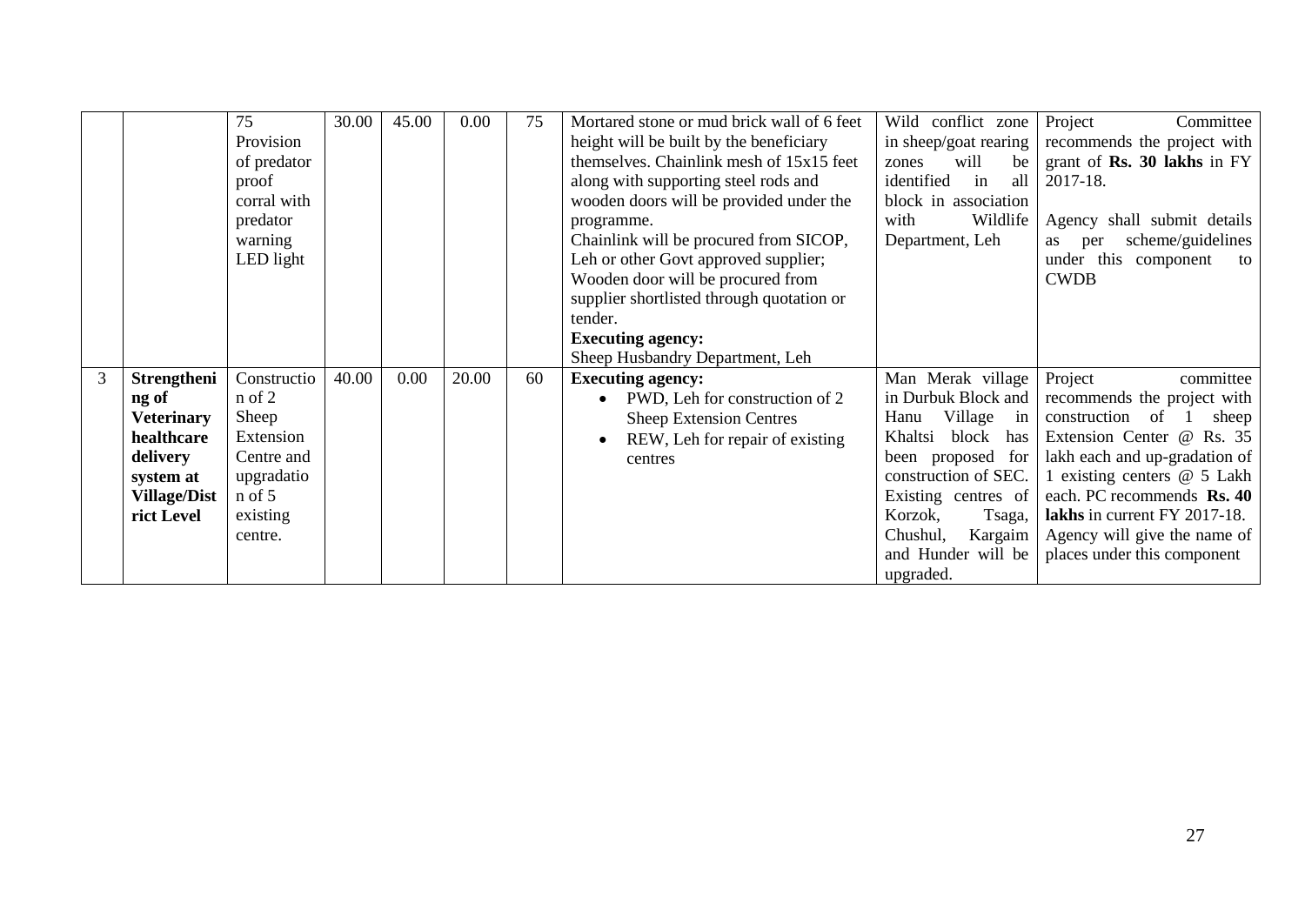|             | Creation of               | 25.00                                                                                                                       | 50.00 | 25.00 | 100   | vaccine cold chain<br>3<br>management      | Leh, Nyoma and                                                                                                                                                                                                                                                                                                                                                                                                                                                                                                                                   | Project<br>Committee                                                                           |
|-------------|---------------------------|-----------------------------------------------------------------------------------------------------------------------------|-------|-------|-------|--------------------------------------------|--------------------------------------------------------------------------------------------------------------------------------------------------------------------------------------------------------------------------------------------------------------------------------------------------------------------------------------------------------------------------------------------------------------------------------------------------------------------------------------------------------------------------------------------------|------------------------------------------------------------------------------------------------|
|             | 3 vaccine                 |                                                                                                                             |       |       |       |                                            | Durbuk blocks is                                                                                                                                                                                                                                                                                                                                                                                                                                                                                                                                 | recommends the project for                                                                     |
|             | storage and               |                                                                                                                             |       |       |       |                                            | proposed to have a                                                                                                                                                                                                                                                                                                                                                                                                                                                                                                                               | creation of 1 Vaccine storage                                                                  |
|             | handling                  |                                                                                                                             |       |       |       |                                            | vaccine<br>handling                                                                                                                                                                                                                                                                                                                                                                                                                                                                                                                              | and handling centers @ Rs.                                                                     |
|             |                           |                                                                                                                             |       |       |       |                                            |                                                                                                                                                                                                                                                                                                                                                                                                                                                                                                                                                  | 25 Lakhs in 2017-18.                                                                           |
|             |                           |                                                                                                                             |       |       |       |                                            |                                                                                                                                                                                                                                                                                                                                                                                                                                                                                                                                                  | Agency will give detail of                                                                     |
|             |                           |                                                                                                                             |       |       |       |                                            |                                                                                                                                                                                                                                                                                                                                                                                                                                                                                                                                                  | place under the component                                                                      |
|             |                           |                                                                                                                             |       |       |       |                                            |                                                                                                                                                                                                                                                                                                                                                                                                                                                                                                                                                  |                                                                                                |
|             |                           |                                                                                                                             |       |       |       |                                            |                                                                                                                                                                                                                                                                                                                                                                                                                                                                                                                                                  |                                                                                                |
|             |                           |                                                                                                                             |       |       |       |                                            |                                                                                                                                                                                                                                                                                                                                                                                                                                                                                                                                                  |                                                                                                |
|             |                           |                                                                                                                             |       |       |       |                                            |                                                                                                                                                                                                                                                                                                                                                                                                                                                                                                                                                  |                                                                                                |
|             |                           |                                                                                                                             |       |       |       |                                            |                                                                                                                                                                                                                                                                                                                                                                                                                                                                                                                                                  |                                                                                                |
|             |                           |                                                                                                                             |       |       |       |                                            |                                                                                                                                                                                                                                                                                                                                                                                                                                                                                                                                                  |                                                                                                |
|             |                           |                                                                                                                             |       |       |       |                                            |                                                                                                                                                                                                                                                                                                                                                                                                                                                                                                                                                  | Project<br>committee                                                                           |
|             |                           |                                                                                                                             |       |       |       |                                            |                                                                                                                                                                                                                                                                                                                                                                                                                                                                                                                                                  | recommends the project to be                                                                   |
| nt          | $n_{\rm t}$               |                                                                                                                             |       |       |       |                                            |                                                                                                                                                                                                                                                                                                                                                                                                                                                                                                                                                  | implemented at Upshi Farm                                                                      |
| (Selective  |                           |                                                                                                                             |       |       |       |                                            |                                                                                                                                                                                                                                                                                                                                                                                                                                                                                                                                                  | with grant of <b>Rs. 30 lakhs</b> in                                                           |
| breeding    | breeding                  |                                                                                                                             |       |       |       | maintained. Animals thus raised will be    | programme.                                                                                                                                                                                                                                                                                                                                                                                                                                                                                                                                       | FY 2017-18.                                                                                    |
|             |                           |                                                                                                                             |       |       |       |                                            |                                                                                                                                                                                                                                                                                                                                                                                                                                                                                                                                                  |                                                                                                |
| and result  | and result                |                                                                                                                             |       |       |       | distributed in target area for breed       |                                                                                                                                                                                                                                                                                                                                                                                                                                                                                                                                                  | Agency shall submit details                                                                    |
| based study | based study               |                                                                                                                             |       |       |       | improvement. Study will be carried on 4    |                                                                                                                                                                                                                                                                                                                                                                                                                                                                                                                                                  | scheme/guidelines<br>as per                                                                    |
| of Changra  | of Changra                |                                                                                                                             |       |       |       | important productive traits and small      |                                                                                                                                                                                                                                                                                                                                                                                                                                                                                                                                                  | under this component to                                                                        |
|             | goat)                     |                                                                                                                             |       |       |       | ruminant clinic will be established at the |                                                                                                                                                                                                                                                                                                                                                                                                                                                                                                                                                  | <b>CWDB</b>                                                                                    |
| goat)       |                           |                                                                                                                             |       |       |       | farm to support the study.                 |                                                                                                                                                                                                                                                                                                                                                                                                                                                                                                                                                  |                                                                                                |
|             | <b>Breed</b><br>improveme | centre and<br>procureme<br>nt of $2$<br>vaccine<br>vans $@$ Rs.<br>$12.5$ lacs)<br><b>Breed</b><br>improveme<br>(Selective) | 30.00 | 16.00 | 30.00 | 76                                         | systems shall be installed. 60 Insulated<br>Containers for further distribution will<br>also be procured.<br>Solar panels, batteries with inverter will be<br>procured under the programme and<br>installed at major vaccine distribution sites.<br>All equipments will be procured through<br>open tender<br><b>Executing agency:</b><br>Sheep Husbandry Department, Leh<br>Superior Bucks will be purchased from<br>outside to improve breed performance,<br>Selection pressure with respect to<br>pashmina yield will be applied to the flock | centre.<br>Pashmina<br>Goat<br>Farm, Upshi will be<br>made the nucleus of<br>breed improvement |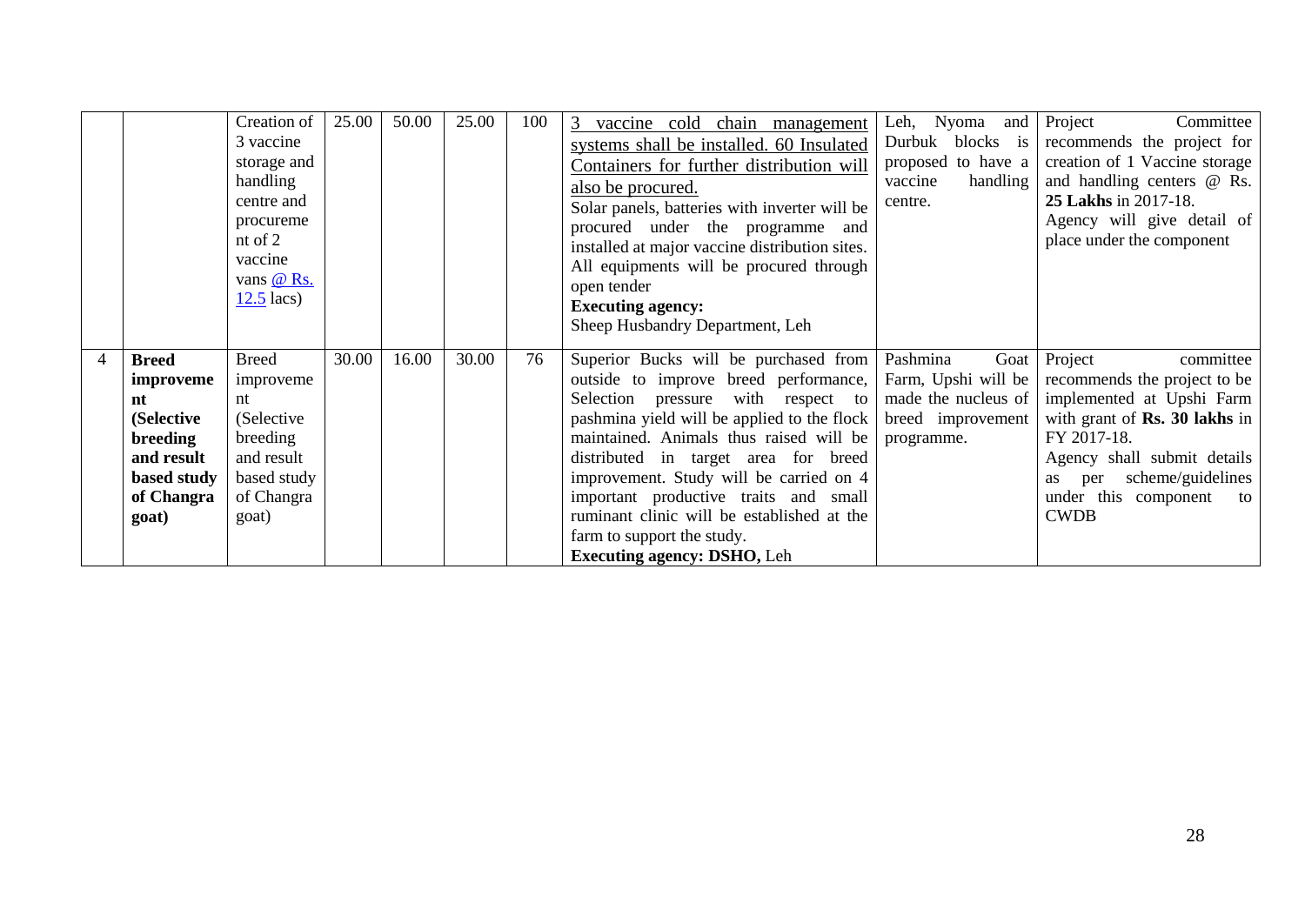| 5 | <b>Establishin</b> | 1000 mini    | 90.00 | 55.00 | 55.00 | 200            | Minifarms comprising of 19 does and 1      | Beneficiaries will be   | In the DPR submitted by             |
|---|--------------------|--------------|-------|-------|-------|----------------|--------------------------------------------|-------------------------|-------------------------------------|
|   | g Pashmina         | pashmina     |       |       |       |                | buck will be purchased from private        | identified<br>through   | State Govt. SKUST, Srinagar         |
|   | <b>Goat units</b>  | farm units   |       |       |       |                | breeders and provided to marginal farmer   | local<br>public         | is proposed as lead center and      |
|   | in identified      |              |       |       |       |                | in Nubra and Khaltsi block. Livestock will | representative<br>and   | Animal & Sheep Husbandry            |
|   | nontraditio        |              |       |       |       |                | be purchase by standing livestock purchase | routed<br>through       | Dept. J&K will be the nodal         |
|   | nal areas to       |              |       |       |       |                | committee of the department at approved    | Sheep<br>Extension      | agency but it is proposed by        |
|   | identified         |              |       |       |       |                | rate.                                      | Digger-<br>centres.     | LAHDC, Leh to implement             |
|   | family             |              |       |       |       |                | <b>Executing agency:</b>                   | bogdang,<br>Tangyar,    | the component.                      |
|   |                    |              |       |       |       |                | Sheep Husbandry Department, Leh            | Turtuk,<br>Panamik      | However Project Committee           |
|   |                    |              |       |       |       |                |                                            | villages of Nubra       | recommends the project to be        |
|   |                    |              |       |       |       |                |                                            | block, Hanu, Wanla,     | implemented by LAHDC,               |
|   |                    |              |       |       |       |                |                                            | Lingshed,<br>Kanji      | Leh with grant of $\mathbf{Rs.}$ 90 |
|   |                    |              |       |       |       |                |                                            | villages of Khaltsi     | lakhs in FY 2017-18 for             |
|   |                    |              |       |       |       |                |                                            | block is proposed to    | Purchase of animals, Shelter,       |
|   |                    |              |       |       |       |                |                                            | be<br>targeted          | Equipment & Travel with no.         |
|   |                    |              |       |       |       |                |                                            | communities.            | of 60 mini farms.                   |
| 6 | Design,            | Workshops    | 2.50  | 2.50  | 0.00  | 5 <sup>5</sup> | Training will focus on Pashmina spinning,  | Training will be held   | Committee<br>Project                |
|   | <b>Skill and</b>   | on capacity  |       |       |       |                | weaving and knitting among rural artisans  | in Leh<br>and 500       | recommends the project for 5        |
|   | Capacity           | building.    |       |       |       |                | <b>Executing agency:</b>                   | from<br>artisans<br>all | workshops with <b>Rs.</b> 2.50      |
|   | upgradatio         | i.e. 10      |       |       |       |                | Sheep Husbandry Department, Leh            | over the distric shall  | Lakhs with 50 participants          |
|   | n                  | workshops    |       |       |       |                |                                            | trained<br>batch<br>be  | each batch.                         |
|   |                    | with $50$    |       |       |       |                |                                            | under<br>the<br>wise    | LAHDC, Leh will submit              |
|   |                    | participants |       |       |       |                |                                            | programme               | details to CWDB as per guide        |
|   |                    | per batch    |       |       |       |                |                                            |                         | lines including topics to be        |
|   |                    |              |       |       |       |                |                                            |                         | cover, beneficiaries etc.           |
|   |                    |              |       |       |       |                |                                            |                         |                                     |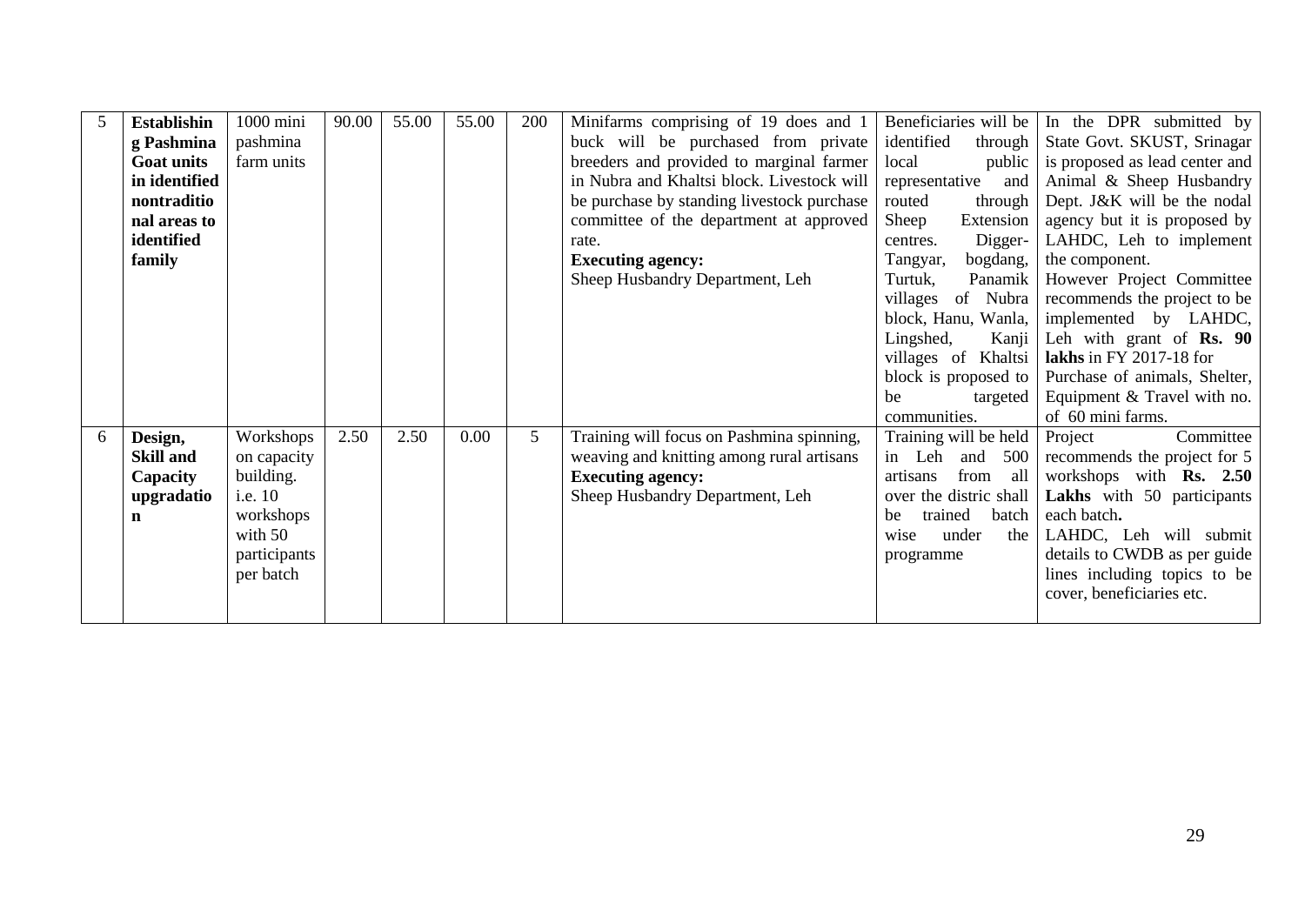| 8 Product<br>diversificat<br>ion and<br>design<br>developme<br>nt<br>workshops                      | 0        | 24.00 | 0.00 | 24   | Trained design mentor will be engaged<br>under the<br>programme to teach the<br>participants design and develop new<br>patterns with special emphasis on hand<br>knitted and woven Pashmina shawls and<br>garments. 2 design mentor (NIFT/NAD<br>graduates with adequate work experience)             | Training will be held<br>in Leh<br>and<br>160<br>from<br>artisans<br>all<br>over the district shall<br>trained<br>batch<br>be<br>under<br>wise<br>the<br>programme    | Project Committee deferred<br>the<br>component<br>for<br>implementation in current FY<br>2017-18. |
|-----------------------------------------------------------------------------------------------------|----------|-------|------|------|-------------------------------------------------------------------------------------------------------------------------------------------------------------------------------------------------------------------------------------------------------------------------------------------------------|-----------------------------------------------------------------------------------------------------------------------------------------------------------------------|---------------------------------------------------------------------------------------------------|
| with 20<br>participants<br>per batch                                                                |          |       |      |      | will be identified and engaged through<br>Expression of Interest(EOI)<br><b>Executing agency: DSHO, Leh</b>                                                                                                                                                                                           |                                                                                                                                                                       |                                                                                                   |
| Entreprene<br>urship<br>developme<br>nt<br>programs<br>with 20<br>participants<br>each              | $\Omega$ | 1.50  | 0.00 | 1.50 | This programme will provide<br>artisans/manufacturers with knowledge<br>pertaining to self-employment<br>opportunities explore entrepreneurship<br>development avenue in Pashmina sector<br>and focus on related soft skills training.<br><b>Executing agency:</b><br>Sheep Husbandry Department, Leh | Training will be held<br>Leh<br>60<br>and<br>in<br>from<br>all<br>artisans<br>over the district shall<br>trained<br>batch<br>be<br>under<br>the<br>wise<br>programme  | Project Committee deferred<br>the<br>for<br>component<br>implementation in current FY<br>2017-18. |
| Awareness<br>programme<br>on Govt<br>and<br>financial<br>schemes<br>with 50<br>participants<br>each | $00\,$   | 3.50  | 0.00 | 3.50 | Awareness camps will be organized for the<br>benefit of the rural pashmina artisans in<br>seven batches<br><b>Executing agency:</b><br>Sheep Husbandry Department, Leh                                                                                                                                | Training will be held<br>Leh<br>and<br>350<br>in<br>from<br>all<br>artisans<br>over the district shall<br>trained<br>batch<br>be<br>under<br>the<br>wise<br>programme | Project Committee deferred<br>the<br>for<br>component<br>implementation in current FY<br>2017-18. |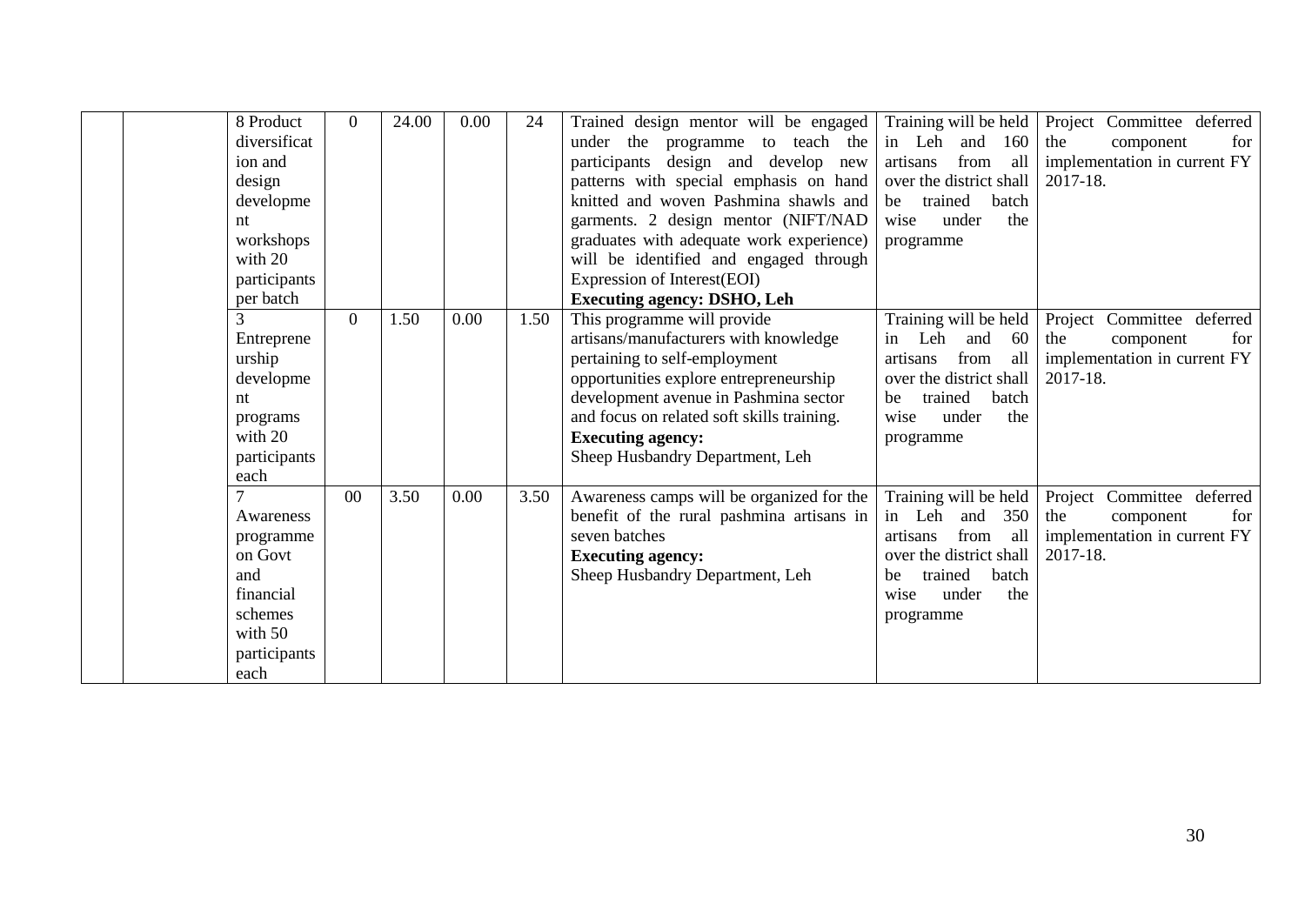| 7 | Raw                      | Revolving  | 50             | 100 | 50.00 | 200  | Support to All Changthang Pashmina     | All pashmina goat    | Project<br>Committee         |
|---|--------------------------|------------|----------------|-----|-------|------|----------------------------------------|----------------------|------------------------------|
|   | material                 | fund for   |                |     |       |      | Growers Society Leh for procurement of | rearers of Ladakh    | recommends Rs. 50 lakhs for  |
|   | bank                     | procureme  |                |     |       |      | 10 MT of Raw Pashmina from private     |                      | current FY<br>2017-18<br>to  |
|   |                          | nt of $10$ |                |     |       |      | farmer.                                |                      | LAHDC, Leh.                  |
|   |                          | Metric ton |                |     |       |      |                                        |                      |                              |
|   |                          | Raw wool   |                |     |       |      |                                        |                      |                              |
|   |                          | and        |                |     |       |      |                                        |                      |                              |
|   |                          | Pashmina   |                |     |       |      |                                        |                      |                              |
| 8 | <b>Amenities</b>         | Paramedic/ | $\overline{0}$ | 100 | 50    | 150  |                                        | All<br>handloom      | Project Committee deferred   |
|   | and                      | handloom   |                |     |       |      |                                        | of<br>Leh<br>artisan | the<br>for<br>component      |
|   | infrastruct              | training   |                |     |       |      |                                        | district             | implementation in current FY |
|   | ure                      | centre     |                |     |       |      |                                        |                      | 2017-18.                     |
|   | upgradatio               | upgradatio |                |     |       |      |                                        |                      |                              |
|   | n                        | n          |                |     |       |      |                                        |                      |                              |
|   | Total project cost for 3 |            |                |     |       | 1818 |                                        |                      | PC recommends total grant    |
|   | years was proposed Rs.   |            |                |     |       |      |                                        |                      | Rs. 582.50 lakhs to<br>of    |
|   | 1818 lakhs by LAHDC,     |            |                |     |       |      |                                        |                      | LAHDC, Leh in current FY     |
|   | Leh                      |            |                |     |       |      |                                        |                      | 2017-18.                     |

D-II. Name of Implementing Agency- Ladakh Autonomous Hill Development Council (LAHDC), **KARGIL** (P-3 Scheme) **(Rs. in lakhs)** 

| Sr.            | <b>Proposed Component</b>                                                                                                                                                            | <b>Physical</b>                                                      | Unit           | Year wise breakup |                              |           | <b>Total</b> | Recommendation of Project Committee                                                                                |
|----------------|--------------------------------------------------------------------------------------------------------------------------------------------------------------------------------------|----------------------------------------------------------------------|----------------|-------------------|------------------------------|-----------|--------------|--------------------------------------------------------------------------------------------------------------------|
| N <sub>0</sub> |                                                                                                                                                                                      |                                                                      |                |                   | <b>Financial Implication</b> |           |              |                                                                                                                    |
|                |                                                                                                                                                                                      |                                                                      |                | 2017-             | 2018-19                      | 2019-     |              |                                                                                                                    |
|                |                                                                                                                                                                                      |                                                                      |                | 18                |                              | <b>20</b> |              |                                                                                                                    |
| 01.            | Increasing production of<br>raw Pashmina<br>(a) Improving<br>nutritional status of the<br>Changrah Goat $-$<br>Promotion of<br>unconventional feed and<br>arrange land<br>management | Development of department<br>fodder farm at Lakthang<br><b>Dress</b> | 20<br>hectares | 00.00             | 60.00                        | 67.00     | 127          | Project Committee not recommend and will<br>consider in its next meeting on submitting the<br>proposal as per DPR. |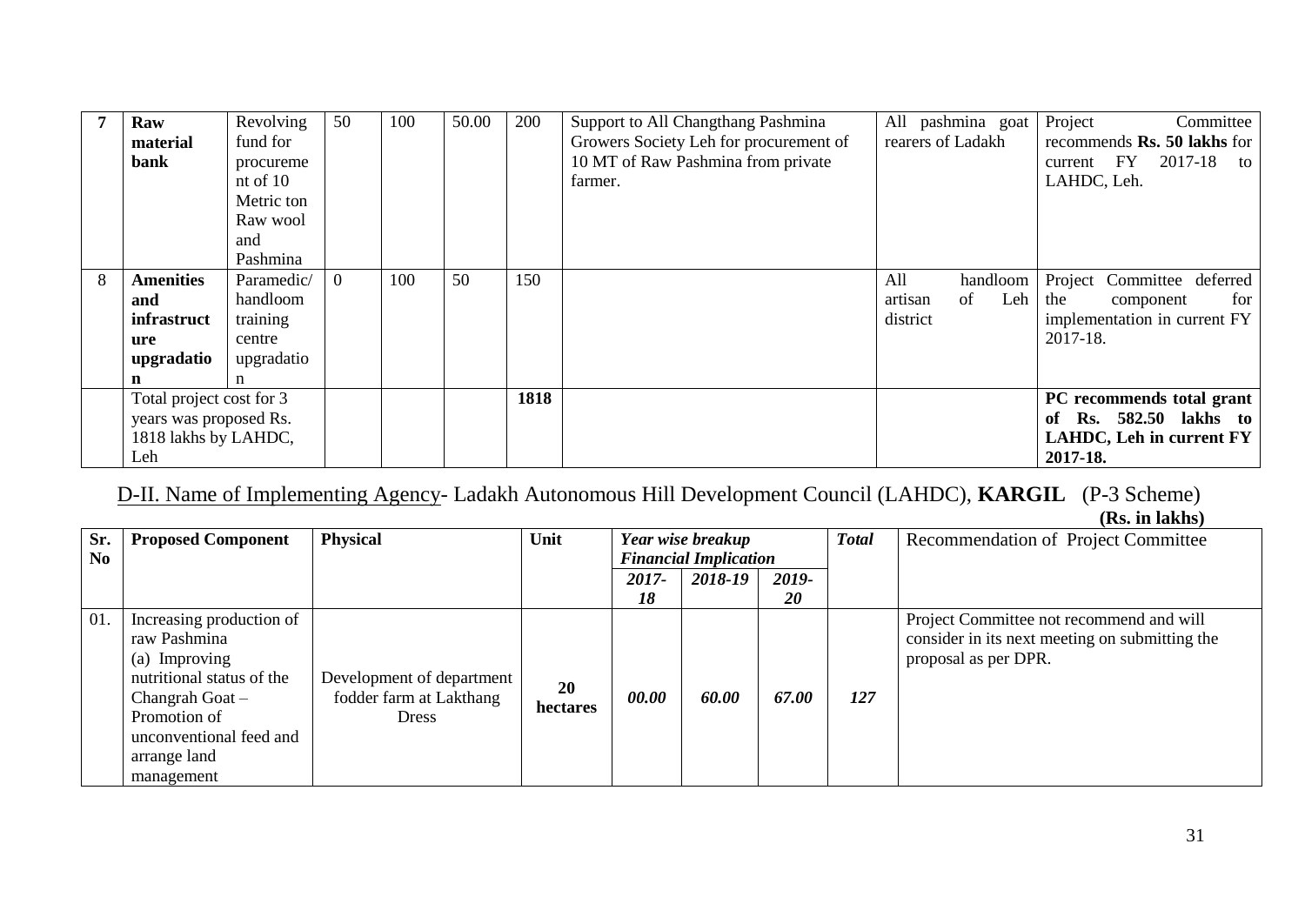| 02. | Socio economic<br>uplifitment of livestock<br>rearers | i.                         | Community paddock<br>at village level for<br>livestock reares. | <b>10 Nos</b>  |       | 100.00 | 100.00                   | 200        | PC recommends 25 units LED based predators<br>warning lights with financial assistance of Rs. 2.5<br>lakhs in FY 2017-18 $\circledR$ Rs. 0.10 lakh per unit. PC |
|-----|-------------------------------------------------------|----------------------------|----------------------------------------------------------------|----------------|-------|--------|--------------------------|------------|-----------------------------------------------------------------------------------------------------------------------------------------------------------------|
|     |                                                       | ii.                        | Provision of LED                                               | <b>100 Nos</b> | 2.5   | 2.500  | 5.00                     | 10.00      | recommends 25 units of Predator proof chain-link                                                                                                                |
|     |                                                       |                            | based predator<br>warning lights.                              | <b>50 Nos</b>  | 22.50 | 22.50  | $\overline{\phantom{a}}$ | 45.00      | mesh corrals with financial assistance of Rs. 22.50<br>lakhs in FY 2017-18 $\omega$ Rs. 0.90 lakhs per unit.                                                    |
|     |                                                       | iii.                       | Predator proof chain-                                          |                |       |        |                          |            | Agency will provide details under each                                                                                                                          |
|     |                                                       |                            | Link mesh corrals for                                          |                |       |        |                          |            | components as per DPR.                                                                                                                                          |
| 03. | Strengthening of                                      | i.                         | summers grazing.<br>Construction of new                        | <b>10 Nos</b>  | 35.00 | 25.00  | 40.00                    | <b>100</b> |                                                                                                                                                                 |
|     | veterinary healthcare                                 |                            | extension centers.                                             |                |       |        |                          |            | Project committee recommends only one new<br>extension Centre @ Rs. 35 lakhs per centre in                                                                      |
|     | delivery system at                                    | ii.                        | Up-gradation of                                                | <b>10 Nos</b>  | 5.00  | 25.00  | 20.00                    | 50.00      | 2017-18. PC recommends only one centre for                                                                                                                      |
|     | village/lock and District<br>level                    | iii.                       | existing centre.<br>Creation of vaccine                        | 02 Units       | 25.00 | 10.00  | 15.00                    | 50.00      | upgradation of existing centre $@$ Rs. 5 lakhs                                                                                                                  |
|     |                                                       |                            | storage and handling                                           |                |       |        |                          |            | per centre in 2017-18. Project Committee                                                                                                                        |
|     |                                                       |                            | centres at District and                                        |                |       |        |                          |            | recommends the project for creation of 1<br>Vaccine storage and handling centers $@$ Rs.                                                                        |
|     |                                                       |                            | <b>Block levels</b><br>Vaccination van                         | 01 No          | 0     | 12.50  | --                       | 12.50      | 25 Lakhs in 2017-18. Agency will provide                                                                                                                        |
|     |                                                       | 1V.                        |                                                                |                |       |        |                          |            | details under each components as per DPR.                                                                                                                       |
| 04  | Establishment Pashmina                                |                            |                                                                |                |       |        |                          |            | Project Committee recommends the 25 mini farms                                                                                                                  |
|     | Goat units in identified<br>non-traditional areas     |                            | Establishment of                                               |                |       |        |                          |            | with grant of Rs. 30 lakhs (Animals 20x Rs.<br>6000x 25 unit) for foundation stock.                                                                             |
|     | including Drass, Nubra,                               |                            | foundation stock                                               | <b>25 Nos</b>  | 30    | 14.00  | 4.00                     | 48.00      |                                                                                                                                                                 |
|     | and Zanskar to identified                             |                            |                                                                |                |       |        |                          |            |                                                                                                                                                                 |
| 05. | beneficiaries families<br>Up-gradation of             | i.                         | Fodder land                                                    | 110            | 10.00 | 25.00  | 25.00                    | 55.00      | Project Committee recommends the project with                                                                                                                   |
|     | Pashmina Goat farm                                    |                            | Development of the                                             | <b>Kanals</b>  |       |        |                          |            | grant of $\mathbf{Rs.}$ 10 lakhs in FY 2017-18 as per                                                                                                           |
|     | Khangral                                              |                            | existing land at                                               |                |       |        |                          |            | scheme/ as proposed in DPR for Fodder farm at                                                                                                                   |
|     |                                                       |                            | Pashmina Goat Farm                                             |                |       |        |                          |            | Khangral out of total cost of Rs. 55 lakhs. IA will                                                                                                             |
|     |                                                       | $\overline{\mathbf{11}}$ . | Khangral<br>Construction of 2                                  | <b>02 Nos</b>  | 10.00 | 10.00  | 10.00                    | 30.00      | provide the details of the activities to be carried<br>out at Farm to CWDB.                                                                                     |
|     |                                                       |                            | Nos of shed of size                                            |                |       |        |                          |            |                                                                                                                                                                 |
|     |                                                       |                            | $25x14x10$ with chain                                          |                |       |        |                          |            | Project Committee also recommends total grants                                                                                                                  |
|     |                                                       |                            | link fencing instead<br>of stone masonry.                      | 01 No          | 2.00  | 2.00   | --                       | 4.00       | of Rs.27 lakhs at Khangral farm during 2017-18<br>for some other facilities like chain link fencing for                                                         |
|     |                                                       |                            |                                                                |                |       |        |                          |            |                                                                                                                                                                 |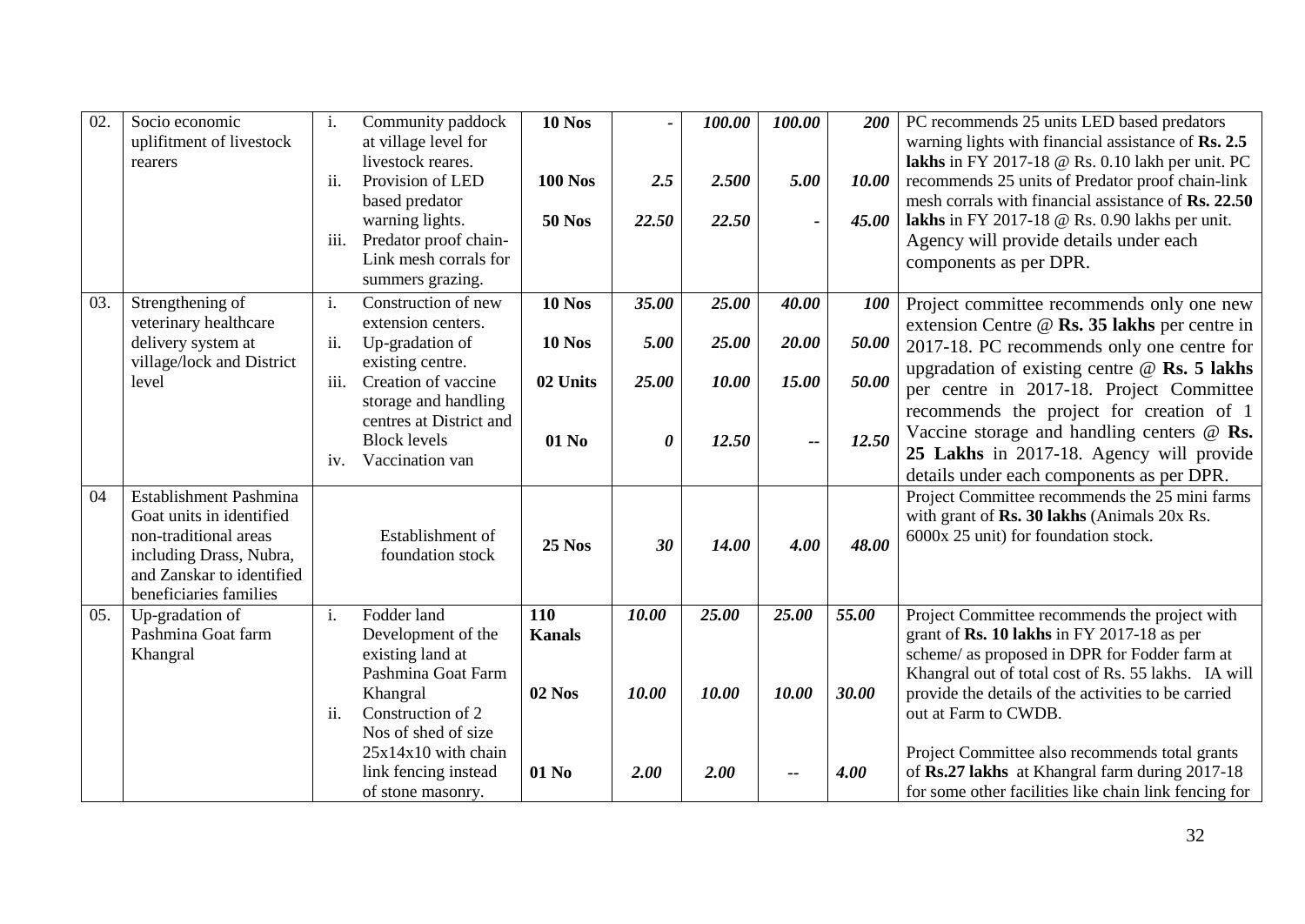|     |                                             | Construction of local<br><i>iii.</i> | 01 No            | 5.00           | 7.00         | --                                            | 12.00                                | one farm, 1 shed for kids, 1 feed/medicine store, |
|-----|---------------------------------------------|--------------------------------------|------------------|----------------|--------------|-----------------------------------------------|--------------------------------------|---------------------------------------------------|
|     |                                             | type shed for kids.                  |                  |                |              |                                               |                                      | fencing of 110 Kanals of govt. farm and           |
|     |                                             | Construction of<br>iv.               | $\sim$ $\sim$    | 5.00           | 10.00        | 5.00                                          | 20.00                                | construction of one open peddock. IA will send    |
|     |                                             | feed/Medicine store                  |                  |                |              |                                               |                                      | the details of the activities with cost estimates |
|     |                                             | Fencing of 110<br>V.                 | 01 No            |                | <b>14.00</b> | $\overline{\phantom{a}}$                      | <b>14.00</b>                         | from associated agency to be carried out to       |
|     |                                             | Kanals of Govt. farm.                | $\sim$ $\sim$    |                | 05.00        | 5.00                                          | 10.00                                | CWDB.                                             |
|     |                                             | Purchase of vehicle<br>V1.           | 02Nos            | 05.00          | 05.00        | $- -$                                         | <i>10.00</i>                         |                                                   |
|     |                                             | Automation of<br>V <sub>11</sub> .   |                  |                |              |                                               |                                      |                                                   |
|     |                                             | offices                              | 01N <sub>0</sub> |                | 10.00        | --                                            | 10.00                                |                                                   |
|     |                                             | viii. Construction of open           |                  |                |              |                                               |                                      |                                                   |
|     |                                             | paddock                              |                  |                |              |                                               |                                      |                                                   |
|     |                                             | Purchase of Tractor.<br>1X.          |                  |                |              |                                               |                                      |                                                   |
| 06. | Project management                          |                                      |                  | $\theta\theta$ | 10.00        | 7.50                                          | 17.50                                | Project Committee not recommended as activity is  |
|     |                                             |                                      |                  |                |              |                                               |                                      | not as per DPR                                    |
|     | Total proposal of Rs. 825 lakhs for 3 years |                                      |                  |                | 825.00       | PC recommends total grant of Rs. 157 lakhs to |                                      |                                                   |
|     |                                             |                                      |                  |                |              |                                               | LAHDC, Kargil in current FY 2017-18. |                                                   |

#### **D-III. R&D Project for Development of Pashmina wool (Certification and Labeling)**

(Rs. in lakhs)

|    |                 |                  |                  |              |         |            | (RS. III IAKIIS <i>)</i>                                                |
|----|-----------------|------------------|------------------|--------------|---------|------------|-------------------------------------------------------------------------|
| S. | Name of         | Project Title    | Brief of         | Proposed     | Total   | Funds      | Recommendation of Project Committee                                     |
| N  | Agency          |                  | activity         | project cost | project | requirem   |                                                                         |
|    |                 |                  | proposed with    |              | cost    | ent for    |                                                                         |
|    |                 |                  | location         |              |         | 2017-18    |                                                                         |
|    | Wool            | "Characterizati  | Development,     | $(i)$ . Rs.  |         |            | Under this R&D project, initially WRA has submitted a project with      |
|    | Research        | on.              | identification,  | 396.24       |         |            | Rs. 396.24 lakhs with following activities.                             |
|    | Association,    | Authentication   | standardization  | lakhs        | Rs.     | 164.15     | • To develop the testing protocol for certification of pashmina wool    |
|    | Thane           | and              | of method for    | However      | 396.24  | lakhs      | after collection of samples, their testing analysis and establish       |
|    | Maharashtra     | Certification    | certification of | WRA has      | Lakhs   |            | permissible limits.                                                     |
|    |                 | protocols<br>for | Pashmina         | also send    | (WRA)   | (Textiles) | • The Textiles Committee is supposed to do the mechanism for            |
|    | and             | Pashmina Wool    | Wool. Creation   | revised      |         |            | development of Logo and its branding for which Textiles Committee       |
|    | <b>Textiles</b> | and its branding | of data and its  | proposal of  | $+$     | Committ    | was asked to submit fund requirement.                                   |
|    | Committee,      | and labeling for | analysis.        | Rs.143.75    |         | ee)        |                                                                         |
|    | Mumbai          | entire<br>value  | Finalization of  | with         | 1272.94 |            | Textiles Committee has also submitted a proposal with total cost of Rs. |
|    |                 | chain<br>from    | test parameters  | limited      | lakhs   |            | 1272.94 lakhs in this regard in which it was proposed to perform the    |
|    |                 |                  |                  |              |         |            |                                                                         |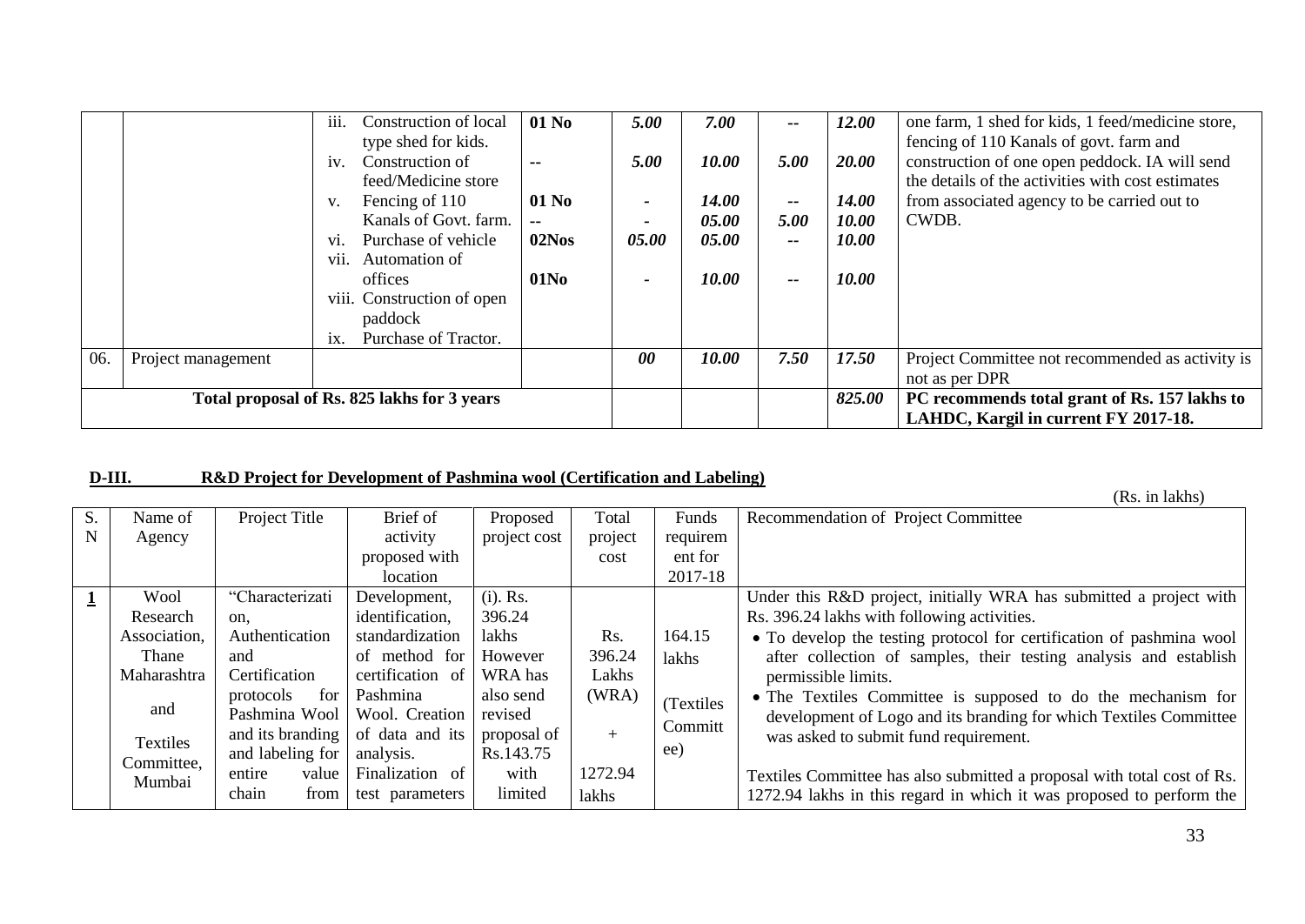| fiber to fabric.<br>for certification<br>activity.<br>& labeling.<br>$\&$<br>(ii) Project | (Textiles)<br>Committ | work with association of WRA & CWDB. Following activity will be<br>performed by WRA as under-                                                                                                                                                                                                                                                                                                                                                                                    |
|-------------------------------------------------------------------------------------------|-----------------------|----------------------------------------------------------------------------------------------------------------------------------------------------------------------------------------------------------------------------------------------------------------------------------------------------------------------------------------------------------------------------------------------------------------------------------------------------------------------------------|
| cost of Rs.<br>1272.94                                                                    | ee)                   | $\bullet$ Development & standardization of test method for identification of<br>pashmina fiber, Setting up of laboratory, collection, analysis and                                                                                                                                                                                                                                                                                                                               |
| lakhs<br>received<br>from                                                                 |                       | preparation of data bank.<br>Textile Committee will perform the following work as-                                                                                                                                                                                                                                                                                                                                                                                               |
| Textiles                                                                                  |                       |                                                                                                                                                                                                                                                                                                                                                                                                                                                                                  |
| Committee<br>office                                                                       |                       | • Preparation of protocol and regulations, label development $\&$<br>registration of Mark, preparation of SOP for registration,<br>certification etc, On-site verification, distribution of lable, training<br>and capacity building, preparation of surveillance mechanism and its<br>implementation, publicity and brand promotion etc.<br>• The CWDB will collect the samples.                                                                                                |
|                                                                                           |                       | Project Committee in principle recommends the consolidated proposal<br>submitted by the Textiles Committee for approval.                                                                                                                                                                                                                                                                                                                                                         |
|                                                                                           |                       | Project Committee after detailed scrutiny noticed some discrepancy<br>which may be clarified by Textile Committee after consultation with<br>WRA and shall submit the proposal to the CWDB before meeting of<br>the Executive Committee including collection of samples.                                                                                                                                                                                                         |
|                                                                                           |                       | It was noticed that CWDB has earlier taken a decision not to give grant<br>administrative<br>and manpower cost including project<br>for<br>implementation fee.                                                                                                                                                                                                                                                                                                                   |
|                                                                                           |                       | Since the project cost is above the tentative allotted budget of Rs. 400<br>lakhs under HRD scheme of CWDB and MOT has taken this matter<br>under Major Tasks/Action Points (Certification & Labeling) under<br>Executive Committee or any other Committee<br>Wool Sector,<br>constituted by the MOT may take appropriate decision in this regard<br>and may considered this R&D project under the scheme of<br>Reconstruction Plan for J & K. State for development of Pashmina |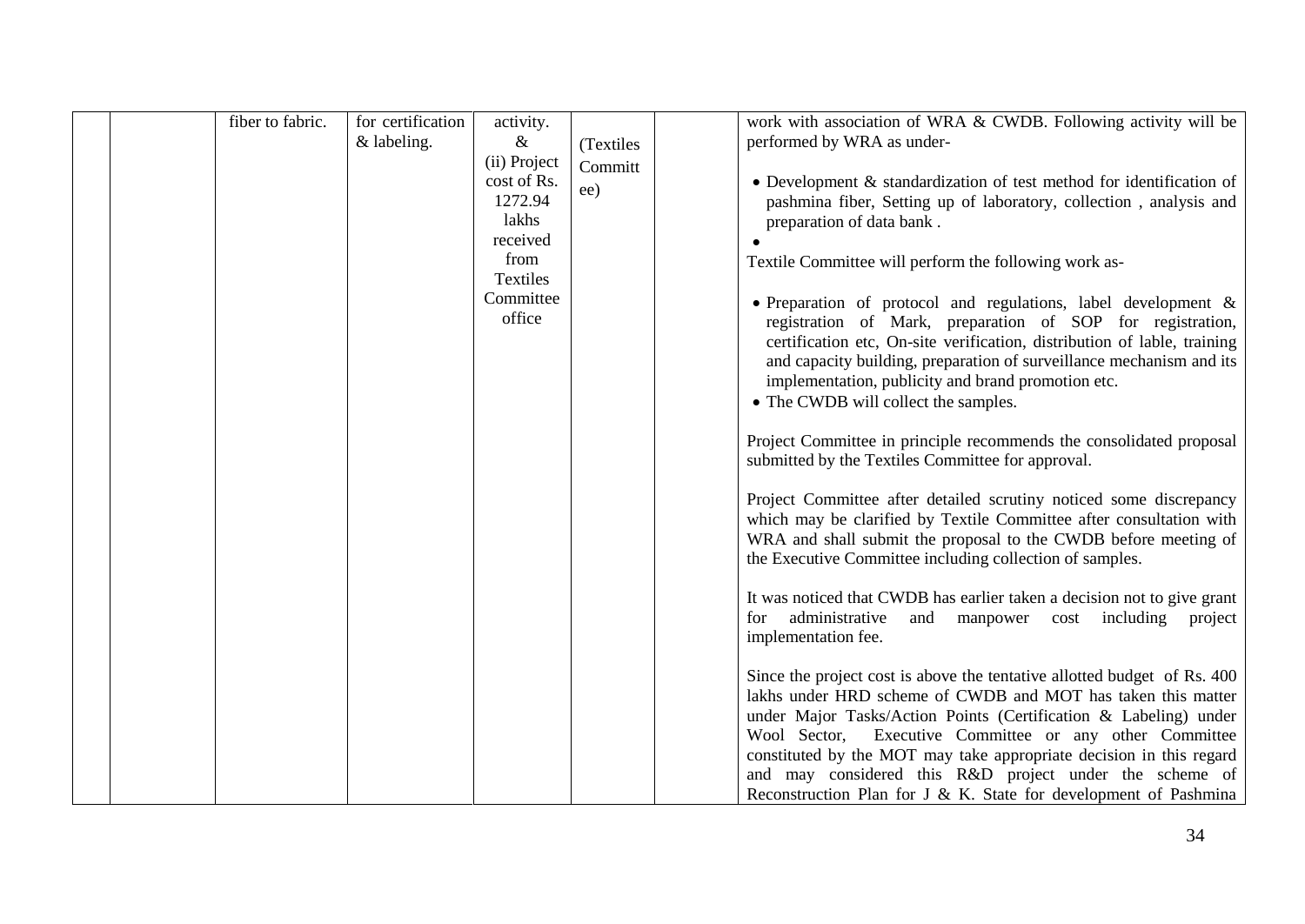|  |  |  | wool (Pashmina Promotion Programme) |
|--|--|--|-------------------------------------|
|  |  |  |                                     |
|  |  |  |                                     |
|  |  |  |                                     |
|  |  |  |                                     |
|  |  |  |                                     |

**Note**: Under Reconstruction Plan for J. & K. State for development of Pashmina, the MOT has released entire grant of Rs. 10 crore to CWDB in one installment (100%) in the month of August,2017 for timely released to State Govt. organization/Department during FY 2017-18. This fund has received under P.M. Package for J. & K. State and Union Home Secretary is reviewing the progress regularly. The Board also proposed before the members of the Project Committee to release the grant to concerned implementing agencies under the scheme in one installment for their assurance about availability of funds and looking closing of two quarters of this current financial year 2017-18.

The Project Committee is of opinion that the Executive Committee or special Committee to be constituted by the MOT may consider above recommendation/suggestion to release funds to different implementing agencies under Reconstruction Plan for J&K State for development of pashmina wool (P-3) in single installment in this FY 2017-18, as a special case.

#### E. Angora Wool Development Scheme (Govt. of Manipur)

The Executive Director, CWDB explained that the Board has received a project proposal from Directorate of Veterinary & Animal Husbandry Services, Govt. of Manipur with total cost of Rs. 25 lakhs under its two components and suggested that this project would be put up in next meeting of Project Committee as the MOT is considering the matter to transfer such animal care schemes to the Ministry of Agriculture.

#### F. Social Security Scheme for insurance of Sheep Breeders with LIC. **(Convergence of Social Sector Scheme- SSPMJJBY for Bhed Palk )**

The Executive Director, CWDB explained that the Life Insurance Corporation has issued a policy document No 900320005 to the CWDB on dated 01<sup>st</sup> June, 2017 under SSPMJJBY. To implement this scheme the Central Wool Development Board (CWDB) is proposing following implementing agencies/organizations as our Nodal Agency to act on behalf of the members for insurance to be done under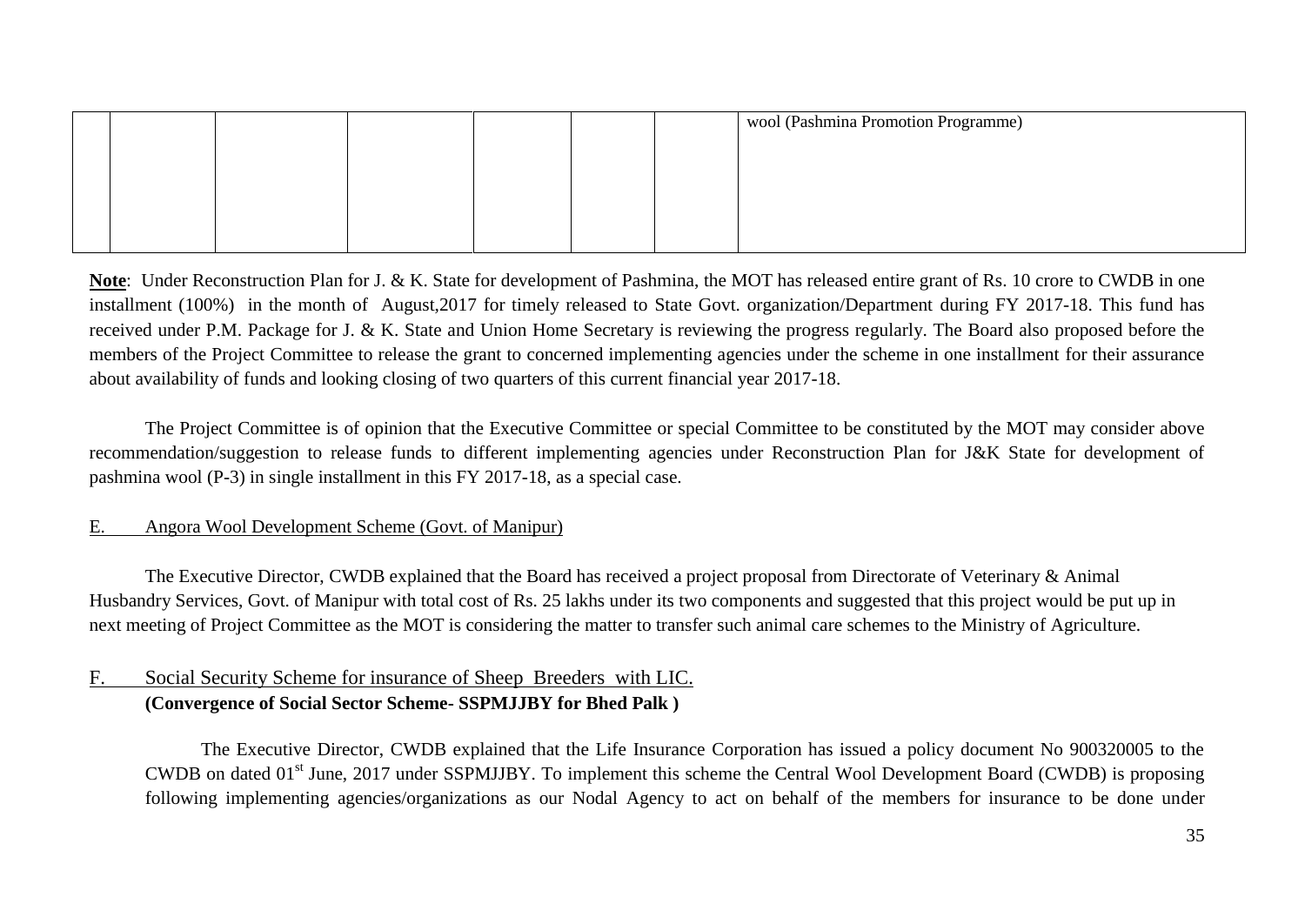SSPMJJBY for sheep breeders and provide data"s of sheep Breeders in prescribed excel format to the LIC (P&GS) Unit of concern State/area along with premium for members contribution @ Rs 80/- per member per year:-

- 1. The Director Animal Husbandry, Govt of Rajasthan and their representatives in the State of Rajasthan, Pashudhan Bhawan, Tonk Road Jaipur (Rajasthan).
- 2. The Managing Director and their representatives, J & K Sheep and Sheep Product Development Board, Baghi Ali Mardan Khan, Nowshera, Srinagar (J&K).
- 3. The District Sheep Husbandry Officer, Ladakh Autonomous Hill Development Council (LAHDC), Kargil (J&K)
- 4. The District Sheep Husbandry Officer, Ladakh Autonomous Hill Development Council (LAHDC), Lah (J&K)
- 5. The Managing Director and their representatives, Karnataka Sheep & Wool Development Coorporation Ltd "Kuri Bhawan", Hebbal Banglalore (Karnataka).
- 6. The Managing Director/Chief Executive Officer and their representatives, H.P. State Wool Procurement and Marketing Federation Ltd, Block No 23 S.D.A. Complex, Kasumpti, Shimla-171009.
- 7. The Managing Director and their representatives, Telangana State Sheep and Goat Development Cooperative Federation Ltd (TSSGDCF)\_ Shantinagar, Masabtank, Hyderabad-28 (Telangana).
- 8. The Director Animal Husbandry and their representatives, Govt of Uttar Pradesh and their representatives in the State of Uttar Pradesh Lucknow.
- 9. The Director Animal Husbandry and their representatives, Govt of Madhya Pradesh and their representatives in the State of Madhya Pradesh Bhopal (MP)
- 10. The Managing Director and their representatives, Andhra Pradesh State Sheep and Goat Development Cooperative Federation Ltd (APSSGDCF)\_ Shantinagar, Masabtank, Hyderabad-28 (AP)
- 11. The Chief Executive Officer and their representatives, Uttrakhand Sheep and Wool Development Board. Pashudhan Bhawan, 11<sup>th</sup> floor(Right Wing), Motharowala Road, Dehradun (Uttrakhnad)
- 12. The Managing Director and their representatives, Punyashlok Ahilyadevi Maharastra Mendhi Va Sheli Vikas Mahamandal Ltd, Mendhi Farm, Gokhalenagar, Pune-16 (Maharastra)
- 13. The Managing Director and their representatives, Gujarat Sheep & Wool Development Coorporation Ltd, Block No 18, 5<sup>th</sup> Floor, Udhyog Bhawan Gandhinagar (Gujarat)

ED, CWDB informed that sheep breeders would be benefited with the help of above nodal officers/agencies in fields with the help of LIC and Board intends to benefit 50,000 sheep breeders by releasing Rs. 81 lakhs to LIC during current FY 2017-18. The LIC has allotted policy no. 900320005 to the CWDB under SSPMJJBY for sheep breeders at all India level in all LIC (P&GS) Units of country. Qualifying age of beneficiaries will be 18 to 50 year and premium bifurcation finalize by the LIC under this scheme is as follows-